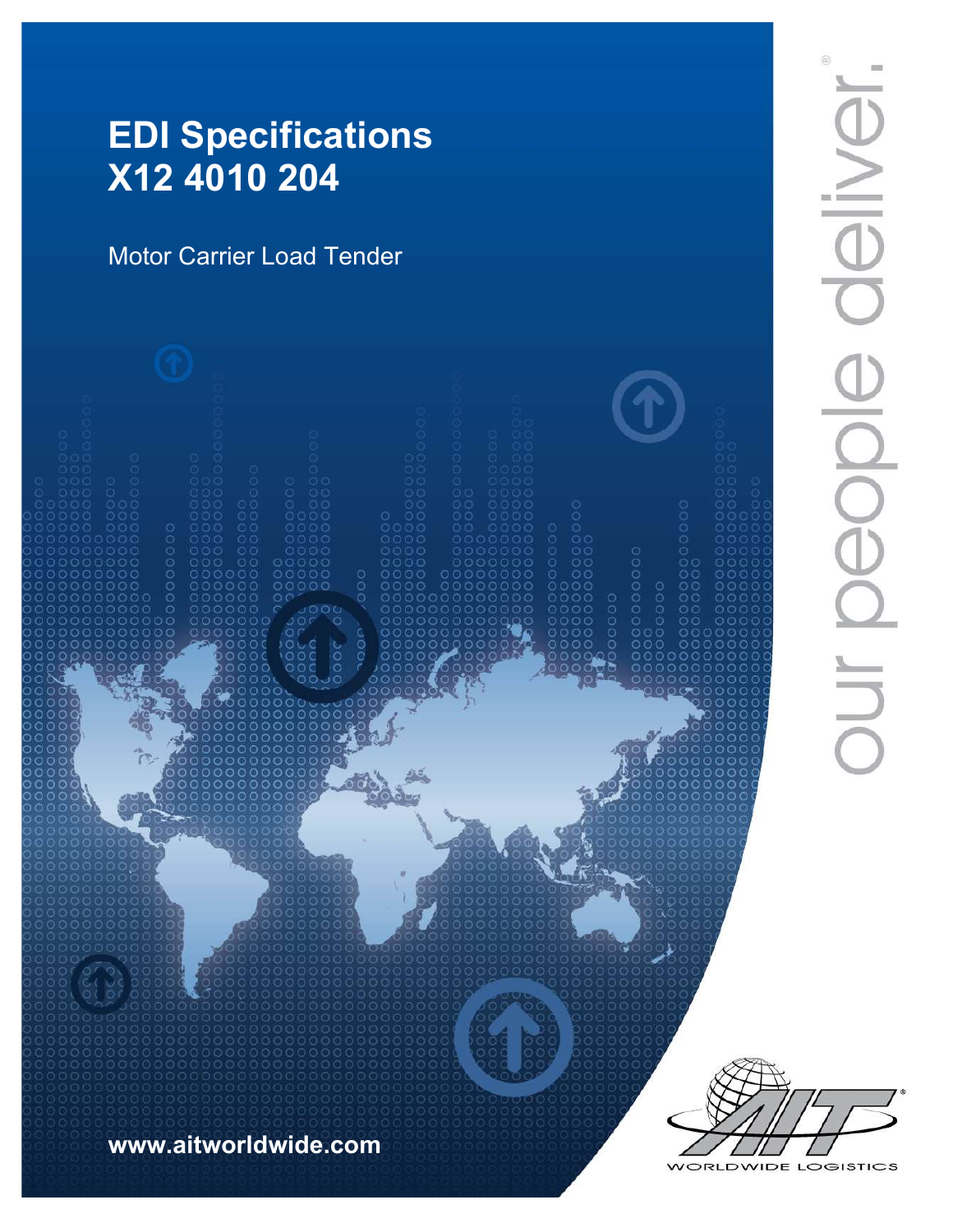

# 204 Motor Carrier Load Tender

Functional Group ID=SM

#### Introduction:

This Draft Standard for Trial Use contains the format and establishes the data contents of the Motor Carrier Load Tender Transaction Set (204) for use within the context of an Electronic Data Interchange (EDI) environment. This transaction set can be used to allow shippers or other interested parties to offer (tender) a shipment to a full load (truckload) motor carrier including detailed scheduling, equipment requirements, commodities, and shipping instructions pertinent to a load tender. It is not to be used to provide a motor carrier with data relative to a Less-than -Truckload bill of lading, pick-up notification, or manifest.

#### Heading:

|   | Pos.<br>$\frac{\text{No.}}{010}$ | Seg.<br>$rac{ID}{ST}$ | <b>Name</b>                                               | Req.<br><u>Des.</u> | Max.Use | Loop<br>Repeat  | Notes and<br><b>Comments</b> |  |
|---|----------------------------------|-----------------------|-----------------------------------------------------------|---------------------|---------|-----------------|------------------------------|--|
| M |                                  |                       | <b>Transaction Set Header</b>                             | M                   |         |                 |                              |  |
| M | 020                              | <b>B2</b>             | Beginning Segment for Shipment<br>Information Transaction | M                   |         |                 |                              |  |
| M | 030                              | B <sub>2</sub> A      | Set Purpose                                               | M                   |         |                 |                              |  |
|   | 080                              | L11                   | <b>Business Instructions and Reference</b><br>Number      | O                   | 50      |                 |                              |  |
|   | 090                              | G62                   | Date/Time                                                 | $\circ$             |         |                 | n1                           |  |
|   | 100                              | MS3                   | Interline Information                                     | O                   |         |                 |                              |  |
|   | 130                              | <b>NTE</b>            | Note/Special Instruction                                  | $\circ$             | 10      |                 |                              |  |
|   |                                  |                       | LOOP ID - 0100                                            |                     |         | 5               |                              |  |
|   | 140                              | N <sub>1</sub>        | Name                                                      | $\circ$             |         |                 | n2                           |  |
|   | 160                              | N <sub>3</sub>        | Address Information                                       | O                   | 2       |                 |                              |  |
|   | 170                              | N <sub>4</sub>        | Geographic Location                                       | O                   |         |                 |                              |  |
|   | 180                              | L11                   | <b>Business Instructions and Reference</b><br>Number      | O                   |         |                 |                              |  |
|   | 190                              | G61                   | Contact                                                   | O                   | 3       |                 |                              |  |
|   |                                  |                       | LOOP ID - 0200                                            |                     |         | 10 <sup>1</sup> |                              |  |
|   | 200                              | N7                    | <b>Equipment Details</b>                                  | O                   |         |                 |                              |  |
|   |                                  |                       |                                                           |                     |         |                 |                              |  |

### Detail:

|   | Pos.<br><u>No.</u> | Seg.<br><u>ID</u> | Name                                                 | Req.<br>Des. | Max.Use        | Loop<br>Repeat | <b>Notes and</b><br><b>Comments</b> |
|---|--------------------|-------------------|------------------------------------------------------|--------------|----------------|----------------|-------------------------------------|
|   |                    |                   | LOOP ID - 0300                                       |              |                | 999            |                                     |
| M | 010                | S <sub>5</sub>    | Stop-off Details                                     | M            |                |                |                                     |
|   | 020                | L11               | <b>Business Instructions and Reference</b><br>Number | O            | 50             |                |                                     |
|   | 030                | G62               | Date/Time                                            | O            | $\overline{2}$ |                | n3                                  |
|   | 040                | AT8               | Shipment Weight, Packaging and Quantity<br>Data      | O            |                |                | n4                                  |
|   | 050                | LAD               | Lading Detail                                        | O            | 999            |                | n5                                  |
|   | 063                | <b>PLD</b>        | Pallet Information                                   | O            |                |                |                                     |
|   | 065                | NTE               | Note/Special Instruction                             | O            | 20             |                |                                     |
|   |                    |                   | LOOP ID - 0310                                       |              |                |                |                                     |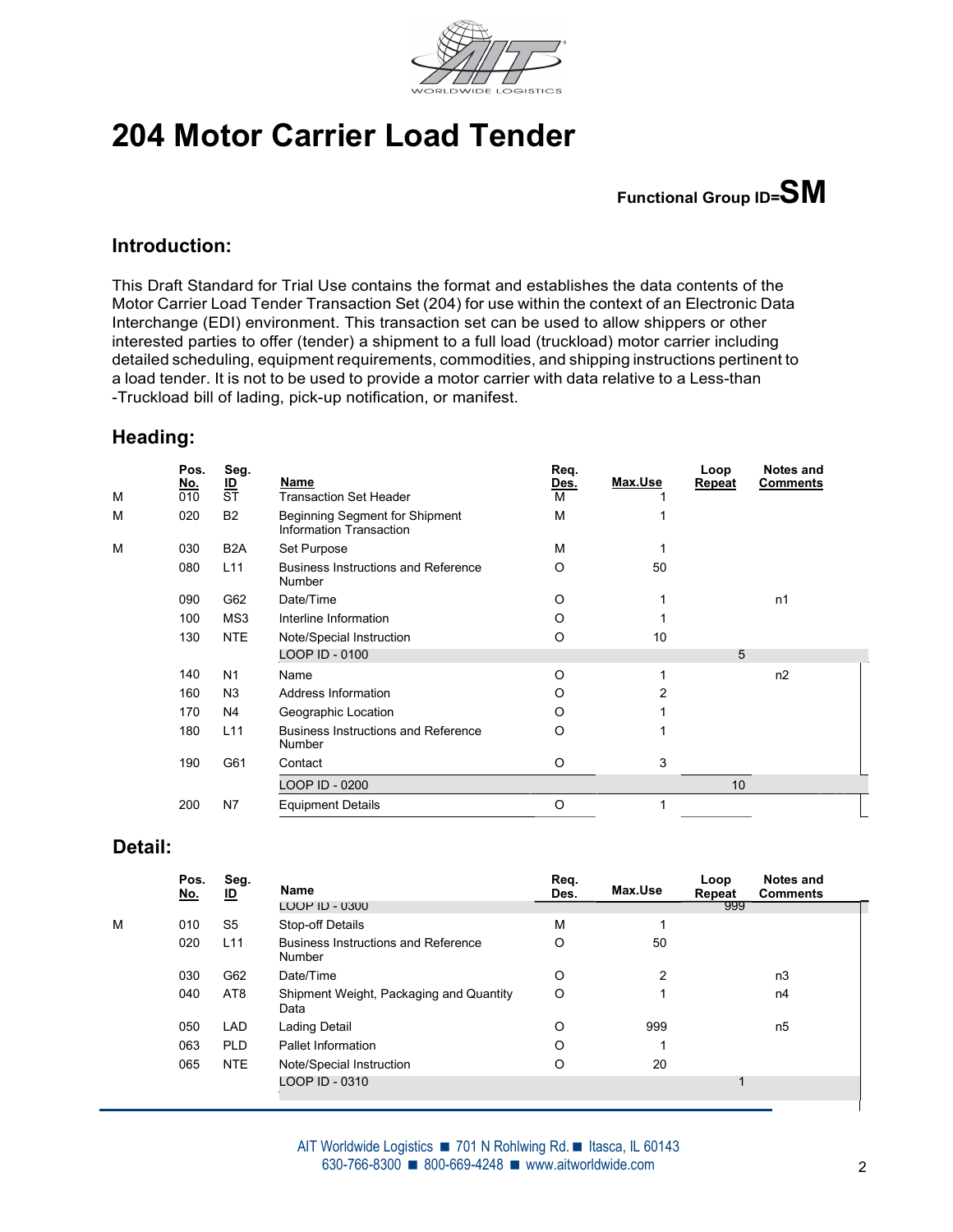

| 070 | N <sub>1</sub>  | Name                                            | O        |     |     |                |
|-----|-----------------|-------------------------------------------------|----------|-----|-----|----------------|
| 090 | N <sub>3</sub>  | Address Information                             | O        | 2   |     |                |
| 100 | N4              | Geographic Location                             | O        |     |     |                |
| 120 | G61             | Contact                                         | O        | 3   |     |                |
|     |                 | LOOP ID - 0320                                  |          |     | 99  |                |
| 130 | L5              | Description, Marks and Numbers                  | $\circ$  |     |     |                |
| 135 | AT <sub>8</sub> | Shipment Weight, Packaging and Quantity<br>Data | O        |     |     |                |
|     |                 | LOOP ID - 0350                                  |          |     | 999 |                |
| 150 | <b>OID</b>      | <b>Order Identification Detail</b>              | $\Omega$ |     |     | n <sub>6</sub> |
| 180 | <b>LAD</b>      | Lading Detail                                   |          | 999 |     |                |

#### Summary:

|   | Pos.<br><u>No.</u> | Seg.<br><u>ID</u> | Name                            | Req.<br>Des. | Max.Use | Loop<br>Repeat | Notes and<br><b>Comments</b> |
|---|--------------------|-------------------|---------------------------------|--------------|---------|----------------|------------------------------|
|   | 010                | L <sub>3</sub>    | <b>Total Weight and Charges</b> |              |         |                |                              |
| M | 020                | <b>SE</b>         | Transaction Set Trailer         | ΙV           |         |                |                              |

# Transaction Set Notes

- 1. Segment G62 in header is used to convey the must-respond-by date and time when responding to a 204 transaction.
- 2. Loop 0100 is used to convey name and address detail relative to bill-to, party controlling freight, or other shipment level name and address information. It is not used to convey ship from or ship to detail which should be handled within loop 0300 in table 2.
- 3. Use G62 segment either in loop 0300 or loop 0350, but notboth.
- 4. Segment AT8 in loop 0300 is intended for the transmitting of total weight, quantity, and volume relative to the specific stop-off. Should weight, quantity, and volume also be sent in segment AT8 in loop 0320 and tied to commodity detail, then the accumulated amounts of weight, quantity, and volume in the AT8 segment in loop 0320 should equal the amounts in the single AT8 occurrence in loop 0300.
- 5. Use LAD segment either in loop 0300 or loop 0350, but notboth.
- 6. Use loop 0350 for conveying seller's order/invoice level detail or buyer's purchase order level detail. If not using order level detail, this loop should not be used.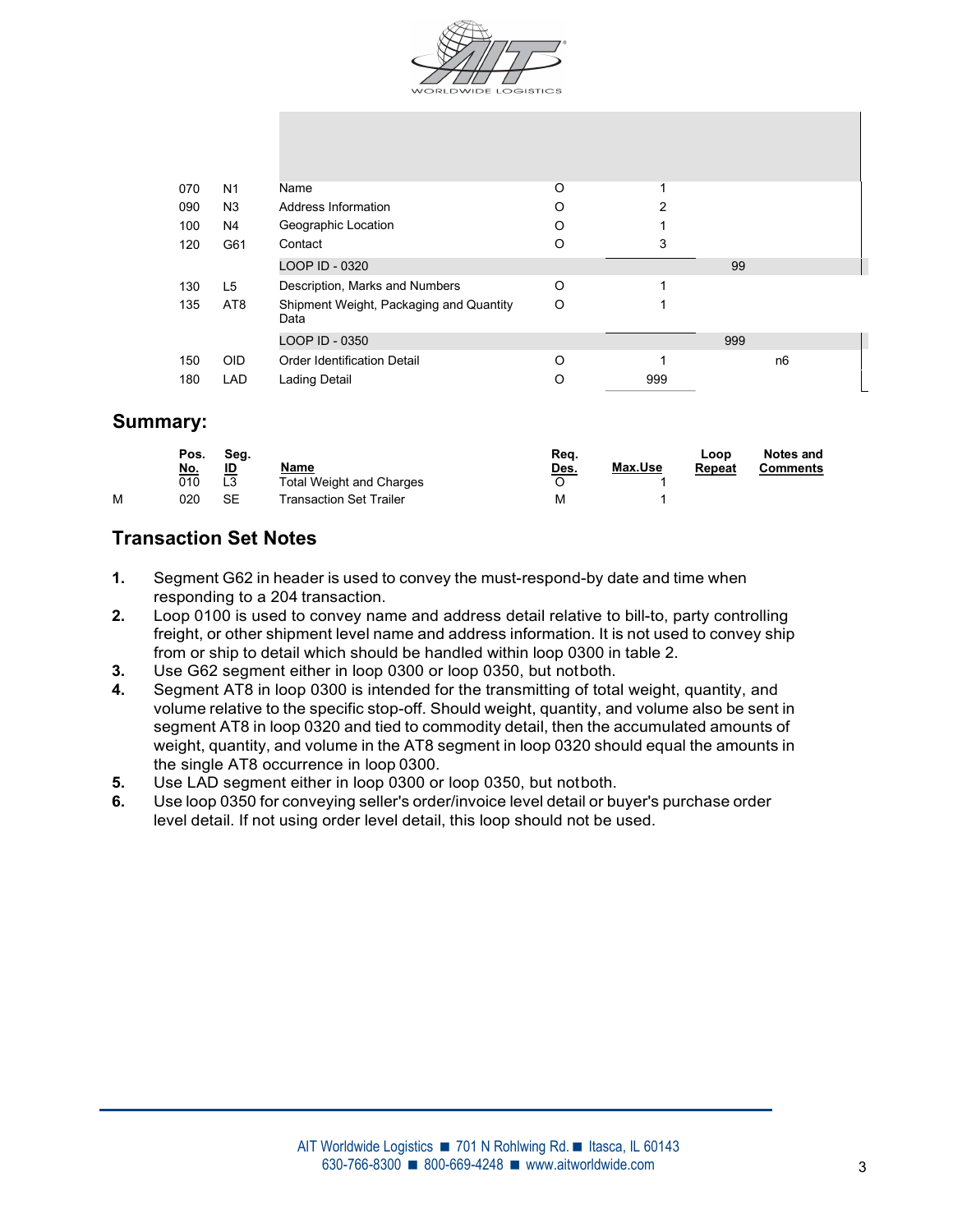

| Segment:               | <b>ST</b> Transaction Set Header                                                                                                                                                                                       |
|------------------------|------------------------------------------------------------------------------------------------------------------------------------------------------------------------------------------------------------------------|
| <b>Position:</b>       | 010                                                                                                                                                                                                                    |
| Loop:                  |                                                                                                                                                                                                                        |
| Level:                 | Heading                                                                                                                                                                                                                |
| Usage:                 | Mandatory                                                                                                                                                                                                              |
| Max Use:               |                                                                                                                                                                                                                        |
| <b>Purpose:</b>        | To indicate the start of a transaction set and to assign a control number                                                                                                                                              |
| <b>Syntax Notes:</b>   |                                                                                                                                                                                                                        |
| <b>Semantic Notes:</b> | The transaction set identifier (ST01) is used by the translation routines<br>1<br>of the interchange partners to select the appropriate transaction set<br>definition (e.g., 810 selects the Invoice Transaction Set). |
| Comments:              |                                                                                                                                                                                                                        |
|                        | Data Element Summary                                                                                                                                                                                                   |

| М | Ref.<br><u>Des.</u><br>ST <sub>01</sub> | Data<br><b>Element Name</b><br>143 |                 | <b>Transaction Set Identifier Code</b>                                                                                         | <b>Attributes</b><br>M ID 3/3 |  |
|---|-----------------------------------------|------------------------------------|-----------------|--------------------------------------------------------------------------------------------------------------------------------|-------------------------------|--|
|   |                                         |                                    |                 | Code uniquely identifying a Transaction Set                                                                                    |                               |  |
|   |                                         |                                    | 204             | Motor Carrier Load Tender                                                                                                      |                               |  |
| М | ST <sub>02</sub>                        | 329                                |                 | <b>Transaction Set Control Number</b>                                                                                          | <b>M</b> AN 4/9               |  |
|   |                                         |                                    | transaction set | Identifying control number that must be unique within the<br>transaction set functional group assigned by the originator for a |                               |  |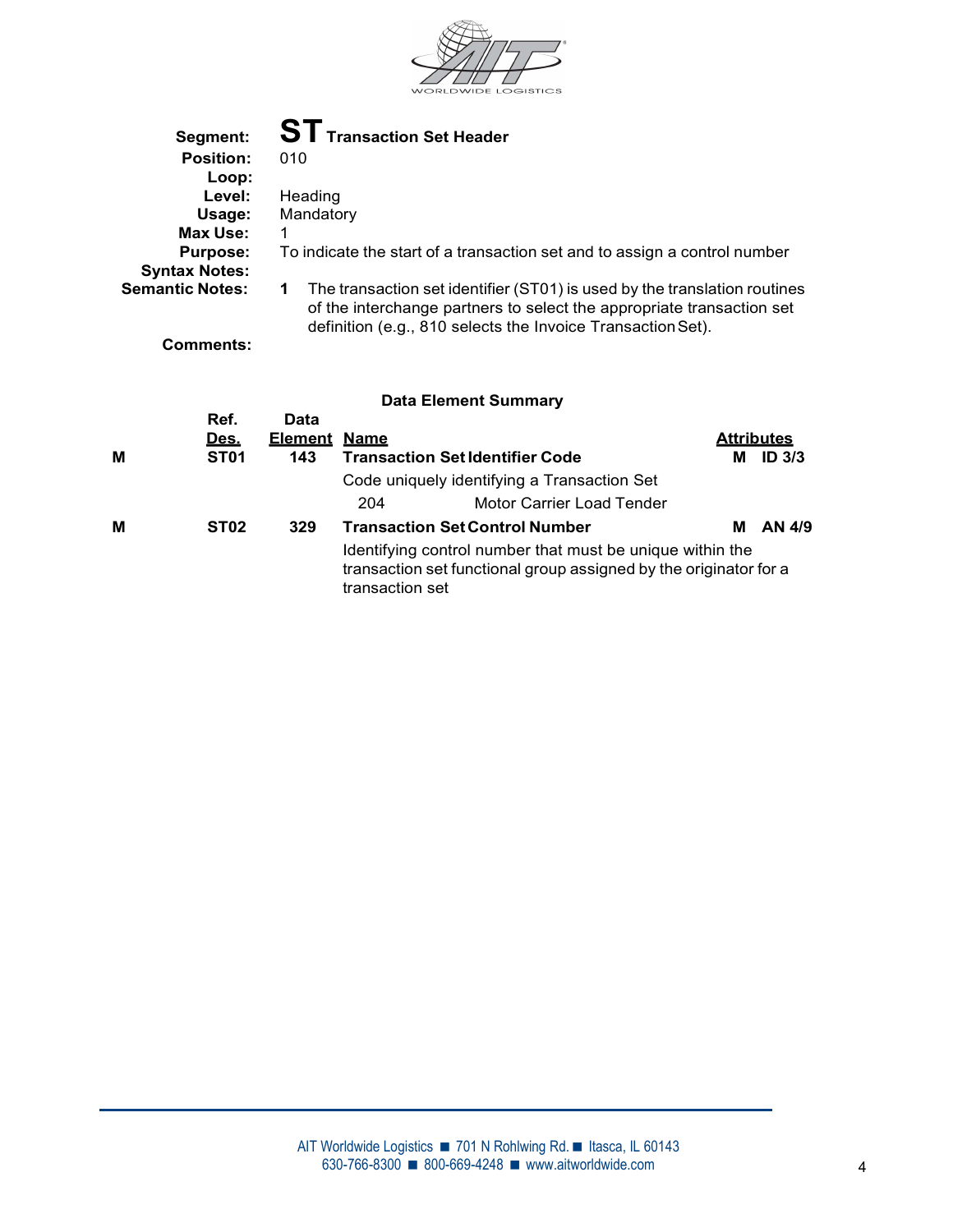

| Segment:               |                                                                         | $\mathbf{B2}$ Beginning Segment for Shipment Information Transaction     |  |
|------------------------|-------------------------------------------------------------------------|--------------------------------------------------------------------------|--|
| <b>Position:</b>       | 020                                                                     |                                                                          |  |
| Loop:                  |                                                                         |                                                                          |  |
| Level:                 | Heading                                                                 |                                                                          |  |
| Usage:                 | Mandatory                                                               |                                                                          |  |
| Max Use:               | 1                                                                       |                                                                          |  |
| <b>Purpose:</b>        | To transmit basic data relating to shipment information                 |                                                                          |  |
| <b>Syntax Notes:</b>   |                                                                         |                                                                          |  |
| <b>Semantic Notes:</b> | 1<br>that will receive the bill of lading.                              | B202 contains the Standard Carrier Alpha Code (SCAC) of the carrier      |  |
|                        | $\mathbf{2}$<br>payment of the transportation terms identified in B211. | If B211 is used, B206 will indicate the party or parties responsible for |  |
| Comments:              | B202 is mandatory for transaction set 204.<br>$\mathbf 1$               |                                                                          |  |
|                        | B209 is mandatory for rail transactions.<br>$\mathbf{2}$                |                                                                          |  |
| Ref.                   | <b>Data Element Summary</b><br>Data                                     |                                                                          |  |
| Des.                   | Element Name                                                            | <b>Attributes</b>                                                        |  |

|   | <b>B202</b> | --------<br>140 | <u></u><br><b>Standard Carrier Alpha Code</b>                                                                                                                                                                                        | O ID 2/4      |  |  |  |
|---|-------------|-----------------|--------------------------------------------------------------------------------------------------------------------------------------------------------------------------------------------------------------------------------------|---------------|--|--|--|
|   |             |                 | <b>Standard Carrier Alpha Code</b>                                                                                                                                                                                                   |               |  |  |  |
|   | <b>B204</b> | 145             | <b>Shipment Identification Number</b>                                                                                                                                                                                                | O AN 1/30     |  |  |  |
|   |             |                 | Identification number assigned to the shipment by the shipper that<br>uniquely identifies the shipment from origin to ultimate destination<br>and is not subject to modification; (Does not contain blanks or<br>special characters) |               |  |  |  |
| М | <b>B206</b> | 146             | <b>Shipment Method of Payment</b>                                                                                                                                                                                                    | ID $2/2$<br>м |  |  |  |
|   |             |                 | Code identifying payment terms for transportation charges                                                                                                                                                                            |               |  |  |  |
|   |             |                 | Refer to 004010 Data Element Dictionary for acceptable code<br>values.                                                                                                                                                               |               |  |  |  |
|   | <b>B207</b> | 147             | <b>Shipment Qualifier</b>                                                                                                                                                                                                            | O ID 1/1      |  |  |  |
|   |             |                 | Code defining relationship of this shipment with respect to other<br>shipments given to the carrier at the same time                                                                                                                 |               |  |  |  |
|   |             |                 | Single Load (Blind Memo) Memo--Incomplete<br>Documentation                                                                                                                                                                           |               |  |  |  |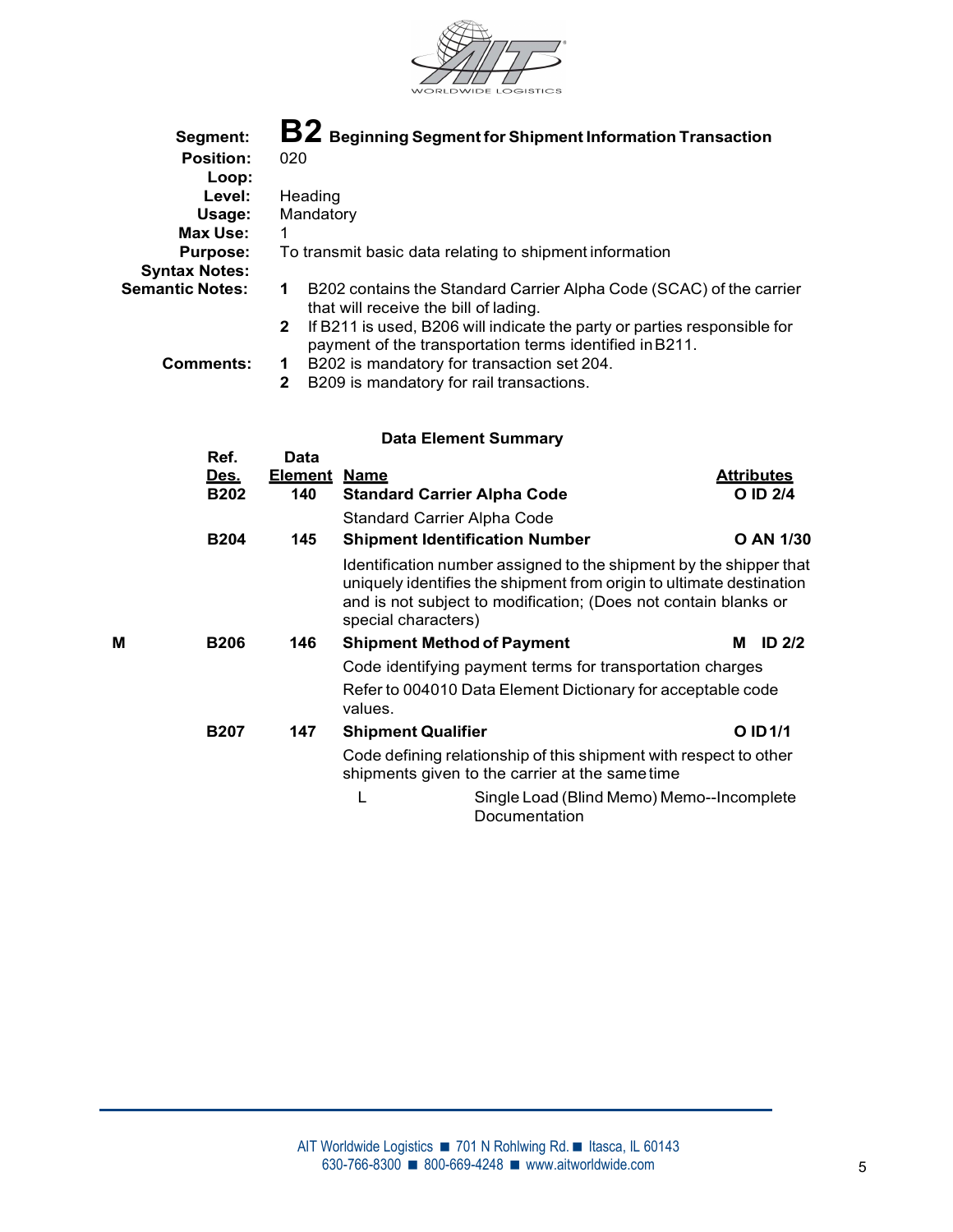

Segment: **B2A** Set Purpose<br>Position: 030 Position: Loop:<br>Level: Heading Usage: Mandatory Max Use: 1 Purpose: To allow for positive identification of transaction set purpose Syntax Notes: Semantic Notes: Comments:

| M | Ref.<br><u>Des.</u><br><b>B2A01</b> | <b>Data</b><br><u>Element</u><br>353 | <u>Name</u><br><b>Transaction Set Purpose Code</b> |                                                                                                                                                                     | <b>Attributes</b><br><b>ID 2/2</b><br>M |  |
|---|-------------------------------------|--------------------------------------|----------------------------------------------------|---------------------------------------------------------------------------------------------------------------------------------------------------------------------|-----------------------------------------|--|
|   |                                     |                                      |                                                    | Code identifying purpose of transaction set                                                                                                                         |                                         |  |
|   |                                     |                                      | 00                                                 | Original                                                                                                                                                            |                                         |  |
|   |                                     |                                      | 01                                                 | Cancellation                                                                                                                                                        |                                         |  |
|   |                                     |                                      | 02                                                 | Add                                                                                                                                                                 |                                         |  |
|   |                                     |                                      | 03                                                 | Delete                                                                                                                                                              |                                         |  |
|   |                                     |                                      | 04                                                 | Change                                                                                                                                                              |                                         |  |
|   | <b>B2A02</b>                        | 346                                  | <b>Application Type</b>                            |                                                                                                                                                                     | O ID 2/2                                |  |
|   |                                     |                                      | Code identifying an application                    |                                                                                                                                                                     |                                         |  |
|   |                                     |                                      | <b>LT</b>                                          | Load Tender - Truckload (TL) Carrier Only                                                                                                                           |                                         |  |
|   |                                     |                                      |                                                    | Used by a shipper to inform carrier that a<br>particular load is available or becoming available<br>for movement; also signifies an advance pick-up<br>notification |                                         |  |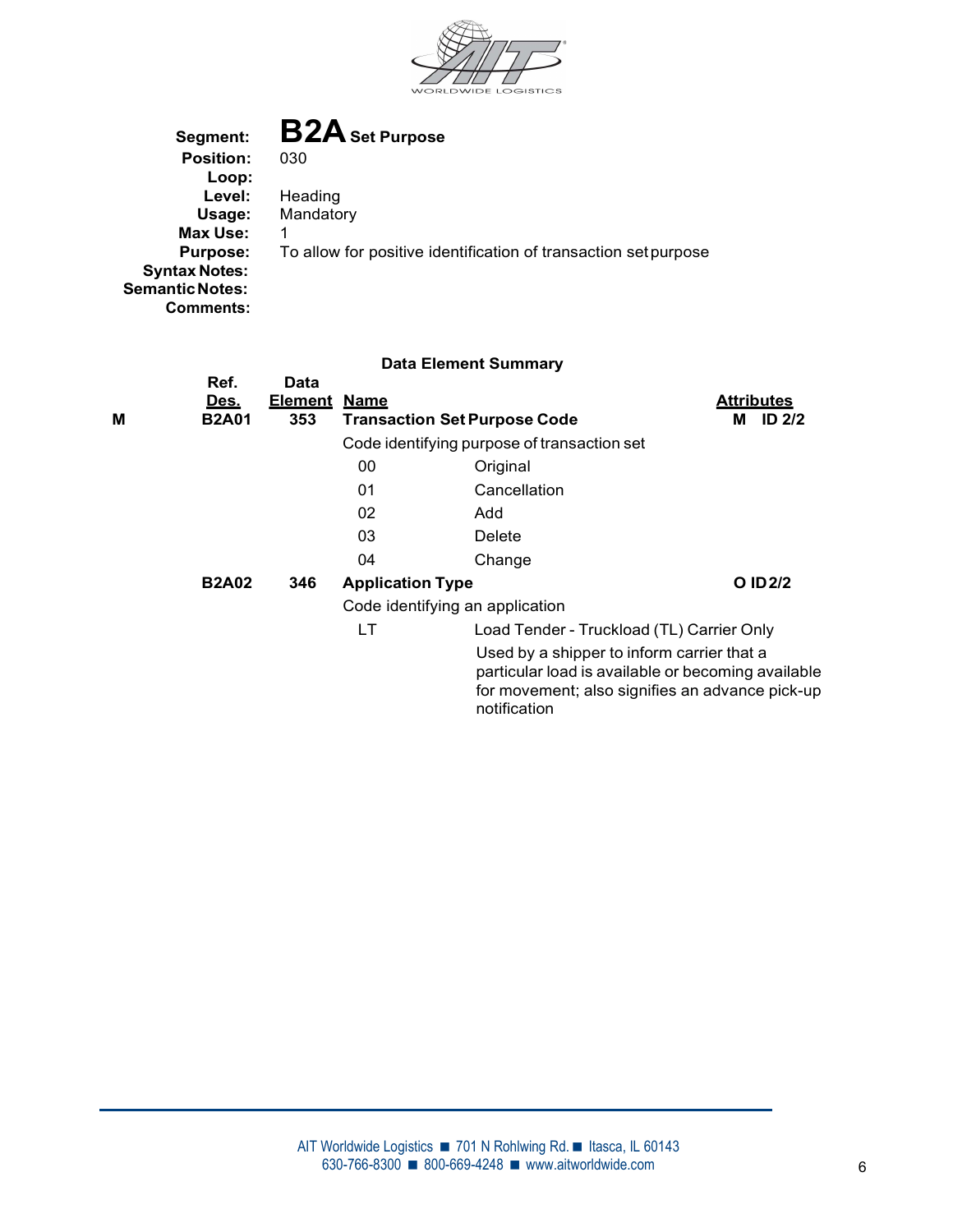

| Segment:                                   | L11                                                                                                                                           |                                 | <b>Business Instructions and Reference Number</b>                                                                            |                                                                                              |                                |  |  |  |
|--------------------------------------------|-----------------------------------------------------------------------------------------------------------------------------------------------|---------------------------------|------------------------------------------------------------------------------------------------------------------------------|----------------------------------------------------------------------------------------------|--------------------------------|--|--|--|
| <b>Position:</b>                           | 080                                                                                                                                           |                                 |                                                                                                                              |                                                                                              |                                |  |  |  |
| Loop:<br>Level:                            | Heading                                                                                                                                       |                                 |                                                                                                                              |                                                                                              |                                |  |  |  |
| Usage:                                     | Optional                                                                                                                                      |                                 |                                                                                                                              |                                                                                              |                                |  |  |  |
| <b>Max Use:</b>                            | 50                                                                                                                                            |                                 |                                                                                                                              |                                                                                              |                                |  |  |  |
| <b>Purpose:</b><br><b>Syntax Notes:</b>    |                                                                                                                                               |                                 | To specify instructions in this business relationship or a reference number<br>1 At least one of L1101 or L1103 is required. |                                                                                              |                                |  |  |  |
|                                            |                                                                                                                                               |                                 | 2 If either L1101 or L1102 is present, then the other is required.                                                           |                                                                                              |                                |  |  |  |
| <b>Semantic Notes:</b><br><b>Comments:</b> |                                                                                                                                               |                                 |                                                                                                                              |                                                                                              |                                |  |  |  |
| Notes:                                     |                                                                                                                                               |                                 | All valid codes from the EDI 210 L108 can be used in the L1101.                                                              |                                                                                              |                                |  |  |  |
|                                            |                                                                                                                                               | Commonly used code logic:       |                                                                                                                              |                                                                                              |                                |  |  |  |
|                                            |                                                                                                                                               |                                 | If L1101 = MAB, Map L1103 to total miles (no implied decimals)                                                               |                                                                                              |                                |  |  |  |
|                                            |                                                                                                                                               |                                 | If L1101 = BAS, Map L1103 to base rate (implied decimals).<br>If L1101 = DSC, Map L1103 to discount (implied decimals).      |                                                                                              |                                |  |  |  |
|                                            | If L1101 = 400, Map L1103 to all in cost (implied decimals).<br>If L1101 = FUE or 405, Map L1103 to fuel surcharge (implied decimals).        |                                 |                                                                                                                              |                                                                                              |                                |  |  |  |
|                                            | If L1101 = SOC, Map L1103 to stop off charge (implied decimals).                                                                              |                                 |                                                                                                                              |                                                                                              |                                |  |  |  |
|                                            | per load.                                                                                                                                     |                                 | Only one MAB, DSC, BAS, and 400 (if 400 is applicable) code will be sent                                                     |                                                                                              |                                |  |  |  |
|                                            |                                                                                                                                               | values except total miles.      | The numeric value found in L1103 has two implied decimal positions for all                                                   |                                                                                              |                                |  |  |  |
|                                            | Example: Value 10109 is interpreted as 101.09<br>Examples:<br>L11*FUE*22*1009~<br>L11*MAB*22*1101~<br>L11*SOC*22*40000~<br>L11*BAS*22*136978~ |                                 |                                                                                                                              |                                                                                              |                                |  |  |  |
|                                            |                                                                                                                                               |                                 |                                                                                                                              |                                                                                              |                                |  |  |  |
|                                            |                                                                                                                                               |                                 |                                                                                                                              |                                                                                              |                                |  |  |  |
|                                            |                                                                                                                                               |                                 |                                                                                                                              |                                                                                              |                                |  |  |  |
|                                            |                                                                                                                                               |                                 |                                                                                                                              |                                                                                              |                                |  |  |  |
|                                            |                                                                                                                                               |                                 | <b>Data Element Summary</b>                                                                                                  |                                                                                              |                                |  |  |  |
| Ref.                                       | <b>Data</b>                                                                                                                                   |                                 |                                                                                                                              |                                                                                              |                                |  |  |  |
| Des.<br>L1101                              | <b>Element Name</b><br>127                                                                                                                    | <b>Reference Identification</b> |                                                                                                                              |                                                                                              | <b>Attributes</b><br>X AN 1/30 |  |  |  |
|                                            |                                                                                                                                               |                                 | Reference information as defined for a particular Transaction Set                                                            |                                                                                              |                                |  |  |  |
|                                            |                                                                                                                                               |                                 | or as specified by the Reference Identification Qualifier                                                                    |                                                                                              |                                |  |  |  |
|                                            |                                                                                                                                               |                                 | All valid codes from the EDI 210 L108 can be used in this element.                                                           |                                                                                              |                                |  |  |  |
| L1102                                      | 128                                                                                                                                           |                                 | <b>Reference Identification Qualifier</b>                                                                                    |                                                                                              | $X$ ID 2/3                     |  |  |  |
|                                            |                                                                                                                                               |                                 | Code qualifying the Reference Identification                                                                                 |                                                                                              |                                |  |  |  |
|                                            |                                                                                                                                               | 14                              | Master AccountNumber                                                                                                         |                                                                                              |                                |  |  |  |
|                                            |                                                                                                                                               |                                 | and/or summarized                                                                                                            | Account number used to represent individual<br>billing accounts which have been consolidated |                                |  |  |  |
|                                            |                                                                                                                                               | 22                              |                                                                                                                              | Special Charge or Allowance Code                                                             |                                |  |  |  |
|                                            |                                                                                                                                               |                                 |                                                                                                                              |                                                                                              |                                |  |  |  |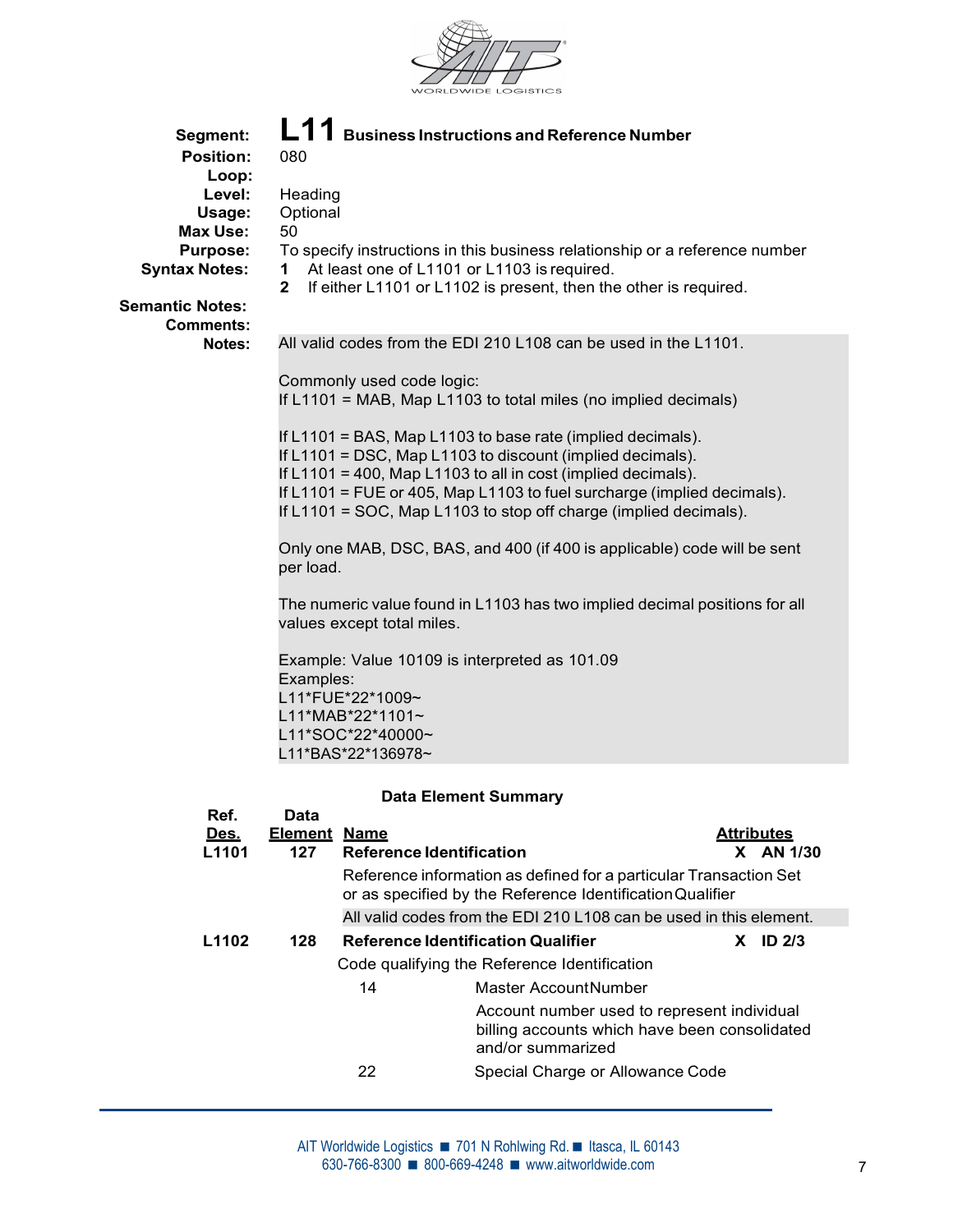

|       |     |                    | A free-form description to clarify the related data elements and                     |  |
|-------|-----|--------------------|--------------------------------------------------------------------------------------|--|
| L1103 | 352 | <b>Description</b> | X AN 1/80                                                                            |  |
|       |     | <b>VR</b>          | Vendor ID Number                                                                     |  |
|       |     | SV                 | Service Level                                                                        |  |
|       |     | <b>ST</b>          | <b>Store Number</b>                                                                  |  |
|       |     | SN                 | Seal Number                                                                          |  |
|       |     |                    | A unique number (to the shipper) assigned by<br>the shipper to identify the shipment |  |
|       |     |                    | Shipper's Identifying Number for Shipment (SID)                                      |  |
|       |     | PO.<br>SI          | Purchase Order Number                                                                |  |
|       |     |                    | Premium FreightNumber                                                                |  |
|       |     | PF                 |                                                                                      |  |
|       |     | P <sub>8</sub>     | Pickup Reference Number<br><b>Prime Contractor Contract Number</b>                   |  |
|       |     |                    | documentation for a household goods                                                  |  |
|       |     |                    | Qualifies a code that identifies the authorizing                                     |  |
|       |     | OQ                 | Order Number                                                                         |  |
|       |     | <b>OC</b>          | Ocean Container Number                                                               |  |
|       |     | <b>OB</b>          | Ocean Bill of Lading                                                                 |  |
|       |     | МB                 | Master Bill of Lading                                                                |  |
|       |     | LV                 | License Plate Number                                                                 |  |
|       |     | LU                 | <b>Location Number</b>                                                               |  |
|       |     | <b>LT</b>          | sales shipment from shipper to consignee<br>Lot Number                               |  |
|       |     |                    | Number assigned to control a foreign military                                        |  |
|       |     | K <sub>1</sub>     | Foreign Military Sales Notice Number                                                 |  |
|       |     | IV                 | Seller's InvoiceNumber                                                               |  |
|       |     | IA                 | Internal VendorNumber                                                                |  |
|       |     | EQ                 | <b>Equipment Number</b>                                                              |  |
|       |     | <b>CT</b>          | <b>Contract Number</b>                                                               |  |
|       |     | <b>CR</b>          | <b>Customer Reference Number</b>                                                     |  |
|       |     | <b>CN</b>          | Carrier's Reference Number (PRO/Invoice)                                             |  |
|       |     | BN                 | <b>Booking Number</b>                                                                |  |
|       |     | BM                 | <b>Bill of Lading Number</b>                                                         |  |
|       |     | <b>BH</b>          | Lease Schedule Number - Blanket                                                      |  |
|       |     | BD                 | <b>Bid Number</b>                                                                    |  |
|       |     |                    |                                                                                      |  |

A free-form description to clarify the related data elements and their content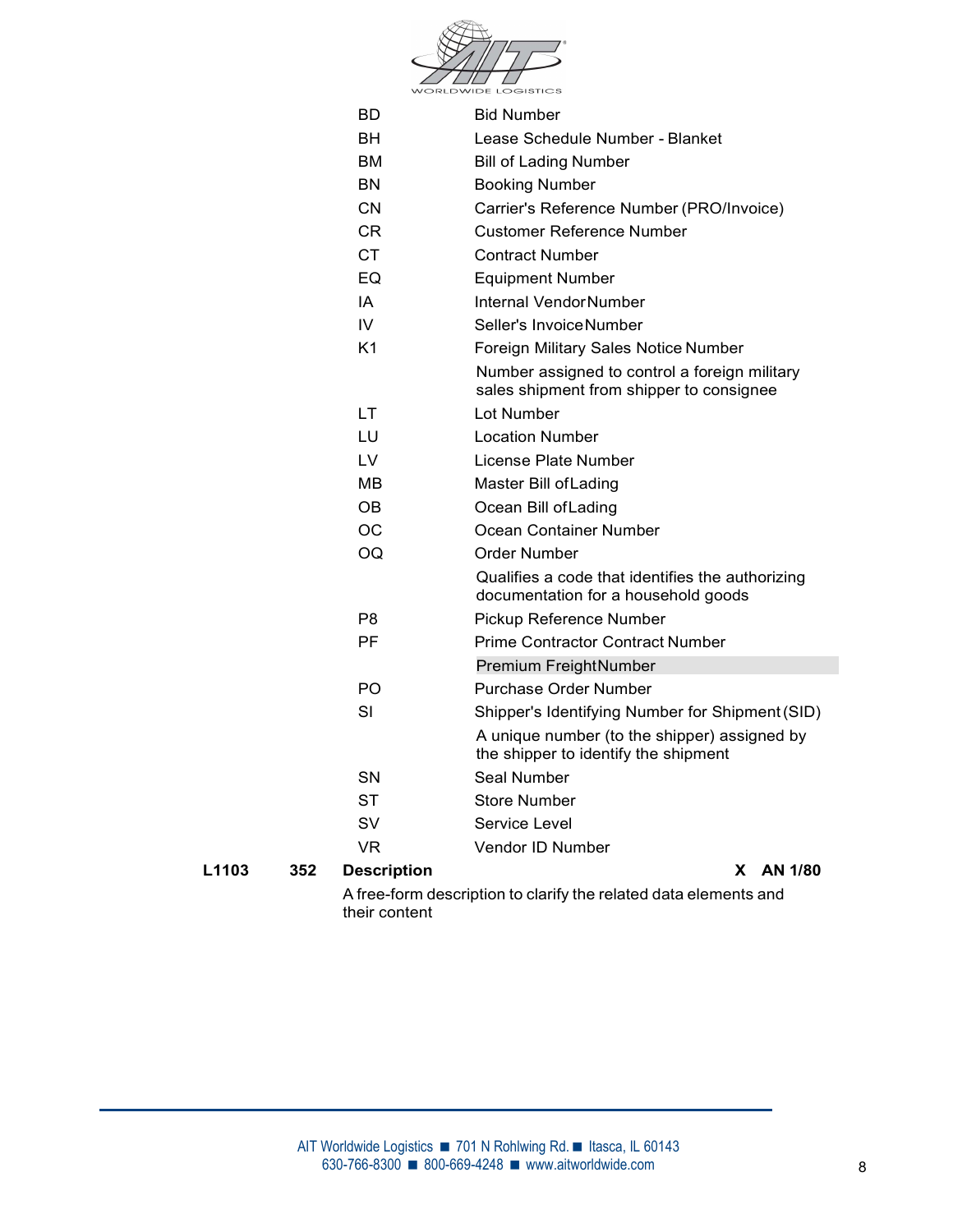

| Segment:                  | $G62$ Date/Time                                                       |
|---------------------------|-----------------------------------------------------------------------|
| <b>Position:</b><br>Loop: | 090                                                                   |
| Level:                    | Heading                                                               |
| Usage:                    | Optional                                                              |
| Max Use:                  |                                                                       |
| <b>Purpose:</b>           | To specify pertinent dates and times                                  |
| <b>Syntax Notes:</b>      | At least one of G6201 or G6203 is required.<br>1                      |
|                           | If either G6201 or G6202 is present, then the other is required.<br>2 |
|                           | 3<br>If either G6203 or G6204 is present, then the other is required. |

Semantic Notes: Comments:

|                      |                            |                                   | <b>Data Element Summary</b>                                                                                                                                                                                                                                                                                                   |    |                                 |  |
|----------------------|----------------------------|-----------------------------------|-------------------------------------------------------------------------------------------------------------------------------------------------------------------------------------------------------------------------------------------------------------------------------------------------------------------------------|----|---------------------------------|--|
| Ref.                 | <b>Data</b>                |                                   |                                                                                                                                                                                                                                                                                                                               |    |                                 |  |
| <u>Des.</u><br>G6201 | <b>Element Name</b><br>432 | <b>Date Qualifier</b>             |                                                                                                                                                                                                                                                                                                                               |    | <b>Attributes</b><br>$X$ ID 2/2 |  |
|                      |                            | Code specifying type of date      |                                                                                                                                                                                                                                                                                                                               |    |                                 |  |
|                      |                            | 64                                | Must Respond By                                                                                                                                                                                                                                                                                                               |    |                                 |  |
| G6202                | 373                        | <b>Date</b>                       |                                                                                                                                                                                                                                                                                                                               |    | X DT 8/8                        |  |
|                      |                            | Date expressed as CCYYMMDD        |                                                                                                                                                                                                                                                                                                                               |    |                                 |  |
| G6203                | 176                        | <b>Time Qualifier</b>             |                                                                                                                                                                                                                                                                                                                               |    | $X$ ID $1/2$                    |  |
|                      |                            | Code specifying the reported time |                                                                                                                                                                                                                                                                                                                               |    |                                 |  |
|                      |                            | 1                                 | Must Respond By                                                                                                                                                                                                                                                                                                               |    |                                 |  |
| G6204                | 337                        | <b>Time</b>                       |                                                                                                                                                                                                                                                                                                                               | X. | TM 4/8                          |  |
|                      |                            |                                   | Time expressed in 24-hour clock time as follows: HHMM, or<br>HHMMSS, or HHMMSSD, or HHMMSSDD, where H = hours (00-23),<br>$M =$ minutes (00-59), S = integer seconds (00-59) and DD =<br>decimal seconds; decimal seconds are expressed as follows: D =<br>tenths $(0-9)$ and DD = hundredths $(00-99)$                       |    |                                 |  |
| G6205                | 623                        | <b>Time Code</b>                  |                                                                                                                                                                                                                                                                                                                               |    | O ID 2/2                        |  |
|                      |                            |                                   | Code identifying the time. In accordance with International<br>Standards Organization standard 8601, time can be specified by a<br>+ or - and an indication in hours in relation to Universal Time<br>Coordinate (UTC) time; since + is a restricted character, + and -<br>are substituted by P and M in the codes thatfollow |    |                                 |  |
|                      |                            | <b>AD</b>                         | Alaska Daylight Time                                                                                                                                                                                                                                                                                                          |    |                                 |  |
|                      |                            | <b>AS</b>                         | Alaska Standard Time                                                                                                                                                                                                                                                                                                          |    |                                 |  |
|                      |                            | AT                                | Alaska Time                                                                                                                                                                                                                                                                                                                   |    |                                 |  |
|                      |                            | CD                                | <b>Central Daylight Time</b>                                                                                                                                                                                                                                                                                                  |    |                                 |  |
|                      |                            | <b>CS</b>                         | <b>Central Standard Time</b>                                                                                                                                                                                                                                                                                                  |    |                                 |  |
|                      |                            | <b>CT</b>                         | <b>Central Time</b>                                                                                                                                                                                                                                                                                                           |    |                                 |  |
|                      |                            | <b>ED</b>                         | Eastern Daylight Time                                                                                                                                                                                                                                                                                                         |    |                                 |  |
|                      |                            | ES                                | <b>Eastern Standard Time</b>                                                                                                                                                                                                                                                                                                  |    |                                 |  |
|                      |                            | ET                                | Eastern Time                                                                                                                                                                                                                                                                                                                  |    |                                 |  |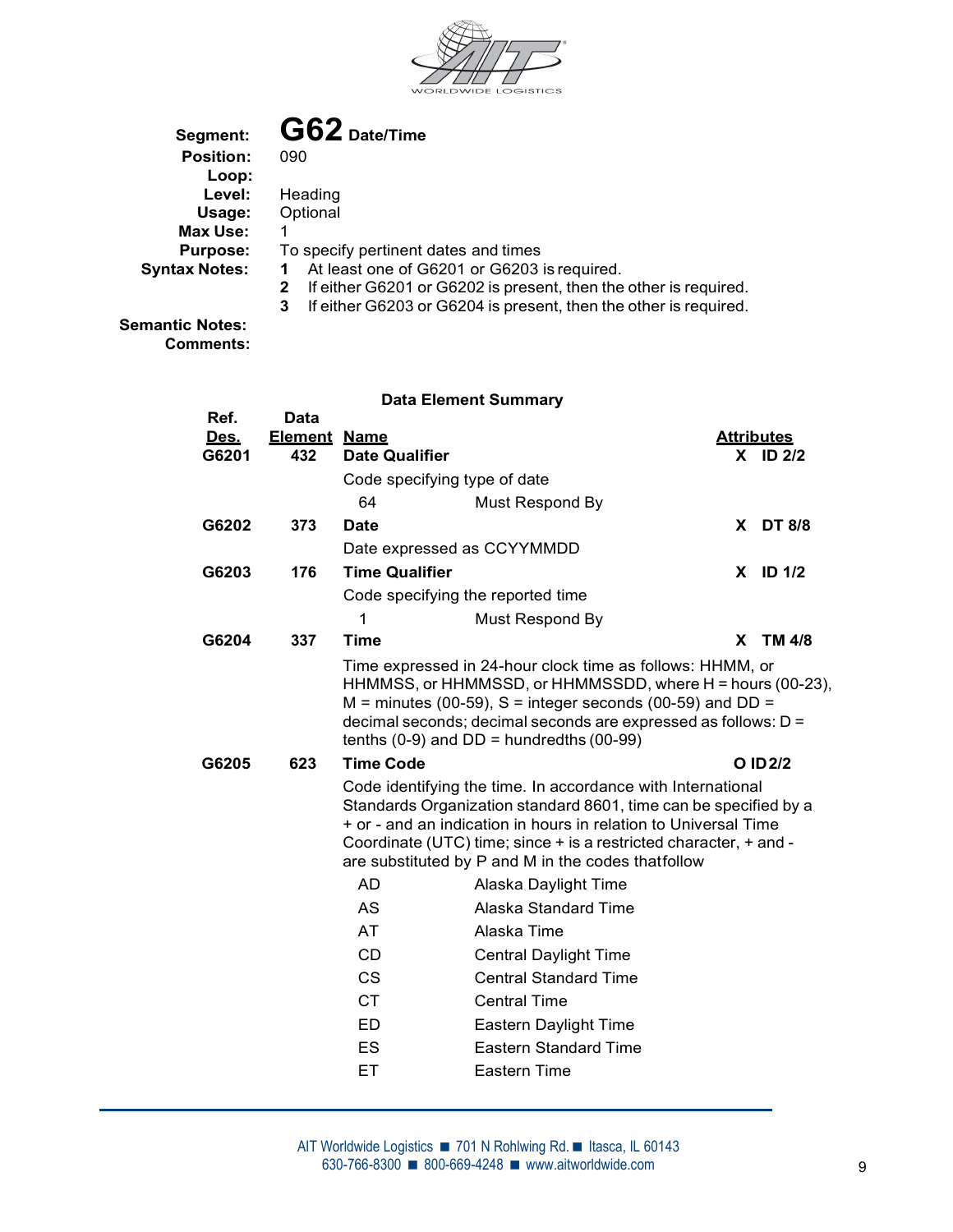

| <b>GM</b> | Greenwich Mean Time           |
|-----------|-------------------------------|
| LT.       | Local Time                    |
| MD        | Mountain Daylight Time        |
| МS        | Mountain Standard Time        |
| МT        | <b>Mountain Time</b>          |
| ND.       | Newfoundland Daylight Time    |
| NS.       | Newfoundland Standard Time    |
| NT        | Newfoundland Time             |
| PD.       | Pacific Daylight Time         |
| <b>PS</b> | <b>Pacific Standard Time</b>  |
| PT.       | Pacific Time                  |
| TD        | <b>Atlantic Daylight Time</b> |
| TS        | <b>Atlantic Standard Time</b> |
| TT        | <b>Atlantic Time</b>          |
| UT        | Universal Time Coordinate     |
|           |                               |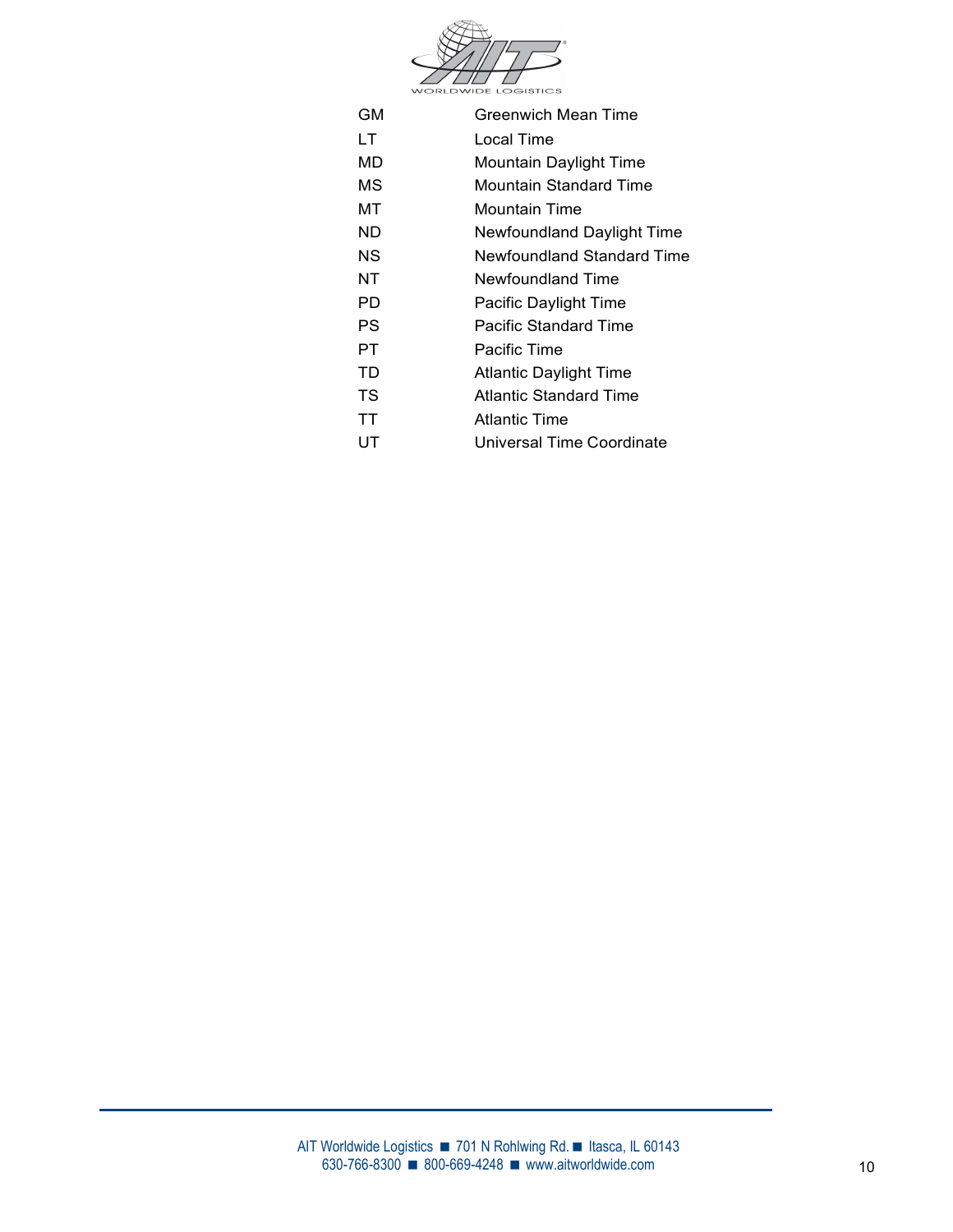

| Segment:                  | MS3 Interline Information                                                         |
|---------------------------|-----------------------------------------------------------------------------------|
| <b>Position:</b><br>Loop: | 100                                                                               |
| Level:                    | Heading                                                                           |
| Usage:                    | Optional                                                                          |
| Max Use:                  |                                                                                   |
| <b>Purpose:</b>           | To identify the interline carrier and relevant data                               |
| <b>Syntax Notes:</b>      | If MS305 is present, then MS303 is required.<br>1                                 |
| <b>Semantic Notes:</b>    | MS301 is the Standard Carrier Alpha Code (SCAC) of the interline<br>1<br>carrier. |
|                           | MS303 is the city where the interline was performed.                              |
| <b>Comments:</b>          |                                                                                   |

| M | Ref.<br><u>Des.</u><br><b>MS301</b> | <b>Data</b><br><b>Element</b><br>140 | <u>Name</u><br><b>Standard Carrier Alpha Code</b> |                                                                      |   | <b>Attributes</b><br>M ID 2/4 |  |
|---|-------------------------------------|--------------------------------------|---------------------------------------------------|----------------------------------------------------------------------|---|-------------------------------|--|
|   |                                     |                                      | Standard Carrier Alpha Code                       |                                                                      |   |                               |  |
| M | <b>MS302</b>                        | 133                                  | <b>Routing Sequence Code</b>                      |                                                                      | M | <b>ID 1/2</b>                 |  |
|   |                                     |                                      | movement                                          | Code describing the relationship of a carrier to a specific shipment |   |                               |  |
|   |                                     |                                      | B                                                 | Origin/Delivery Carrier (Any Mode)                                   |   |                               |  |
|   | <b>MS304</b>                        | 91                                   |                                                   | <b>Transportation Method/Type Code</b>                               |   | O ID 1/2                      |  |
|   |                                     |                                      | shipment                                          | Code specifying the method or type of transportation for the         |   |                               |  |
|   |                                     |                                      | A                                                 | Air                                                                  |   |                               |  |
|   |                                     |                                      | LT                                                | Less Than Trailer Load (LTL)                                         |   |                               |  |
|   |                                     |                                      | M                                                 | Motor (Common Carrier)                                               |   |                               |  |
|   |                                     |                                      | <b>MB</b>                                         | Motor (Bulk Carrier)                                                 |   |                               |  |
|   |                                     |                                      | <b>MP</b>                                         | Motor (Package Carrier)                                              |   |                               |  |
|   |                                     |                                      | $\mathsf{R}$                                      | Rail                                                                 |   |                               |  |
|   |                                     |                                      | S                                                 | Ocean                                                                |   |                               |  |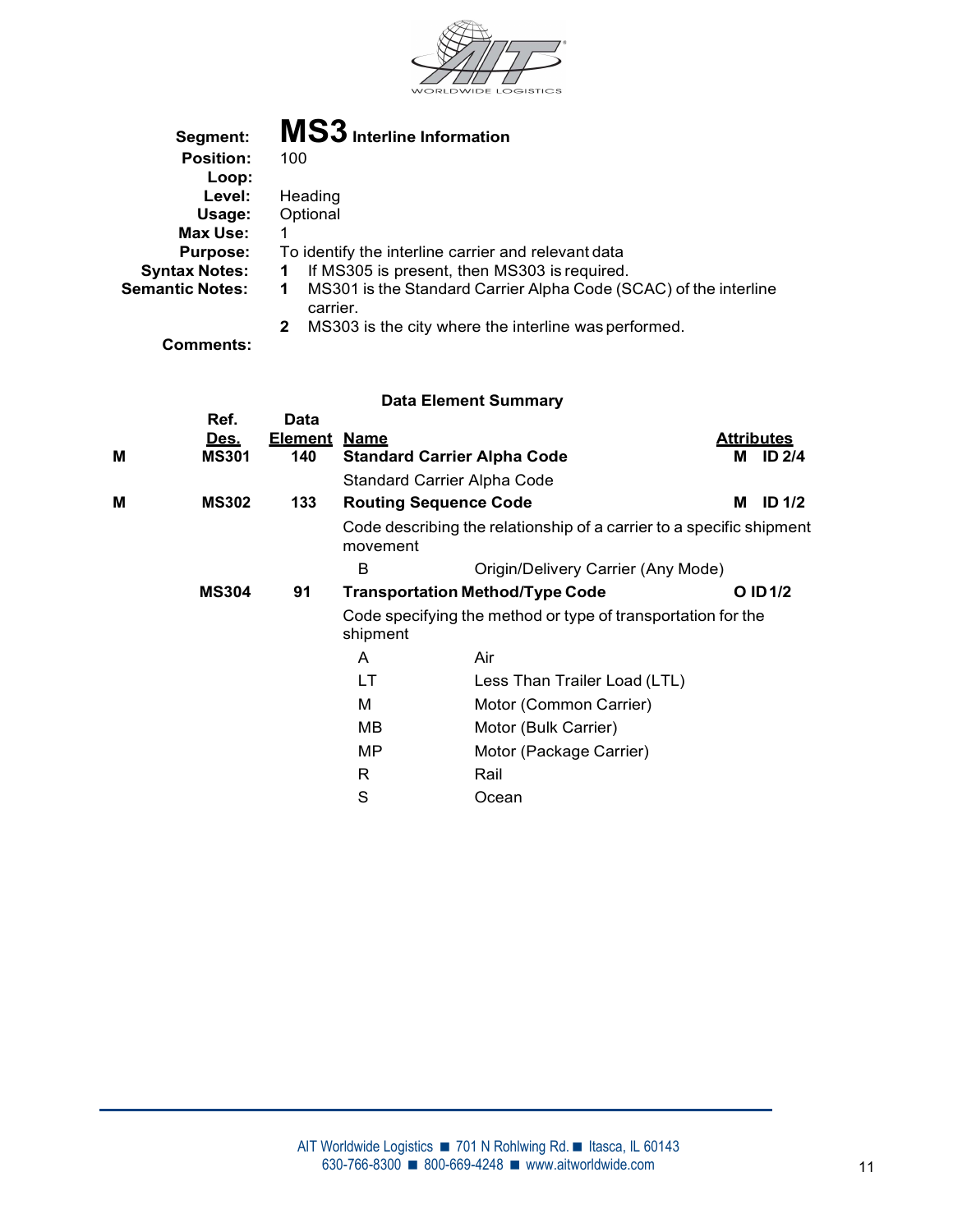

| Segment:                                       | NTE Note/Special Instruction                                                                                                                                                                                                                          |
|------------------------------------------------|-------------------------------------------------------------------------------------------------------------------------------------------------------------------------------------------------------------------------------------------------------|
| <b>Position:</b>                               | 130                                                                                                                                                                                                                                                   |
| Loop:                                          |                                                                                                                                                                                                                                                       |
| Level:                                         | Heading                                                                                                                                                                                                                                               |
| Usage:                                         | Optional                                                                                                                                                                                                                                              |
| Max Use:                                       | 10                                                                                                                                                                                                                                                    |
| <b>Purpose:</b>                                | To transmit information in a free-form format, if necessary, for comment or<br>special instruction                                                                                                                                                    |
| <b>Syntax Notes:</b><br><b>Semantic Notes:</b> |                                                                                                                                                                                                                                                       |
| <b>Comments:</b>                               | The NTE segment permits free-form information/data which, under ANSI<br>1<br>X12 standard implementations, is not machine processable. The use of<br>the NTE segment should therefore be avoided, if at all possible, in an<br>automated environment. |
|                                                | <b>Data Element Summary</b>                                                                                                                                                                                                                           |
| Ref.                                           | Data                                                                                                                                                                                                                                                  |

|   | <u>Des.</u><br>NTE <sub>01</sub> | <b>Element Name</b><br>363 | <b>Note Reference Code</b> |                                                                    | <b>Attributes</b><br>$O$ ID $3/3$ |
|---|----------------------------------|----------------------------|----------------------------|--------------------------------------------------------------------|-----------------------------------|
|   |                                  |                            | applies                    | Code identifying the functional area or purpose for which the note |                                   |
|   |                                  |                            | EED                        | <b>Equipment Description</b>                                       |                                   |
|   |                                  |                            | <b>OTH</b>                 | Other Instructions                                                 |                                   |
| М | NTE <sub>02</sub>                | 352                        | <b>Description</b>         | м                                                                  | AN 1/80                           |
|   |                                  |                            | their content              | A free-form description to clarify the related data elements and   |                                   |
|   |                                  |                            |                            |                                                                    |                                   |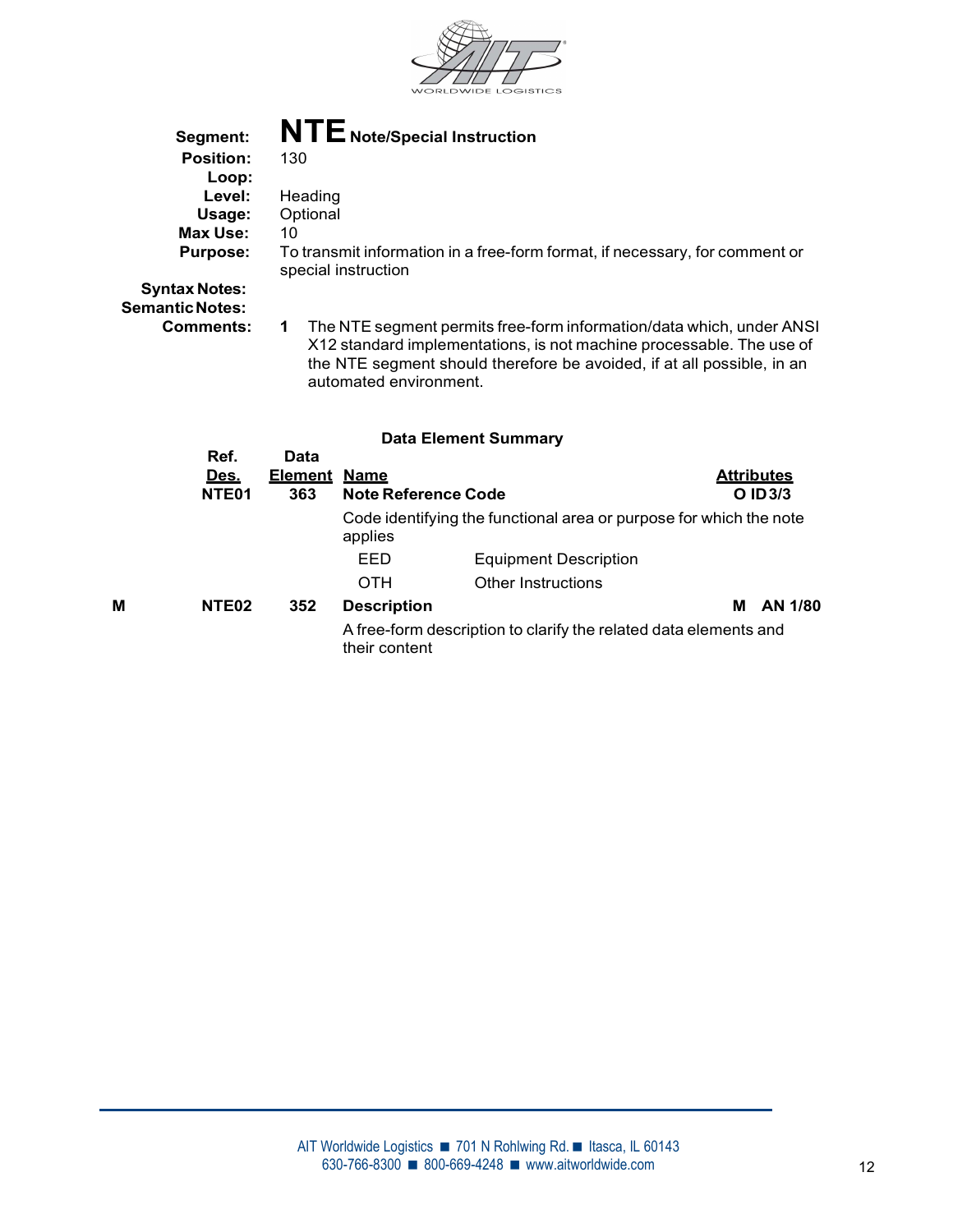

| Segment:               | N1<br><b>Name</b>                                                              |
|------------------------|--------------------------------------------------------------------------------|
| <b>Position:</b>       | 140                                                                            |
| Loop:                  | 0100<br>Optional                                                               |
| Level:                 | Heading                                                                        |
| Usage:                 | Optional                                                                       |
| Max Use:               |                                                                                |
| <b>Purpose:</b>        | To identify a party by type of organization, name, and code                    |
| <b>Syntax Notes:</b>   | At least one of N102 or N103 is required.                                      |
|                        | If either N103 or N104 is present, then the other is required.<br>$\mathbf{2}$ |
| <b>Semantic Notes:</b> |                                                                                |
| <b>Comments:</b>       | This segment, used alone, provides the most efficient method of                |

- providing organizational identification. To obtain this efficiency the "ID Code" (N104) must provide a key to the table maintained by the transaction processing party.
	- 2 N105 and N106 further define the type of entity in N101.

| Μ | Ref.<br>Des.<br>N <sub>101</sub> | <b>Data</b><br><b>Element</b><br>98 | <b>Name</b><br><b>Entity Identifier Code</b> |                                                                 | М | <b>Attributes</b><br><b>ID 2/3</b> |
|---|----------------------------------|-------------------------------------|----------------------------------------------|-----------------------------------------------------------------|---|------------------------------------|
|   |                                  |                                     | property or an individual                    | Code identifying an organizational entity, a physical location, |   |                                    |
|   |                                  |                                     | BI                                           | <b>Trustee's Attorney</b>                                       |   |                                    |
|   |                                  |                                     | <b>BS</b>                                    | Bill and Ship To                                                |   |                                    |
|   |                                  |                                     | <b>BT</b>                                    | <b>Bill-to-Party</b>                                            |   |                                    |
|   |                                  |                                     | BY                                           | <b>Buying Party (Purchaser)</b>                                 |   |                                    |
|   |                                  |                                     | <b>CN</b>                                    | Consignee                                                       |   |                                    |
|   |                                  |                                     | CO                                           | Ocean Tariff Conference                                         |   |                                    |
|   |                                  |                                     | <b>DC</b>                                    | <b>Destination Carrier</b>                                      |   |                                    |
|   |                                  |                                     | MF                                           | <b>Manufacturer of Goods</b>                                    |   |                                    |
|   |                                  |                                     | N <sub>1</sub>                               | Notify Party no. 1                                              |   |                                    |
|   |                                  |                                     | <b>RE</b>                                    | Party to receive commercial invoice remittance                  |   |                                    |
|   |                                  |                                     | <b>SF</b>                                    | Ship From                                                       |   |                                    |
|   |                                  |                                     | <b>SH</b>                                    | Shipper                                                         |   |                                    |
|   |                                  |                                     | <b>ST</b>                                    | Ship To                                                         |   |                                    |
|   | N102                             | 93                                  | <b>Name</b>                                  |                                                                 |   | X AN 1/60                          |
|   |                                  |                                     | Free-form name                               |                                                                 |   |                                    |
|   | N103                             | 66                                  | <b>Identification Code Qualifier</b>         |                                                                 |   | $X$ ID $1/2$                       |
|   |                                  |                                     | Identification Code (67)                     | Code designating the system/method of code structure used for   |   |                                    |
|   |                                  |                                     | 1                                            | D-U-N-S Number, Dun & Bradstreet                                |   |                                    |
|   |                                  |                                     | 2                                            | Standard Carrier Alpha Code (SCAC)                              |   |                                    |
|   |                                  |                                     | 3                                            | Federal Maritime Commission (Ocean) (FMC)                       |   |                                    |
|   |                                  |                                     | 4                                            | International Air Transport Association (IATA)                  |   |                                    |
|   |                                  |                                     | 5                                            | <b>SIRET</b>                                                    |   |                                    |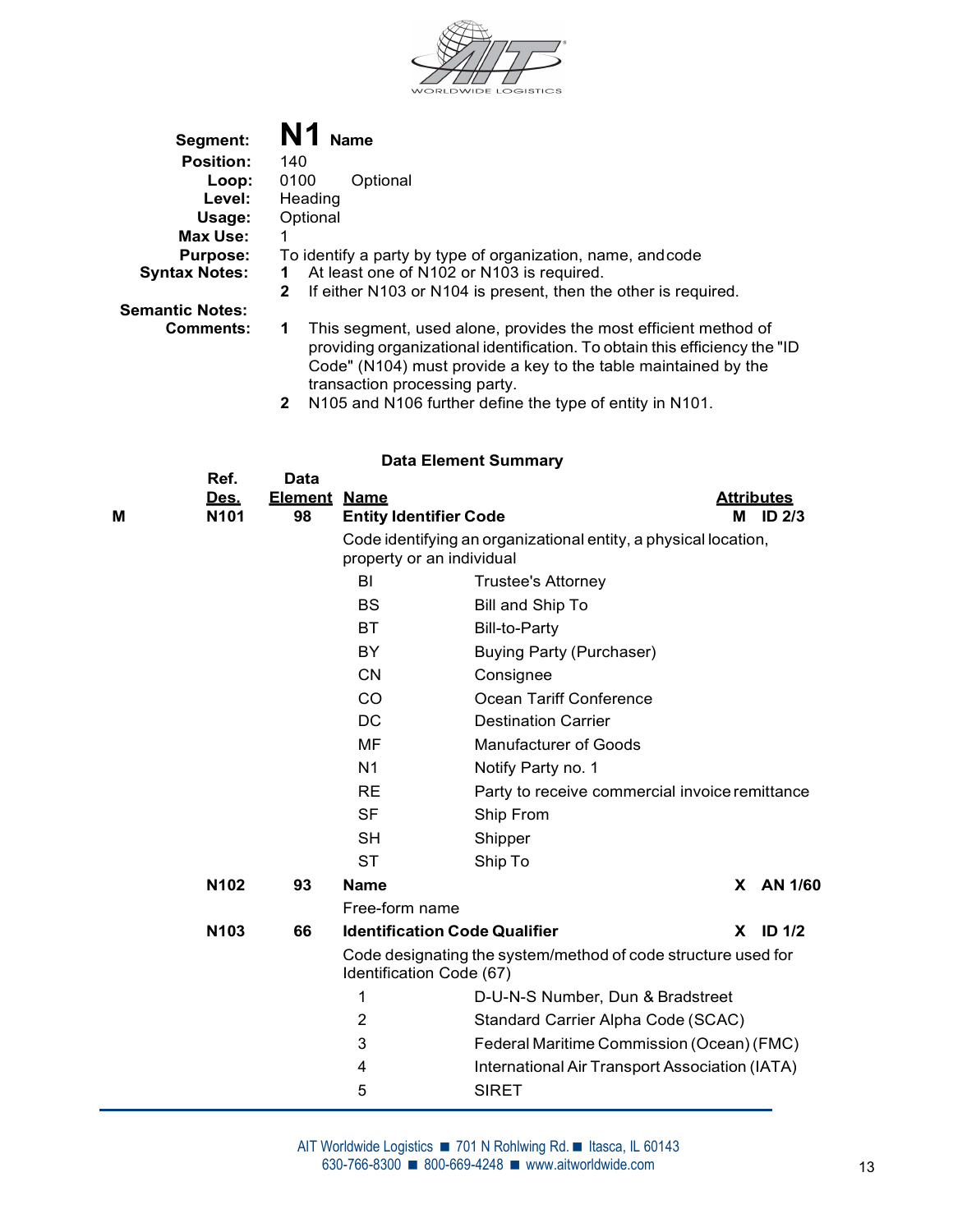| <b>WORLDWIDE LOGISTICS</b><br>6<br><b>Plant Code</b><br>7<br><b>Loading Dock</b><br>8<br><b>UCC/EAN Global Product Identification Prefix</b><br>The first part of a UCC/EAN Product Identification<br>Code within the Uniform Code Council (UCC) and<br>International Article Number Association (EAN)<br>numbering system; A globally unique 3 to 10 digit<br>code for the identification of the company<br>assigning the remainder of the ID code, such as<br>U.P.C., EAN-13, SCC-14, EAN-14 or SSCC-18<br>9<br>D-U-N-S+4, D-U-N-S Number with Four<br><b>Character Suffix</b><br>10<br>Department of Defense Activity Address Code<br>(DODAAC)<br>11<br>Drug Enforcement Administration (DEA)<br>12<br>Telephone Number (Phone)<br>13<br>Federal Reserve Routing Code (FRRC)<br>14<br><b>UCC/EAN Location Code Prefix</b><br>The first part of a 13 digit UCC/EAN Location<br>Code within the Uniform Code Council (UCC) and<br>International Article Number Association (EAN)<br>numbering system. A globally unique 3 to 10<br>digit code for the identification of a company<br>15<br>Standard Address Number (SAN)<br><b>ZIP Code</b><br>16<br>91<br>Assigned by Seller or Seller's Agent | N104 | 67 |    | <b>Identification Code</b><br>AN 2/80<br>X. |
|--------------------------------------------------------------------------------------------------------------------------------------------------------------------------------------------------------------------------------------------------------------------------------------------------------------------------------------------------------------------------------------------------------------------------------------------------------------------------------------------------------------------------------------------------------------------------------------------------------------------------------------------------------------------------------------------------------------------------------------------------------------------------------------------------------------------------------------------------------------------------------------------------------------------------------------------------------------------------------------------------------------------------------------------------------------------------------------------------------------------------------------------------------------------------------------------------|------|----|----|---------------------------------------------|
|                                                                                                                                                                                                                                                                                                                                                                                                                                                                                                                                                                                                                                                                                                                                                                                                                                                                                                                                                                                                                                                                                                                                                                                                  |      |    | 92 | Assigned by Buyer or Buyer's Agent          |
|                                                                                                                                                                                                                                                                                                                                                                                                                                                                                                                                                                                                                                                                                                                                                                                                                                                                                                                                                                                                                                                                                                                                                                                                  |      |    |    |                                             |
|                                                                                                                                                                                                                                                                                                                                                                                                                                                                                                                                                                                                                                                                                                                                                                                                                                                                                                                                                                                                                                                                                                                                                                                                  |      |    |    |                                             |
|                                                                                                                                                                                                                                                                                                                                                                                                                                                                                                                                                                                                                                                                                                                                                                                                                                                                                                                                                                                                                                                                                                                                                                                                  |      |    |    |                                             |
|                                                                                                                                                                                                                                                                                                                                                                                                                                                                                                                                                                                                                                                                                                                                                                                                                                                                                                                                                                                                                                                                                                                                                                                                  |      |    |    |                                             |
|                                                                                                                                                                                                                                                                                                                                                                                                                                                                                                                                                                                                                                                                                                                                                                                                                                                                                                                                                                                                                                                                                                                                                                                                  |      |    |    |                                             |
|                                                                                                                                                                                                                                                                                                                                                                                                                                                                                                                                                                                                                                                                                                                                                                                                                                                                                                                                                                                                                                                                                                                                                                                                  |      |    |    |                                             |
|                                                                                                                                                                                                                                                                                                                                                                                                                                                                                                                                                                                                                                                                                                                                                                                                                                                                                                                                                                                                                                                                                                                                                                                                  |      |    |    |                                             |
|                                                                                                                                                                                                                                                                                                                                                                                                                                                                                                                                                                                                                                                                                                                                                                                                                                                                                                                                                                                                                                                                                                                                                                                                  |      |    |    |                                             |
|                                                                                                                                                                                                                                                                                                                                                                                                                                                                                                                                                                                                                                                                                                                                                                                                                                                                                                                                                                                                                                                                                                                                                                                                  |      |    |    |                                             |
|                                                                                                                                                                                                                                                                                                                                                                                                                                                                                                                                                                                                                                                                                                                                                                                                                                                                                                                                                                                                                                                                                                                                                                                                  |      |    |    |                                             |
|                                                                                                                                                                                                                                                                                                                                                                                                                                                                                                                                                                                                                                                                                                                                                                                                                                                                                                                                                                                                                                                                                                                                                                                                  |      |    |    |                                             |
|                                                                                                                                                                                                                                                                                                                                                                                                                                                                                                                                                                                                                                                                                                                                                                                                                                                                                                                                                                                                                                                                                                                                                                                                  |      |    |    |                                             |
|                                                                                                                                                                                                                                                                                                                                                                                                                                                                                                                                                                                                                                                                                                                                                                                                                                                                                                                                                                                                                                                                                                                                                                                                  |      |    |    |                                             |
|                                                                                                                                                                                                                                                                                                                                                                                                                                                                                                                                                                                                                                                                                                                                                                                                                                                                                                                                                                                                                                                                                                                                                                                                  |      |    |    |                                             |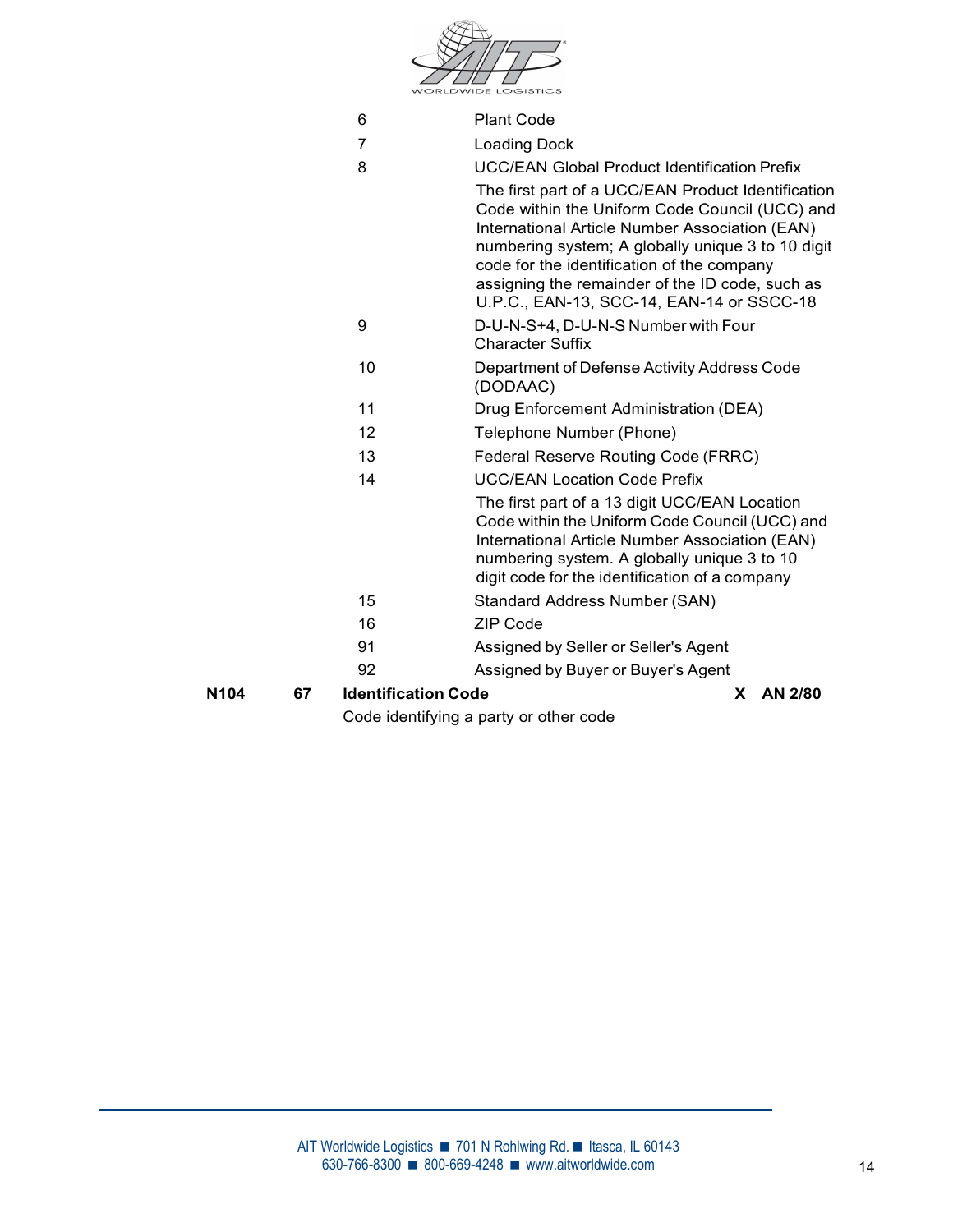

Segment: **N3** Address Information<br>Position: 160 **Position: 160<br>
Loop: 0100** Loop: 0100 Optional<br>Level: Heading Heading Usage: Optional Max Use: 2 **Purpose:** To specify the location of the named party Syntax Notes: Semantic Notes: Comments:

|   | Ref. | Data                |                            |                   |
|---|------|---------------------|----------------------------|-------------------|
|   | Des. | <b>Element Name</b> |                            | <b>Attributes</b> |
| М | N301 | 166                 | <b>Address Information</b> | M AN 1/55         |
|   |      |                     | Address information        |                   |
|   | N302 | 166                 | <b>Address Information</b> | O AN 1/55         |
|   |      |                     | Address information        |                   |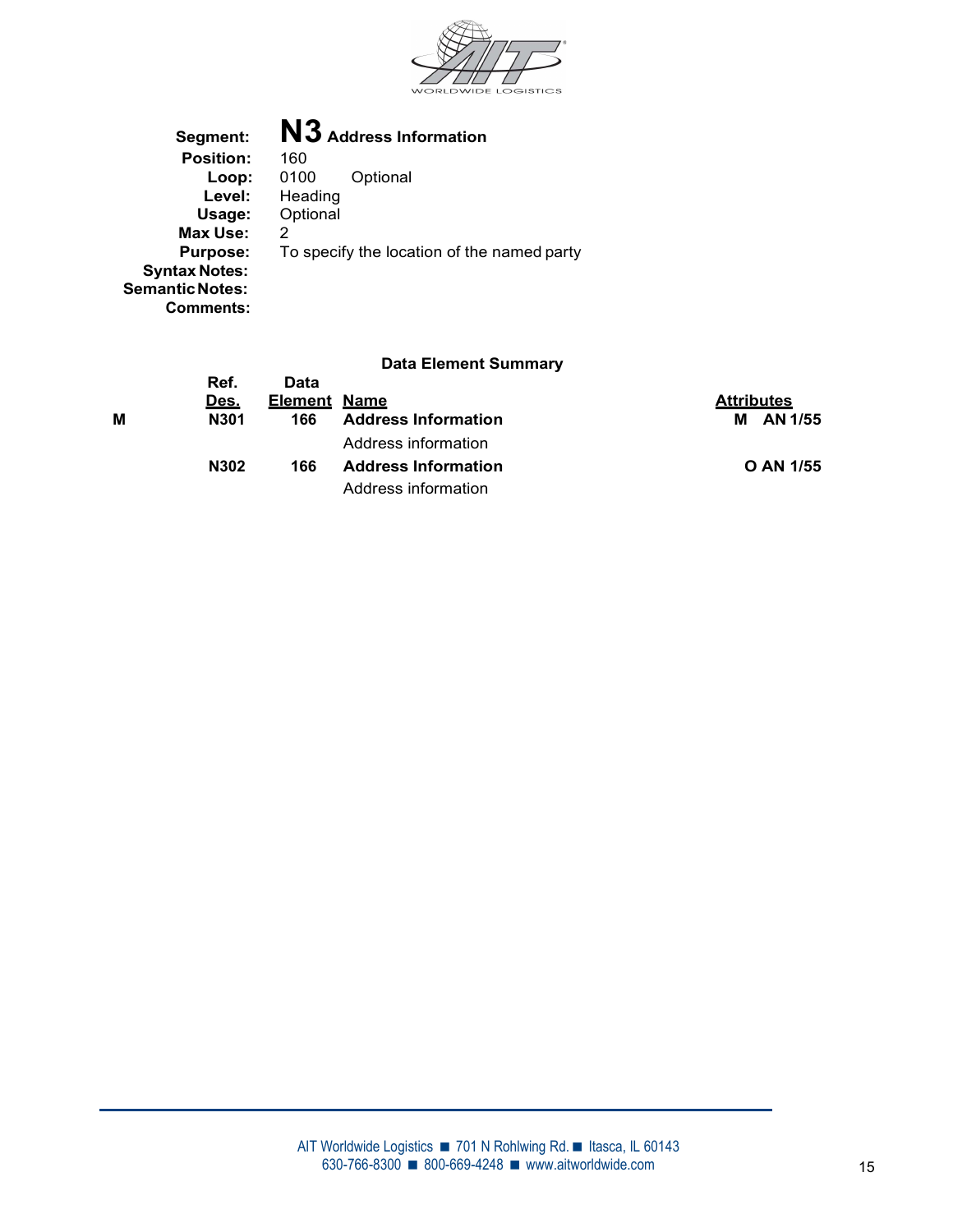

| Segment:               | N4 Geographic Location                                                                |
|------------------------|---------------------------------------------------------------------------------------|
| <b>Position:</b>       | 170                                                                                   |
| Loop:                  | Optional<br>0100                                                                      |
| Level:                 | Heading                                                                               |
| Usage:                 | Optional                                                                              |
| Max Use:               |                                                                                       |
| <b>Purpose:</b>        | To specify the geographic place of the named pa                                       |
| <b>Syntax Notes:</b>   | If N406 is present, then N405 is required.                                            |
| <b>Semantic Notes:</b> |                                                                                       |
| <b>Comments:</b>       | A combination of either N401 through N404, or<br>1.<br>adequate to enecify a legation |

| <b>Position:</b>           | 170                                                                                                                                                                                               |
|----------------------------|---------------------------------------------------------------------------------------------------------------------------------------------------------------------------------------------------|
| Loop:                      | 0100<br>Optional                                                                                                                                                                                  |
| Level:                     | Heading                                                                                                                                                                                           |
| Usage:                     | Optional                                                                                                                                                                                          |
| Max Use:                   |                                                                                                                                                                                                   |
| <b>Purpose:</b>            | To specify the geographic place of the named party                                                                                                                                                |
| Syntax Notes:              | If N406 is present, then N405 is required.<br>1                                                                                                                                                   |
| mantic Notes:<br>Comments: | A combination of either N401 through N404, or N405 and N406 may be<br>1<br>adequate to specify a location.<br>N402 is required only if city name (N401) is in the U.S. or Canada.<br>$\mathbf{2}$ |
|                            | <b>Bets Flores and Brownseau</b>                                                                                                                                                                  |

| Ref.        | Data    |                                                                                                               |                   |
|-------------|---------|---------------------------------------------------------------------------------------------------------------|-------------------|
| <u>Des.</u> | Element | <u>Name</u>                                                                                                   | <b>Attributes</b> |
| N401        | 19      | <b>City Name</b>                                                                                              | O AN 2/30         |
|             |         | Free-form text for city name                                                                                  |                   |
| N402        | 156     | <b>State or Province Code</b>                                                                                 | O ID 2/2          |
|             |         | Code (Standard State/Province) as defined by appropriate<br>government agency                                 |                   |
| N403        | 116     | <b>Postal Code</b>                                                                                            | O ID 3/15         |
|             |         | Code defining international postal zone code excluding punctuation<br>and blanks (zip code for United States) |                   |
| N404        | 26      | <b>Country Code</b>                                                                                           | O ID 2/3          |
|             |         | Code identifying the country                                                                                  |                   |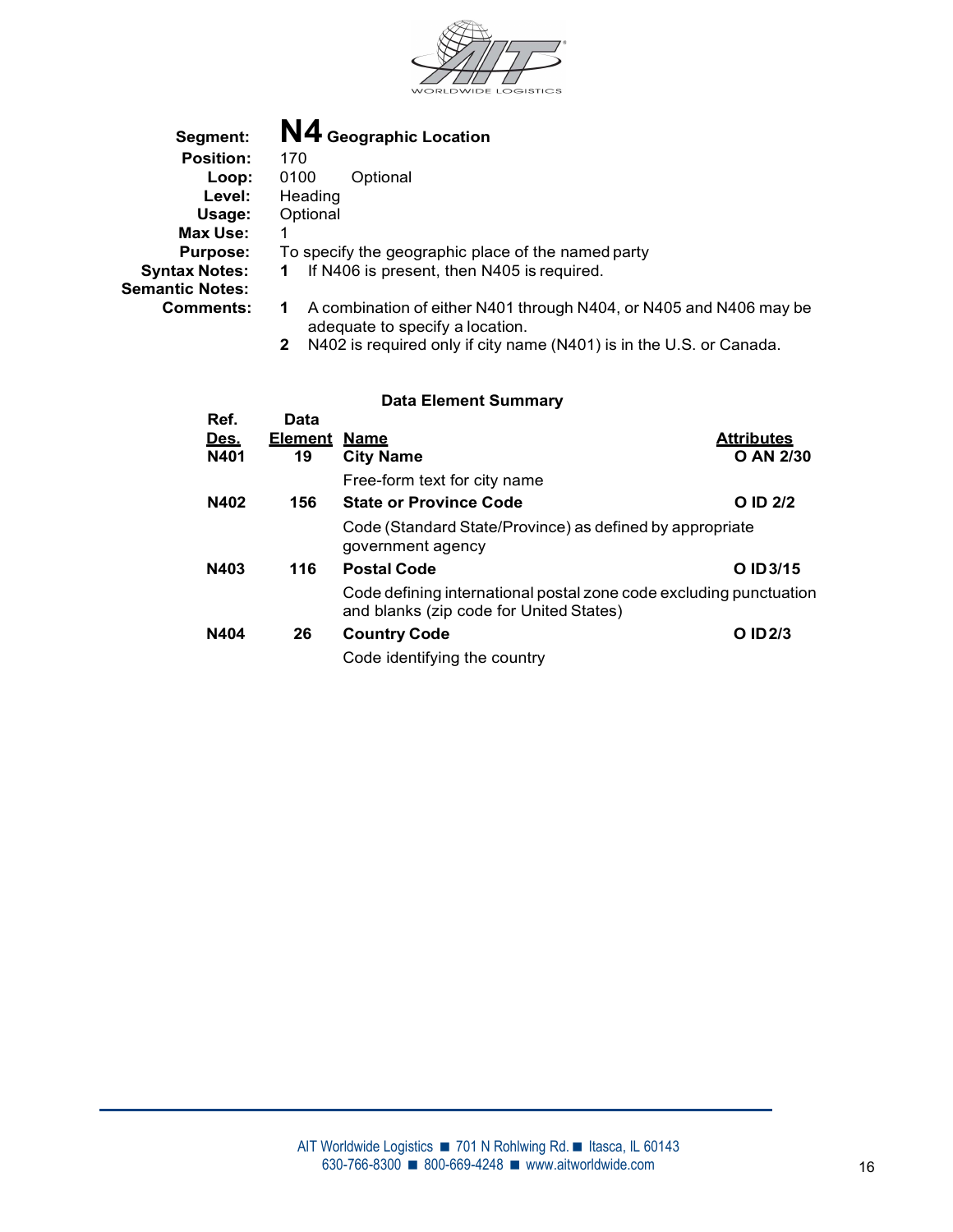

| Segment:               | $L11$ Business Instructions and Reference Number                                 |
|------------------------|----------------------------------------------------------------------------------|
| <b>Position:</b>       | 180                                                                              |
| Loop:                  | 0100<br>Optional                                                                 |
| Level:                 | Heading                                                                          |
| Usage:                 | Optional                                                                         |
| Max Use:               |                                                                                  |
| <b>Purpose:</b>        | To specify instructions in this business relationship or a reference number      |
| <b>Syntax Notes:</b>   | At least one of L1101 or L1103 is required.<br>1.                                |
|                        | If either L1101 or L1102 is present, then the other is required.<br>$\mathbf{2}$ |
| <b>Semantic Notes:</b> |                                                                                  |

Comments:

| Ref.<br><u>Des.</u> | <b>Data</b><br><b>Element Name</b> |                                 |                                                                                                                                | <b>Attributes</b> |  |
|---------------------|------------------------------------|---------------------------------|--------------------------------------------------------------------------------------------------------------------------------|-------------------|--|
| L1101               | 127                                | <b>Reference Identification</b> |                                                                                                                                | X AN 1/30         |  |
|                     |                                    |                                 | Reference information as defined for a particular Transaction Set<br>or as specified by the Reference Identification Qualifier |                   |  |
| L1102               | 128                                |                                 | <b>Reference Identification Qualifier</b>                                                                                      | $X$ ID 2/3        |  |
|                     |                                    |                                 | Code qualifying the Reference Identification                                                                                   |                   |  |
|                     |                                    | 14                              | <b>Master AccountNumber</b>                                                                                                    |                   |  |
|                     |                                    |                                 | Account number used to represent individual<br>billing accounts which have been consolidated<br>and/or summarized              |                   |  |
|                     |                                    | 22                              | Special Charge or Allowance Code                                                                                               |                   |  |
|                     |                                    | <b>BD</b>                       | <b>Bid Number</b>                                                                                                              |                   |  |
|                     |                                    | <b>BH</b>                       | Lease Schedule Number - Blanket                                                                                                |                   |  |
|                     |                                    | <b>BM</b>                       | <b>Bill of Lading Number</b>                                                                                                   |                   |  |
|                     |                                    | <b>BN</b>                       | <b>Booking Number</b>                                                                                                          |                   |  |
|                     |                                    | <b>CN</b>                       | Carrier's Reference Number (PRO/Invoice)                                                                                       |                   |  |
|                     |                                    | <b>CR</b>                       | <b>Customer Reference Number</b>                                                                                               |                   |  |
|                     |                                    | <b>CT</b>                       | <b>Contract Number</b>                                                                                                         |                   |  |
|                     |                                    | EQ                              | <b>Equipment Number</b>                                                                                                        |                   |  |
|                     |                                    | IA                              | <b>Internal VendorNumber</b>                                                                                                   |                   |  |
|                     |                                    | IV                              | Seller's InvoiceNumber                                                                                                         |                   |  |
|                     |                                    | K <sub>1</sub>                  | Foreign Military Sales Notice Number                                                                                           |                   |  |
|                     |                                    |                                 | Number assigned to control a foreign military<br>sales shipment from shipper to consignee                                      |                   |  |
|                     |                                    | LT                              | Lot Number                                                                                                                     |                   |  |
|                     |                                    | LU                              | <b>Location Number</b>                                                                                                         |                   |  |
|                     |                                    | LV                              | License Plate Number                                                                                                           |                   |  |
|                     |                                    | MВ                              | Master Bill of Lading                                                                                                          |                   |  |
|                     |                                    | <b>OB</b>                       | Ocean Bill of Lading                                                                                                           |                   |  |
|                     |                                    | OC                              | Ocean Container Number                                                                                                         |                   |  |
|                     |                                    |                                 |                                                                                                                                |                   |  |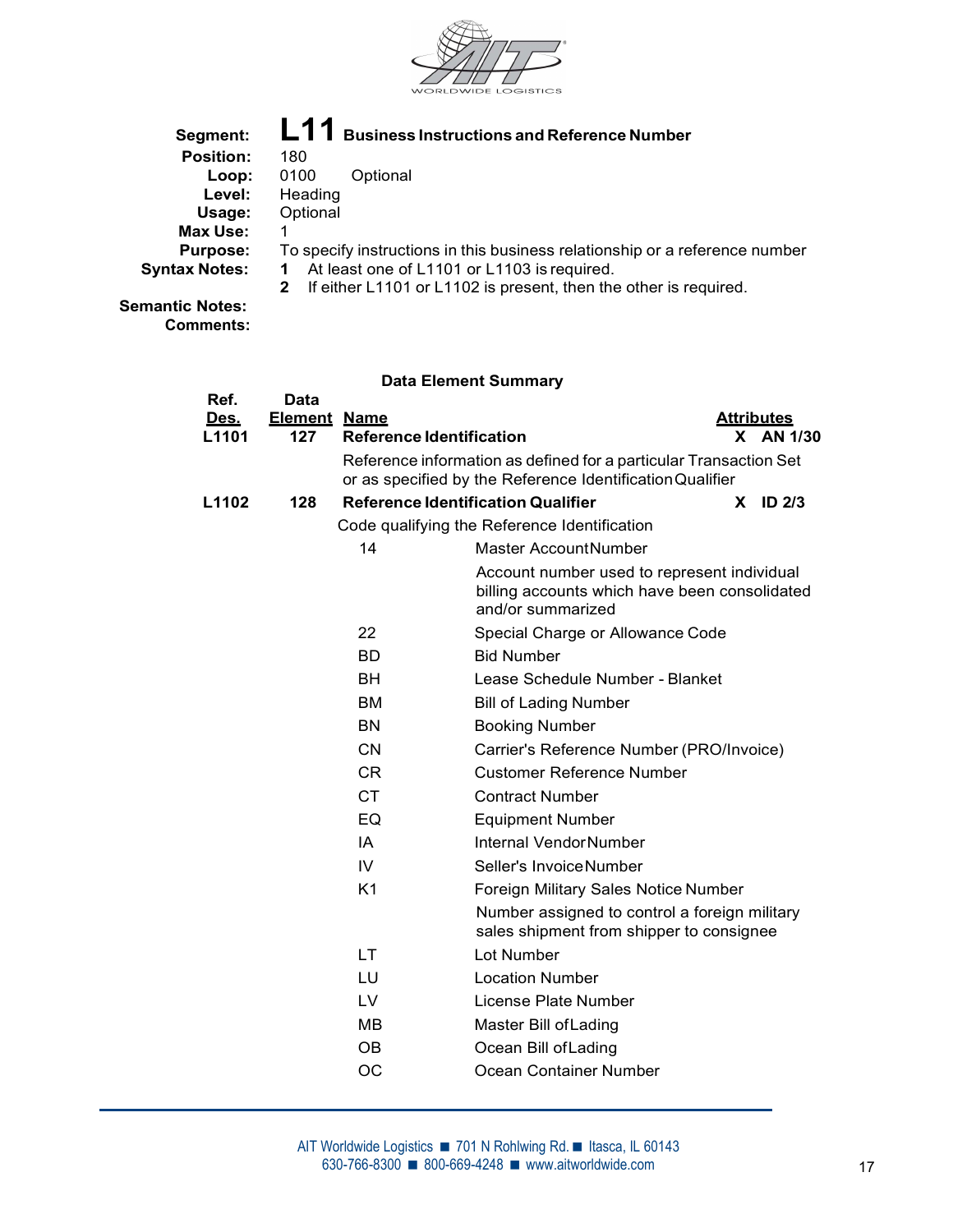|                          |                    | <b>WORLDWIDE LOGISTICS</b>                                                              |
|--------------------------|--------------------|-----------------------------------------------------------------------------------------|
|                          | OQ                 | <b>Order Number</b>                                                                     |
|                          |                    | Qualifies a code that identifies the authorizing<br>documentation for a household goods |
|                          | P <sub>8</sub>     | Pickup Reference Number                                                                 |
|                          | PF                 | <b>Prime Contractor Contract Number</b>                                                 |
|                          | PO.                | Purchase Order Number                                                                   |
|                          | <b>SI</b>          | Shipper's Identifying Number for Shipment (SID)                                         |
|                          |                    | A unique number (to the shipper) assigned by<br>the shipper to identify the shipment    |
|                          | <b>SN</b>          | Seal Number                                                                             |
|                          | <b>ST</b>          | <b>Store Number</b>                                                                     |
|                          | VR.                | Vendor ID Number                                                                        |
| L <sub>1103</sub><br>352 | <b>Description</b> | AN 1/80<br>X.                                                                           |
|                          | their content      | A free-form description to clarify the related data elements and                        |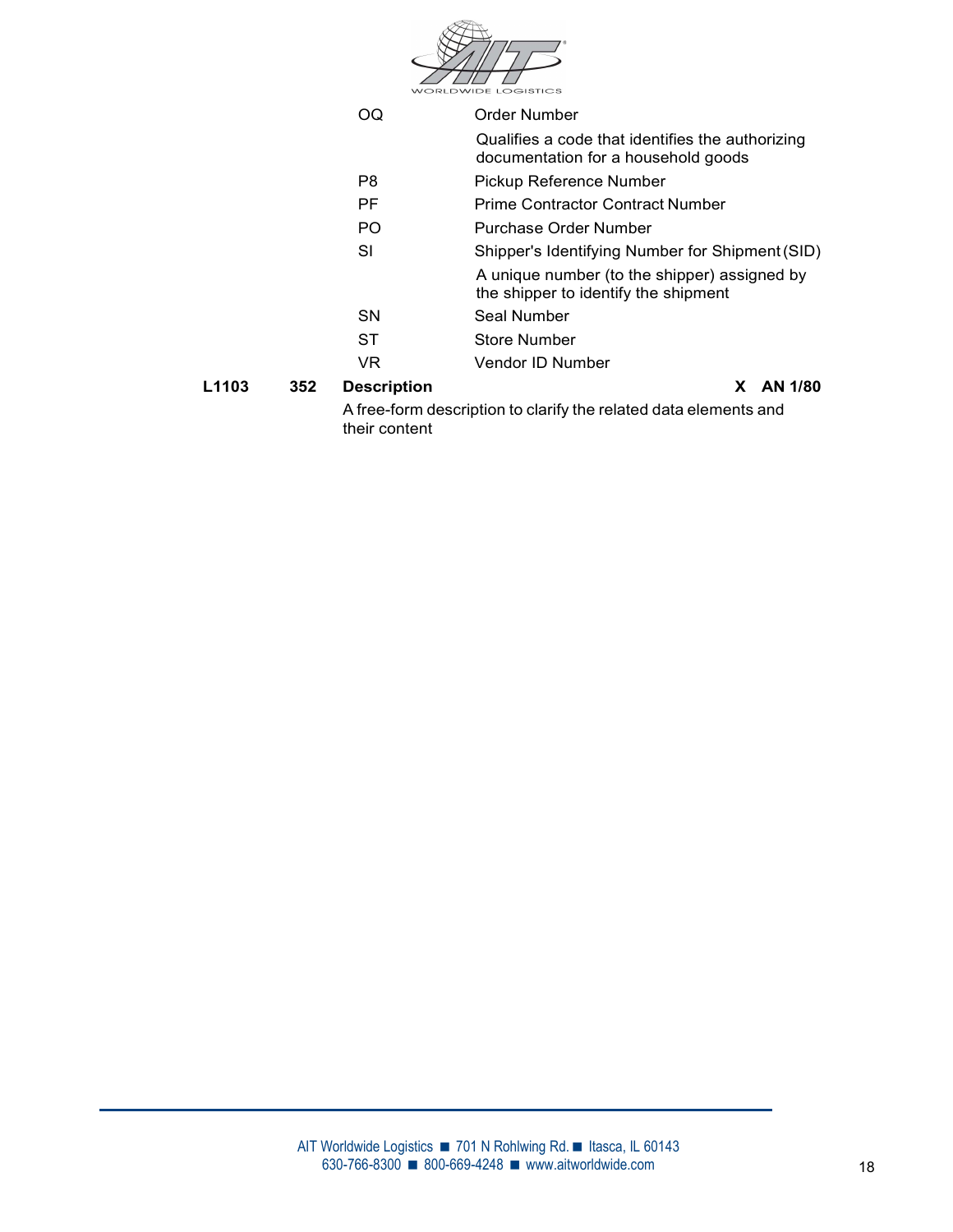

| Segment:               | G61 Contact                                                              |
|------------------------|--------------------------------------------------------------------------|
| <b>Position:</b>       | 190                                                                      |
| Loop:                  | 0100<br>Optional                                                         |
| Level:                 | Heading                                                                  |
| Usage:                 | Optional                                                                 |
| Max Use:               | 3                                                                        |
| <b>Purpose:</b>        | To identify a person or office to whom communications should be directed |
| <b>Syntax Notes:</b>   | If either G6103 or G6104 is present, then the other is required.         |
| <b>Semantic Notes:</b> |                                                                          |
| <b>Comments:</b>       | G6103 qualifies G6104.                                                   |
|                        |                                                                          |

| М | Ref.<br>Des.<br>G6101 | Data<br><b>Element</b><br>366 | <u>Name</u><br><b>Contact Function Code</b> |                                                                                  |          | <b>Attributes</b><br>M ID 2/2 |  |
|---|-----------------------|-------------------------------|---------------------------------------------|----------------------------------------------------------------------------------|----------|-------------------------------|--|
|   |                       |                               | group named                                 | Code identifying the major duty or responsibility of the person or               |          |                               |  |
|   |                       |                               | BI                                          | <b>Bill Inquiry Contact</b>                                                      |          |                               |  |
|   |                       |                               |                                             | Service Provider contact for making inquires<br>about information on the invoice |          |                               |  |
|   |                       |                               | DC                                          | Delivery Contact                                                                 |          |                               |  |
|   |                       |                               | <b>SH</b>                                   | Shipper Contact                                                                  |          |                               |  |
| M | G6102                 | 93                            | <b>Name</b>                                 |                                                                                  | М        | AN 1/60                       |  |
|   |                       |                               | Free-form name                              |                                                                                  |          |                               |  |
|   | G6103                 | 365                           |                                             | <b>Communication Number Qualifier</b>                                            | <b>X</b> | ID $2/2$                      |  |
|   |                       |                               |                                             | Code identifying the type of communication number                                |          |                               |  |
|   |                       |                               | EM                                          | <b>Electronic Mail</b>                                                           |          |                               |  |
|   |                       |                               | TE.                                         | Telephone                                                                        |          |                               |  |
|   | G6104                 | 364                           | <b>Communication Number</b>                 |                                                                                  | X.       | AN 1/80                       |  |
|   |                       |                               | when applicable                             | Complete communications number including country or area code                    |          |                               |  |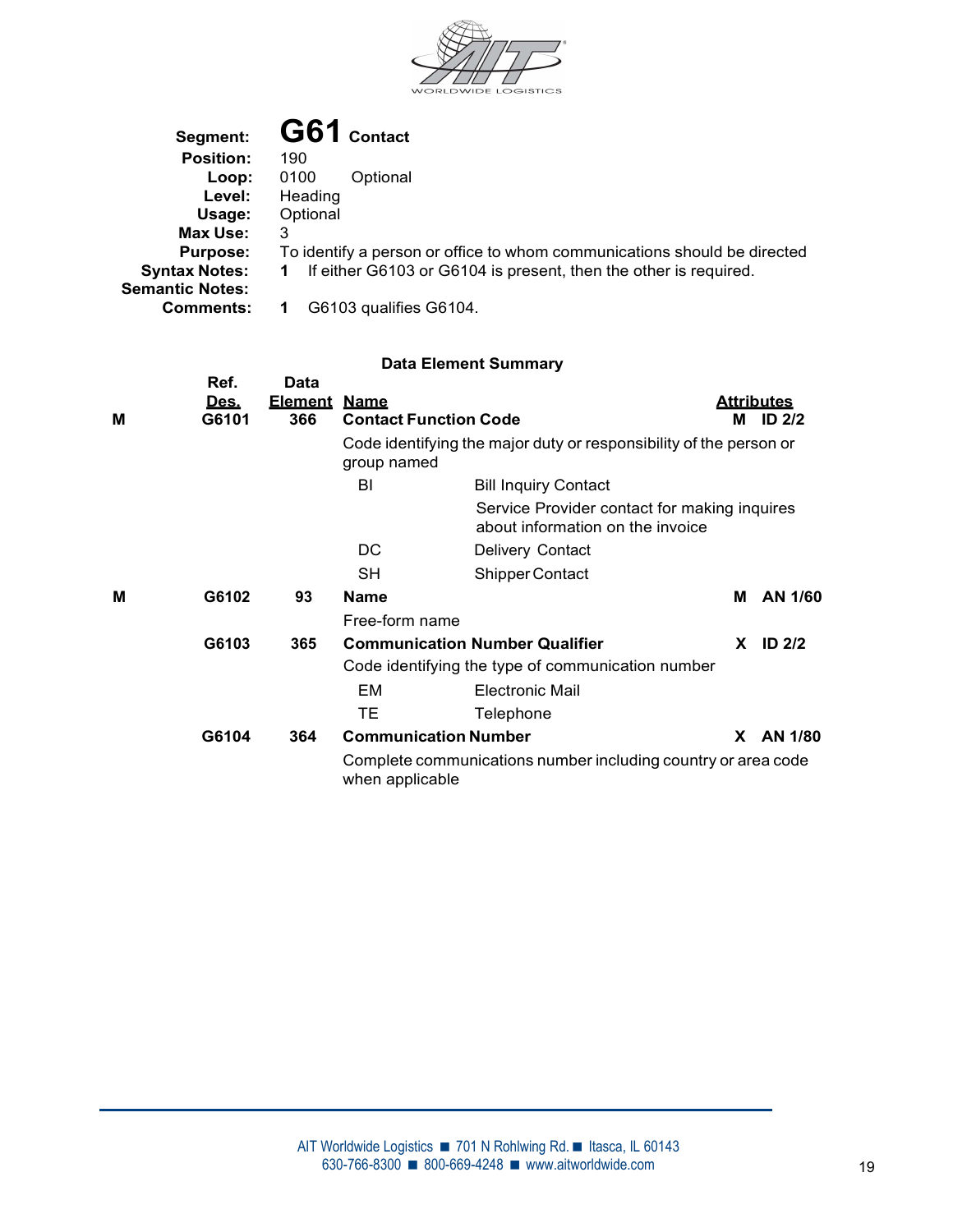

|                                                                                                                                                                                                                                                  | Segment:                                      |                                                 | S5 Stop-off Details          |                                                                                                                   |  |                   |  |  |
|--------------------------------------------------------------------------------------------------------------------------------------------------------------------------------------------------------------------------------------------------|-----------------------------------------------|-------------------------------------------------|------------------------------|-------------------------------------------------------------------------------------------------------------------|--|-------------------|--|--|
|                                                                                                                                                                                                                                                  | <b>Position:</b><br>Loop:<br>Level:<br>Usage: | 010<br>0300<br>Mandatory<br>Detail<br>Mandatory |                              |                                                                                                                   |  |                   |  |  |
|                                                                                                                                                                                                                                                  | <b>Max Use:</b>                               | 1                                               |                              |                                                                                                                   |  |                   |  |  |
| <b>Purpose:</b><br>To specify stop-off detail reference numbers and stop reason<br><b>Syntax Notes:</b><br>If either S503 or S504 is present, then the other is required.<br>2<br>If either S505 or S506 is present, then the other is required. |                                               |                                                 |                              |                                                                                                                   |  |                   |  |  |
|                                                                                                                                                                                                                                                  | <b>Semantic Notes:</b><br><b>Comments:</b>    | 3<br>1                                          |                              | If either S507 or S508 is present, then the other is required.<br>S509 is the stop reason description.            |  |                   |  |  |
|                                                                                                                                                                                                                                                  | Ref.                                          |                                                 |                              | <b>Data Element Summary</b>                                                                                       |  |                   |  |  |
|                                                                                                                                                                                                                                                  | Des.                                          | <b>Data</b><br><b>Element Name</b>              |                              |                                                                                                                   |  | <b>Attributes</b> |  |  |
| M                                                                                                                                                                                                                                                | <b>S501</b>                                   | 165                                             |                              | <b>Stop Sequence Number</b>                                                                                       |  | M NO 1/3          |  |  |
|                                                                                                                                                                                                                                                  |                                               |                                                 |                              | Identifying number for the specific stop and the sequence in which<br>the stop is to be performed                 |  |                   |  |  |
| M                                                                                                                                                                                                                                                | <b>S502</b>                                   | 163                                             | <b>Stop Reason Code</b>      |                                                                                                                   |  | M ID 2/2          |  |  |
|                                                                                                                                                                                                                                                  |                                               |                                                 |                              | Code specifying the reason for the stop                                                                           |  |                   |  |  |
|                                                                                                                                                                                                                                                  |                                               |                                                 | LD                           | Load                                                                                                              |  |                   |  |  |
|                                                                                                                                                                                                                                                  |                                               |                                                 | UL                           | Unload                                                                                                            |  |                   |  |  |
|                                                                                                                                                                                                                                                  | <b>S503</b>                                   | 81                                              | Weight                       |                                                                                                                   |  | X R 1/10          |  |  |
|                                                                                                                                                                                                                                                  |                                               |                                                 |                              | Numeric value of weight                                                                                           |  |                   |  |  |
|                                                                                                                                                                                                                                                  | <b>S504</b>                                   | 188                                             | <b>Weight Unit Code</b>      |                                                                                                                   |  | $X$ ID 1/1        |  |  |
|                                                                                                                                                                                                                                                  |                                               |                                                 |                              | Code specifying the weight unit                                                                                   |  |                   |  |  |
|                                                                                                                                                                                                                                                  |                                               |                                                 | values.                      | Refer to 004010 Data Element Dictionary for acceptable code                                                       |  |                   |  |  |
|                                                                                                                                                                                                                                                  | <b>S505</b>                                   | 382                                             |                              | <b>Number of Units Shipped</b>                                                                                    |  | X R 1/10          |  |  |
|                                                                                                                                                                                                                                                  |                                               |                                                 |                              | Numeric value of units shipped in manufacturer's shipping units for<br>a line item or transaction set             |  |                   |  |  |
|                                                                                                                                                                                                                                                  | <b>S506</b>                                   | 355                                             |                              | <b>Unit or Basis for Measurement Code</b>                                                                         |  | X ID 2/2          |  |  |
|                                                                                                                                                                                                                                                  |                                               |                                                 |                              | Code specifying the units in which a value is being expressed, or<br>manner in which a measurement has been taken |  |                   |  |  |
|                                                                                                                                                                                                                                                  |                                               |                                                 | PC                           | Piece                                                                                                             |  |                   |  |  |
|                                                                                                                                                                                                                                                  | <b>S507</b>                                   | 183                                             | Volume                       |                                                                                                                   |  | X R 1/8           |  |  |
|                                                                                                                                                                                                                                                  |                                               |                                                 |                              | Value of volumetric measure                                                                                       |  |                   |  |  |
|                                                                                                                                                                                                                                                  | <b>S508</b>                                   | 184                                             | <b>Volume Unit Qualifier</b> |                                                                                                                   |  | $X$ ID $1/1$      |  |  |
|                                                                                                                                                                                                                                                  |                                               |                                                 |                              | Code identifying the volume unit                                                                                  |  |                   |  |  |
|                                                                                                                                                                                                                                                  |                                               |                                                 | C                            | <b>Cubic Centimeters</b>                                                                                          |  |                   |  |  |
|                                                                                                                                                                                                                                                  |                                               |                                                 | E                            | <b>Cubic Feet</b>                                                                                                 |  |                   |  |  |
|                                                                                                                                                                                                                                                  |                                               |                                                 | N                            | Cubic Inches                                                                                                      |  |                   |  |  |
|                                                                                                                                                                                                                                                  |                                               |                                                 | X                            | <b>Cubic Meters</b>                                                                                               |  |                   |  |  |
|                                                                                                                                                                                                                                                  |                                               |                                                 |                              |                                                                                                                   |  |                   |  |  |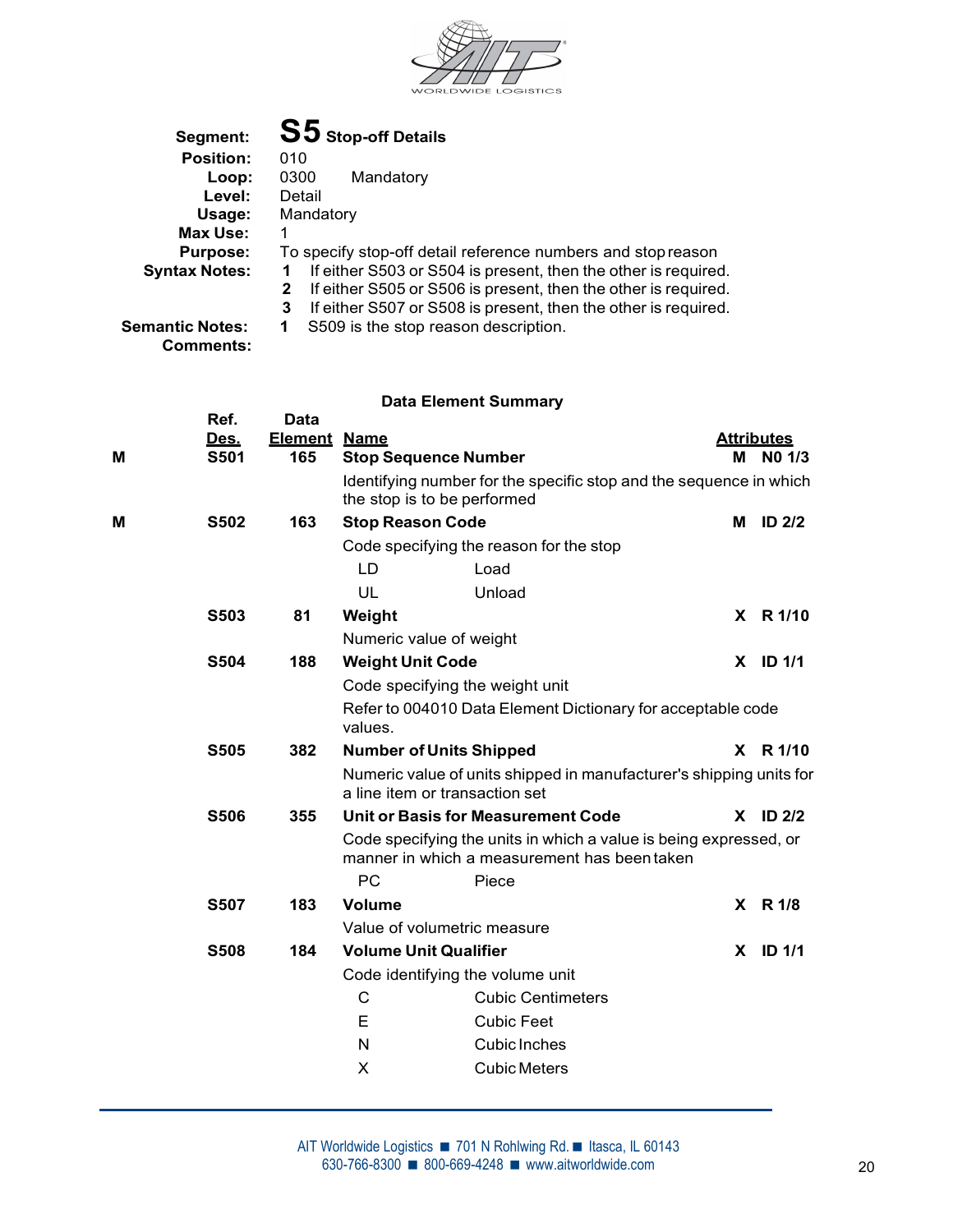

| Segment:               | L11 Business Instructions and Reference Number                                   |
|------------------------|----------------------------------------------------------------------------------|
| <b>Position:</b>       | 020                                                                              |
| Loop:                  | Mandatory<br>0300                                                                |
| Level:                 | Detail                                                                           |
| Usage:                 | Optional                                                                         |
| Max Use:               | 50                                                                               |
| <b>Purpose:</b>        | To specify instructions in this business relationship or a reference number      |
| <b>Syntax Notes:</b>   | At least one of L1101 or L1103 is required.                                      |
|                        | If either L1101 or L1102 is present, then the other is required.<br>$\mathbf{2}$ |
| <b>Semantic Notes:</b> |                                                                                  |

Comments:

| Ref.<br><u>Des.</u> | <b>Data</b><br><b>Element Name</b> |                                 |                                                                                                                                | <b>Attributes</b> |  |
|---------------------|------------------------------------|---------------------------------|--------------------------------------------------------------------------------------------------------------------------------|-------------------|--|
| L1101               | 127                                | <b>Reference Identification</b> |                                                                                                                                | X AN 1/30         |  |
|                     |                                    |                                 | Reference information as defined for a particular Transaction Set<br>or as specified by the Reference Identification Qualifier |                   |  |
| L1102               | 128                                |                                 | <b>Reference Identification Qualifier</b>                                                                                      | $X$ ID 2/3        |  |
|                     |                                    |                                 | Code qualifying the Reference Identification                                                                                   |                   |  |
|                     |                                    | 14                              | <b>Master AccountNumber</b>                                                                                                    |                   |  |
|                     |                                    |                                 | Account number used to represent individual<br>billing accounts which have been consolidated<br>and/or summarized              |                   |  |
|                     |                                    | 22                              | Special Charge or Allowance Code                                                                                               |                   |  |
|                     |                                    | <b>BD</b>                       | <b>Bid Number</b>                                                                                                              |                   |  |
|                     |                                    | <b>BH</b>                       | Lease Schedule Number - Blanket                                                                                                |                   |  |
|                     |                                    | <b>BM</b>                       | <b>Bill of Lading Number</b>                                                                                                   |                   |  |
|                     |                                    | <b>BN</b>                       | <b>Booking Number</b>                                                                                                          |                   |  |
|                     |                                    | <b>CN</b>                       | Carrier's Reference Number (PRO/Invoice)                                                                                       |                   |  |
|                     |                                    | <b>CR</b>                       | <b>Customer Reference Number</b>                                                                                               |                   |  |
|                     |                                    | <b>CT</b>                       | <b>Contract Number</b>                                                                                                         |                   |  |
|                     |                                    | EQ                              | <b>Equipment Number</b>                                                                                                        |                   |  |
|                     |                                    | IA                              | Internal VendorNumber                                                                                                          |                   |  |
|                     |                                    | IV                              | Seller's Invoice Number                                                                                                        |                   |  |
|                     |                                    | K <sub>1</sub>                  | Foreign Military Sales Notice Number                                                                                           |                   |  |
|                     |                                    |                                 | Number assigned to control a foreign military<br>sales shipment from shipper to consignee                                      |                   |  |
|                     |                                    | <b>LT</b>                       | Lot Number                                                                                                                     |                   |  |
|                     |                                    | LU                              | <b>Location Number</b>                                                                                                         |                   |  |
|                     |                                    | LV                              | License Plate Number                                                                                                           |                   |  |
|                     |                                    | <b>MB</b>                       | Master Bill of Lading                                                                                                          |                   |  |
|                     |                                    | OВ                              | Ocean Bill of Lading                                                                                                           |                   |  |
|                     |                                    | OС                              | Ocean Container Number                                                                                                         |                   |  |
|                     |                                    |                                 |                                                                                                                                |                   |  |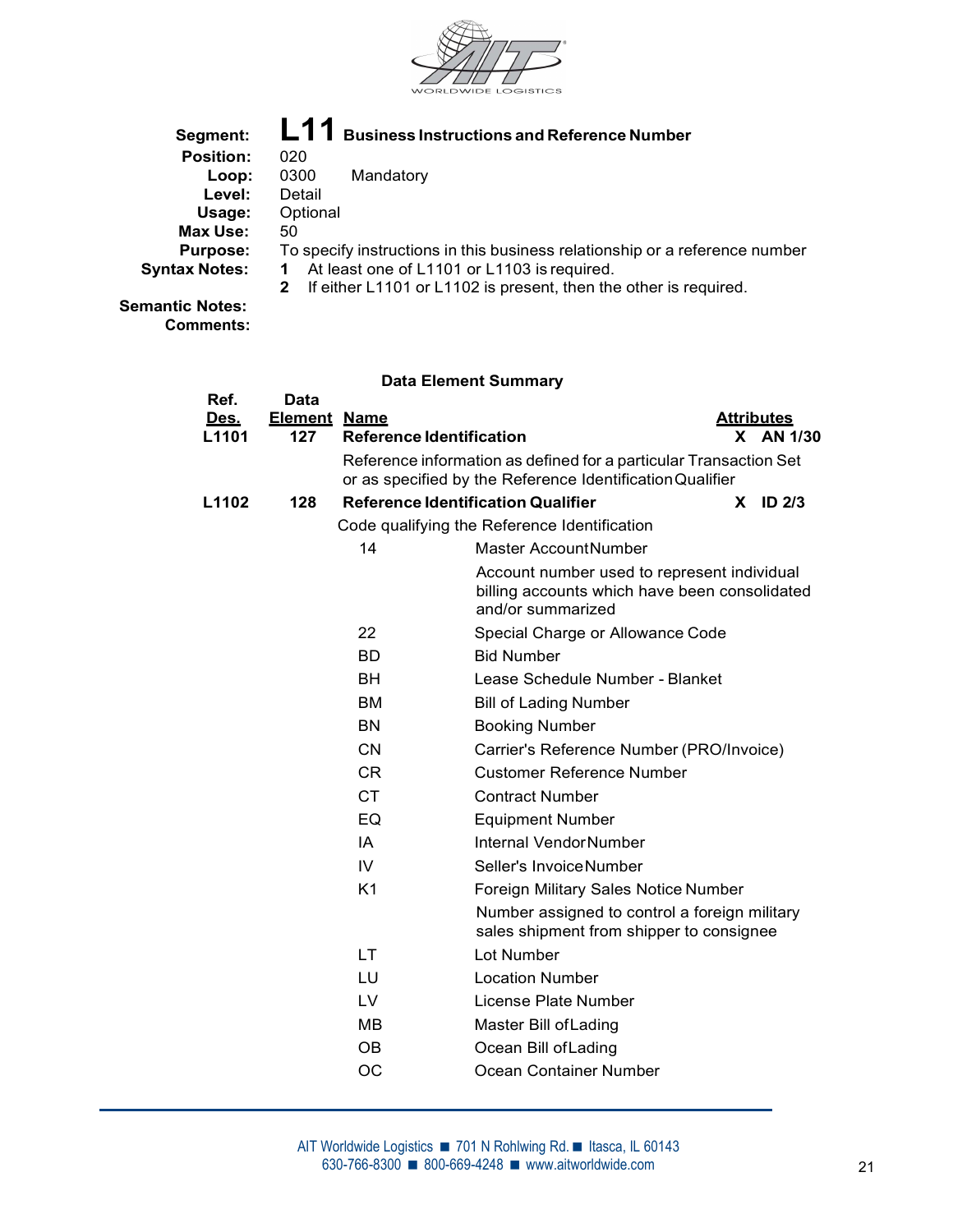|       |     |                    | <b>WORLDWIDE LOGISTICS</b>                                                              |
|-------|-----|--------------------|-----------------------------------------------------------------------------------------|
|       |     | OQ.                | Order Number                                                                            |
|       |     |                    | Qualifies a code that identifies the authorizing<br>documentation for a household goods |
|       |     | P <sub>8</sub>     | Pickup Reference Number                                                                 |
|       |     | PF                 | <b>Prime Contractor Contract Number</b>                                                 |
|       |     |                    | Premium FreightNumber                                                                   |
|       |     | PO.                | <b>Purchase Order Number</b>                                                            |
|       |     | <b>SI</b>          | Shipper's Identifying Number for Shipment (SID)                                         |
|       |     |                    | A unique number (to the shipper) assigned by<br>the shipper to identify the shipment    |
|       |     | <b>SN</b>          | Seal Number                                                                             |
|       |     | <b>ST</b>          | <b>Store Number</b>                                                                     |
|       |     | VR                 | Vendor ID Number                                                                        |
| L1103 | 352 | <b>Description</b> | AN 1/80<br>X.                                                                           |
|       |     | their content      | A free-form description to clarify the related data elements and                        |
|       |     |                    |                                                                                         |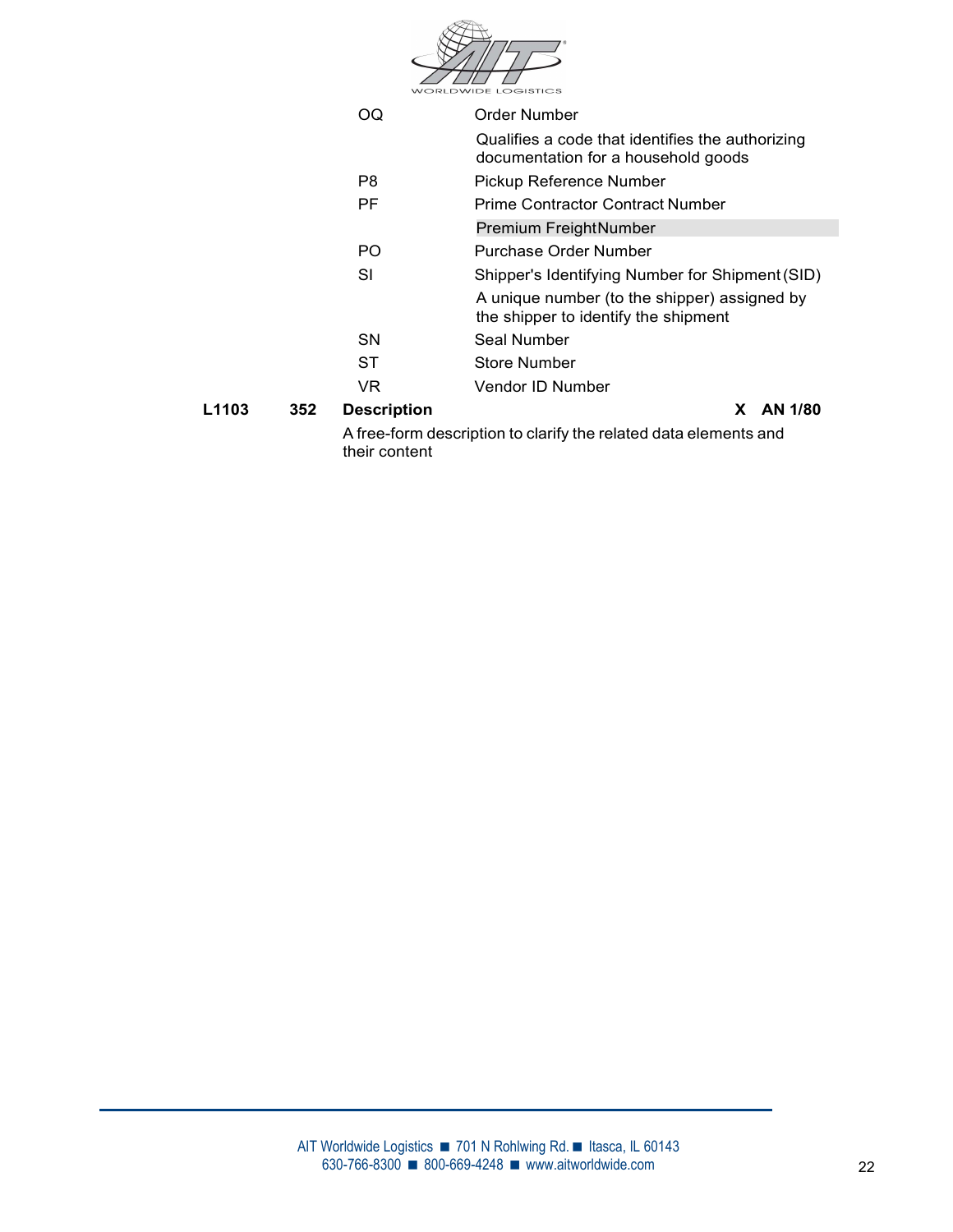

| Segment:             | $G62$ Date/Time                                                       |
|----------------------|-----------------------------------------------------------------------|
| <b>Position:</b>     | 030                                                                   |
| Loop:                | 0300<br>Mandatory                                                     |
| Level:               | Detail                                                                |
| Usage:               | Optional                                                              |
| Max Use:             | 2                                                                     |
| <b>Purpose:</b>      | To specify pertinent dates and times                                  |
| <b>Syntax Notes:</b> | At least one of G6201 or G6203 is required.                           |
|                      | If either G6201 or G6202 is present, then the other is required.<br>2 |
|                      | If either G6203 or G6204 is present, then the other is required.<br>3 |
|                      |                                                                       |

Semantic Notes: Comments:

|               |                            |                                   | <b>Data Element Summary</b>                                                                                                                                                                                                                                                                                                                           |
|---------------|----------------------------|-----------------------------------|-------------------------------------------------------------------------------------------------------------------------------------------------------------------------------------------------------------------------------------------------------------------------------------------------------------------------------------------------------|
| Ref.          | <b>Data</b>                |                                   |                                                                                                                                                                                                                                                                                                                                                       |
| Des.<br>G6201 | <b>Element Name</b><br>432 | <b>Date Qualifier</b>             | <b>Attributes</b><br>$X$ ID 2/2                                                                                                                                                                                                                                                                                                                       |
|               |                            | Code specifying type of date      |                                                                                                                                                                                                                                                                                                                                                       |
|               |                            | 10                                | Requested Ship Date/Pick-up Date                                                                                                                                                                                                                                                                                                                      |
|               |                            | 37                                | Ship Not Before Date                                                                                                                                                                                                                                                                                                                                  |
|               |                            | 38                                | Ship Not Later Than Date                                                                                                                                                                                                                                                                                                                              |
|               |                            | 53                                | Deliver Not Before Date                                                                                                                                                                                                                                                                                                                               |
|               |                            | 54                                | Deliver No Later Than Date                                                                                                                                                                                                                                                                                                                            |
|               |                            | 68                                | <b>Requested Delivery Date</b>                                                                                                                                                                                                                                                                                                                        |
| G6202         | 373                        | <b>Date</b>                       | X DT 8/8                                                                                                                                                                                                                                                                                                                                              |
|               |                            | Date expressed as CCYYMMDD        |                                                                                                                                                                                                                                                                                                                                                       |
| G6203         | 176                        | <b>Time Qualifier</b>             | <b>ID 1/2</b><br>X.                                                                                                                                                                                                                                                                                                                                   |
|               |                            | Code specifying the reported time |                                                                                                                                                                                                                                                                                                                                                       |
|               |                            | Е                                 | <b>Estimated Arrival Time</b>                                                                                                                                                                                                                                                                                                                         |
|               |                            |                                   | Earliest Requested Pick Up Time                                                                                                                                                                                                                                                                                                                       |
|               |                            | Κ                                 | Latest Requested Pick Up Time                                                                                                                                                                                                                                                                                                                         |
|               |                            | LD                                | <b>Latest Delivery Time</b>                                                                                                                                                                                                                                                                                                                           |
| G6204         | 337                        | <b>Time</b>                       | X TM 4/8                                                                                                                                                                                                                                                                                                                                              |
|               |                            |                                   | Time expressed in 24-hour clock time as follows: HHMM, or<br>HHMMSS, or HHMMSSD, or HHMMSSDD, where H = hours (00-23),<br>$M =$ minutes (00-59), S = integer seconds (00-59) and DD =<br>decimal seconds; decimal seconds are expressed as follows: D =<br>tenths $(0-9)$ and DD = hundredths $(00-99)$                                               |
| G6205         | 623                        | <b>Time Code</b>                  | O ID 2/2                                                                                                                                                                                                                                                                                                                                              |
|               |                            | <b>AD</b>                         | Code identifying the time. In accordance with International<br>Standards Organization standard 8601, time can be specified by a<br>+ or - and an indication in hours in relation to Universal Time<br>Coordinate (UTC) time; since + is a restricted character, + and -<br>are substituted by P and M in the codes thatfollow<br>Alaska Daylight Time |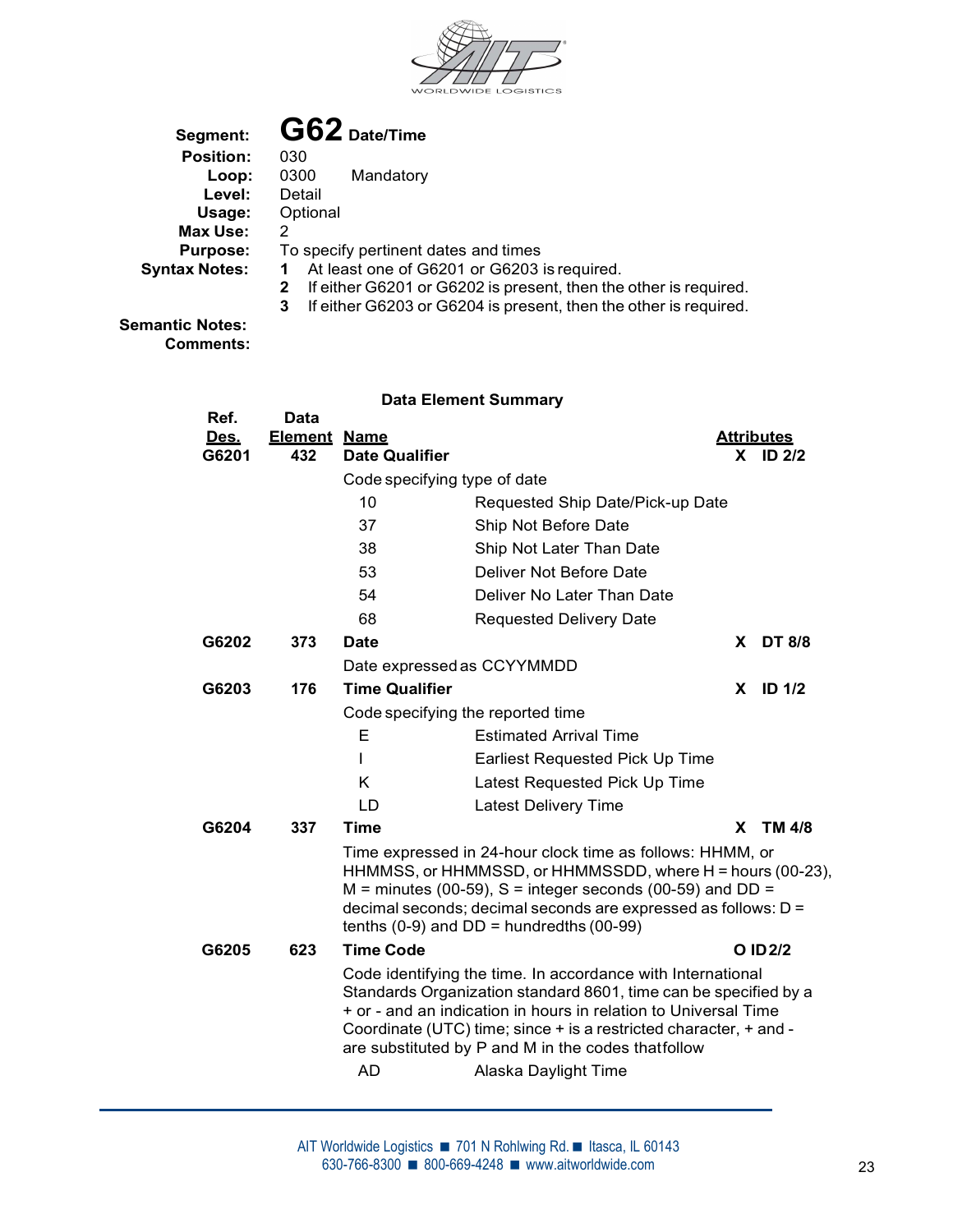

| AS        | Alaska Standard Time              |
|-----------|-----------------------------------|
| AT        | Alaska Time                       |
| <b>CD</b> | <b>Central Daylight Time</b>      |
| CS        | <b>Central Standard Time</b>      |
| <b>CT</b> | <b>Central Time</b>               |
| ED        | Eastern Daylight Time             |
| <b>ES</b> | <b>Eastern Standard Time</b>      |
| ET.       | Eastern Time                      |
| <b>GM</b> | <b>Greenwich Mean Time</b>        |
| LT        | Local Time                        |
| MD        | Mountain Daylight Time            |
| <b>MS</b> | <b>Mountain Standard Time</b>     |
| МT        | <b>Mountain Time</b>              |
| ND        | Newfoundland Daylight Time        |
| <b>NS</b> | <b>Newfoundland Standard Time</b> |
| NT.       | Newfoundland Time                 |
| PD.       | Pacific Daylight Time             |
| <b>PS</b> | <b>Pacific Standard Time</b>      |
| PT.       | Pacific Time                      |
| <b>TD</b> | <b>Atlantic Daylight Time</b>     |
| <b>TS</b> | <b>Atlantic Standard Time</b>     |
| TT        | <b>Atlantic Time</b>              |
| UT        | Universal Time Coordinate         |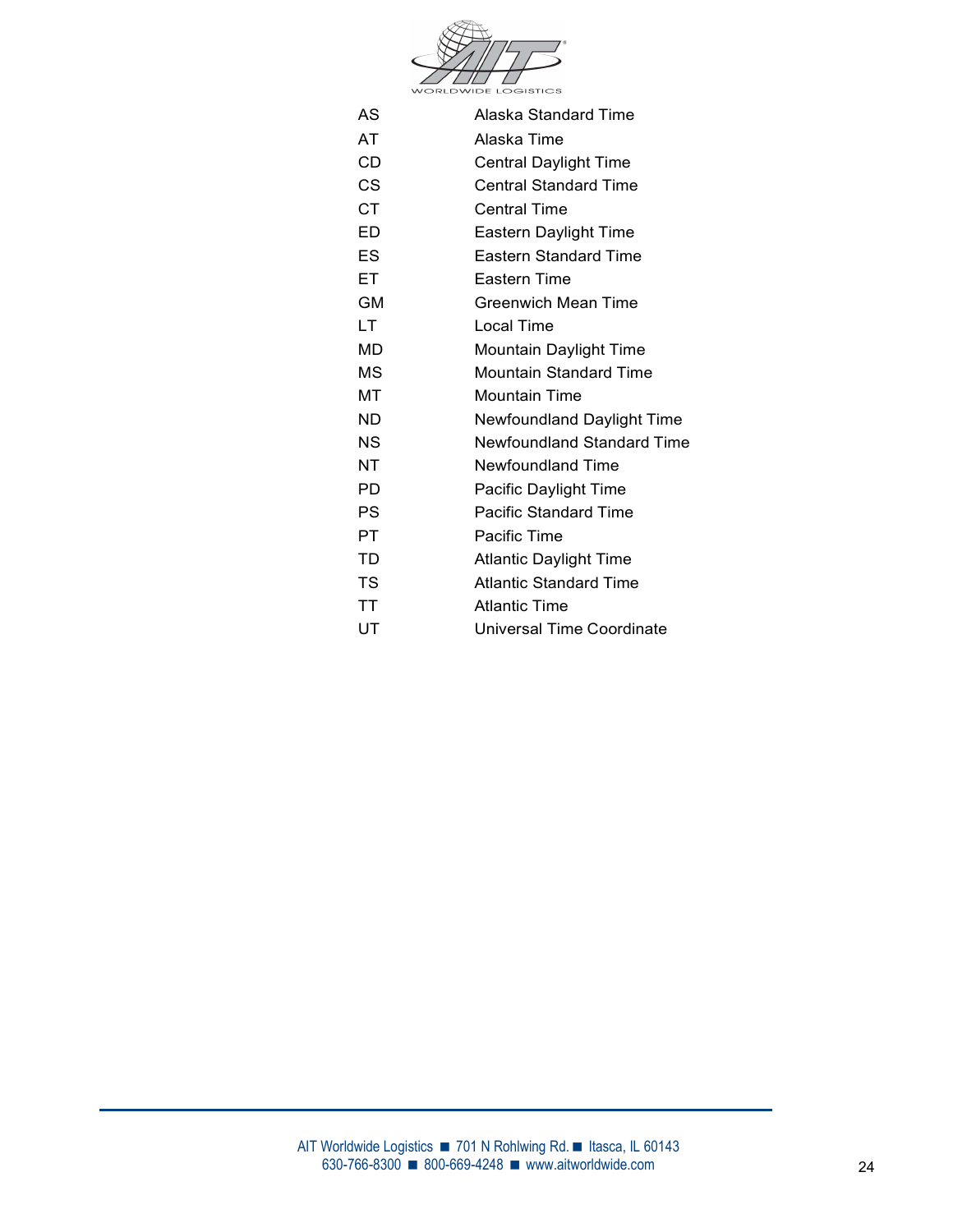

| Segment:               | $\mathbf{AT8}$ Shipment Weight, Packaging and Quantity Data                               |  |  |  |  |  |  |
|------------------------|-------------------------------------------------------------------------------------------|--|--|--|--|--|--|
| <b>Position:</b>       | 040                                                                                       |  |  |  |  |  |  |
| Loop:                  | 0300<br>Mandatory                                                                         |  |  |  |  |  |  |
| Level:                 | Detail                                                                                    |  |  |  |  |  |  |
| Usage:                 | Optional                                                                                  |  |  |  |  |  |  |
| Max Use:               |                                                                                           |  |  |  |  |  |  |
| <b>Purpose:</b>        | To specify shipment details in terms of weight, and quantity of handling units            |  |  |  |  |  |  |
| <b>Syntax Notes:</b>   | If any of AT801 AT802 or AT803 is present, then all are required.                         |  |  |  |  |  |  |
|                        | If either AT806 or AT807 is present, then the other is required.<br>2                     |  |  |  |  |  |  |
| <b>Semantic Notes:</b> | AT804 is the quantity of handling units that are not unitized (for example                |  |  |  |  |  |  |
|                        | a carton). When added to the quantity in AT805, it is the total quantity                  |  |  |  |  |  |  |
|                        | of handling units in the shipment.                                                        |  |  |  |  |  |  |
|                        | AT805 is the quantity of handling units that are unitized (for example on<br>$\mathbf{2}$ |  |  |  |  |  |  |
|                        |                                                                                           |  |  |  |  |  |  |

 a pallet or slip sheet). When added to the quantity in AT804 it is the total quantity of handling units for the shipment.

Comments:

| Ref.  | Data           |                                  |                                                             |              |                   |  |
|-------|----------------|----------------------------------|-------------------------------------------------------------|--------------|-------------------|--|
| Des.  | <u>Element</u> | <u>Name</u>                      |                                                             |              | <b>Attributes</b> |  |
| AT801 | 187            | <b>Weight Qualifier</b>          |                                                             |              | $X$ ID $1/2$      |  |
|       |                | Code defining the type of weight |                                                             |              |                   |  |
|       |                | G                                | Gross Weight                                                |              |                   |  |
| AT802 | 188            | <b>Weight Unit Code</b>          |                                                             | X.           | <b>ID 1/1</b>     |  |
|       |                | Code specifying the weight unit  |                                                             |              |                   |  |
|       |                |                                  | Refer to 004010 Data Element Dictionary for acceptable code |              |                   |  |
|       |                | values.                          |                                                             |              |                   |  |
| AT803 | 81             | Weight                           |                                                             | <b>X</b>     | R 1/10            |  |
|       |                | Numeric value of weight          |                                                             |              |                   |  |
| AT804 | 80             | <b>Lading Quantity</b>           |                                                             | $\mathbf{o}$ | NO 1/7            |  |
|       |                |                                  | Number of units (pieces) of the lading commodity            |              |                   |  |
| AT805 | 80             | <b>Lading Quantity</b>           |                                                             | O            | NO 1/7            |  |
|       |                |                                  | Number of units (pieces) of the lading commodity            |              |                   |  |
| AT806 | 184            | <b>Volume Unit Qualifier</b>     |                                                             | X.           | <b>ID 1/1</b>     |  |
|       |                | Code identifying the volume unit |                                                             |              |                   |  |
|       |                |                                  | Refer to 004010 Data Element Dictionary for acceptable code |              |                   |  |
|       |                | values.                          |                                                             |              |                   |  |
| AT807 | 183            | <b>Volume</b>                    |                                                             | X            | R 1/8             |  |
|       |                | Value of volumetric measure      |                                                             |              |                   |  |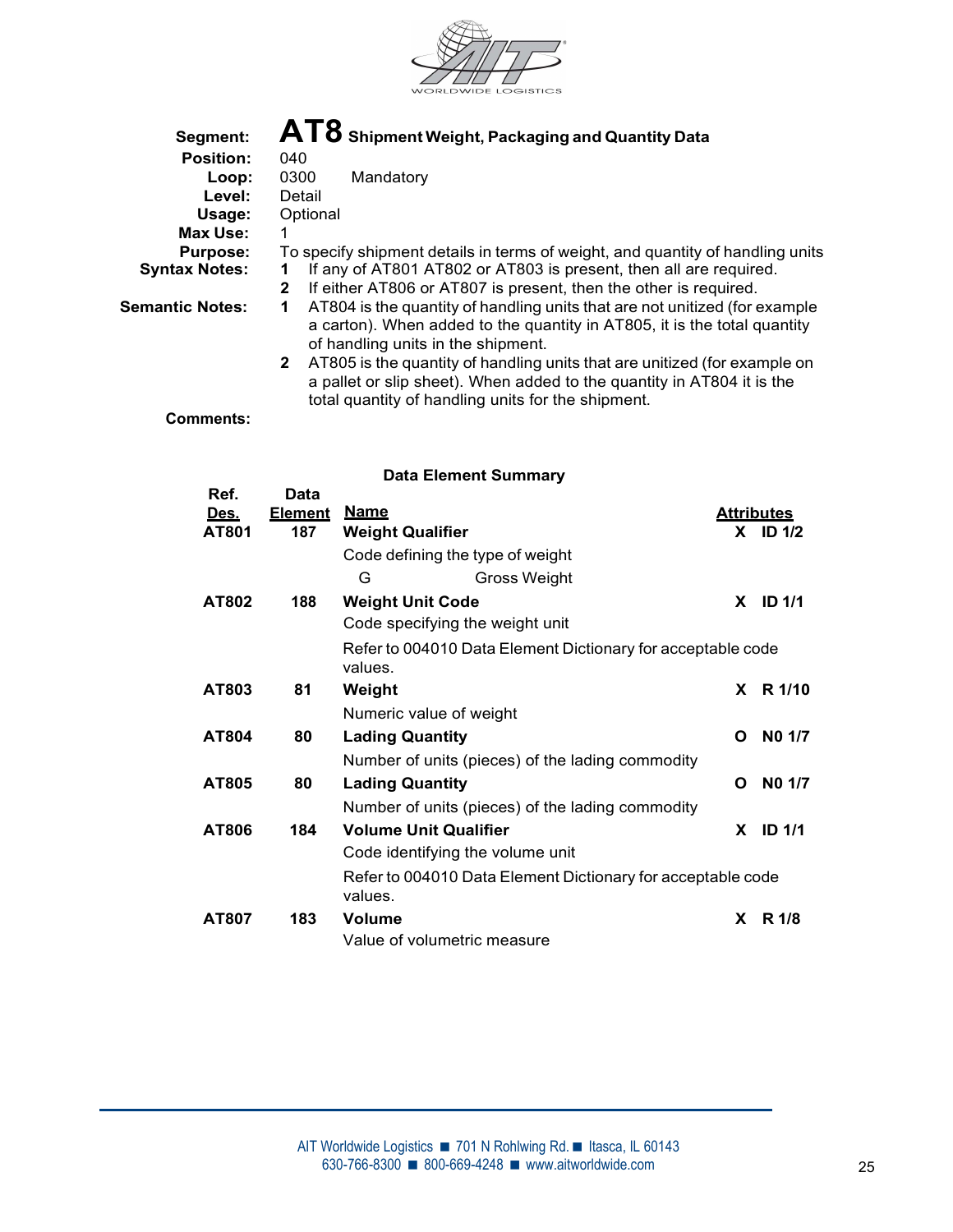

Segment: **LAD** Lading Detail<br>Position: 050 Position: 050<br>Loop: 0300 Mandatory Level: Detail Usage: Optional Max Use: 999 Purpose: To transmit detailed lading data pertinent to a pickup or delivery Syntax Notes: 1 If either LAD01 or LAD02 is present, then the other is required. 2 If either LAD03 or LAD04 is present, then the other is required. 3 If either LAD05 or LAD06 is present, then the other is required. 4 If either LAD07 or LAD08 is present, then the other is required.

- 5 If either LAD09 or LAD10 is present, then the other is required.
- 6 If either LAD11 or LAD12 is present, then the other is required.

Semantic Notes: Comments:

| Ref.  | Data           |                            |                                                                                                                         |
|-------|----------------|----------------------------|-------------------------------------------------------------------------------------------------------------------------|
| Des.  | <b>Element</b> | <b>Name</b>                | <b>Attributes</b>                                                                                                       |
| LAD01 | 211            | <b>Packaging Form Code</b> | $X$ ID 3/3                                                                                                              |
|       |                |                            | Code for packaging form of the lading quantity                                                                          |
|       |                | <b>BAG</b>                 | Bag                                                                                                                     |
|       |                | <b>BAL</b>                 | Bale                                                                                                                    |
|       |                | <b>BDL</b>                 | <b>Bundle</b>                                                                                                           |
|       |                | <b>BIN</b>                 | Bin                                                                                                                     |
|       |                | <b>BOX</b>                 | Box                                                                                                                     |
|       |                | CAB                        | Cabinet                                                                                                                 |
|       |                | CAG                        | Cage                                                                                                                    |
|       |                | CAS                        | Case                                                                                                                    |
|       |                | <b>CNT</b>                 | Container                                                                                                               |
|       |                | COL                        | Coil                                                                                                                    |
|       |                | <b>CRT</b>                 | Crate                                                                                                                   |
|       |                | <b>CYL</b>                 | Cylinder                                                                                                                |
|       |                | <b>DRM</b>                 | Drum                                                                                                                    |
|       |                |                            | A large container with a cylindrical shape; top<br>may have removable or sealed top sides may be<br>fiberboard or metal |
|       |                | <b>FRM</b>                 | Frame                                                                                                                   |
|       |                | <b>HRB</b>                 | On Hanger or Rack in Boxes                                                                                              |
|       |                | <b>KEG</b>                 | Keg                                                                                                                     |
|       |                | <b>LSE</b>                 | Loose                                                                                                                   |
|       |                | <b>LVN</b>                 | Lift Van                                                                                                                |
|       |                | <b>PAL</b>                 | Pail                                                                                                                    |
|       |                | <b>PCK</b>                 | Packed - not otherwise specified                                                                                        |
|       |                | <b>PCS</b>                 | Pieces                                                                                                                  |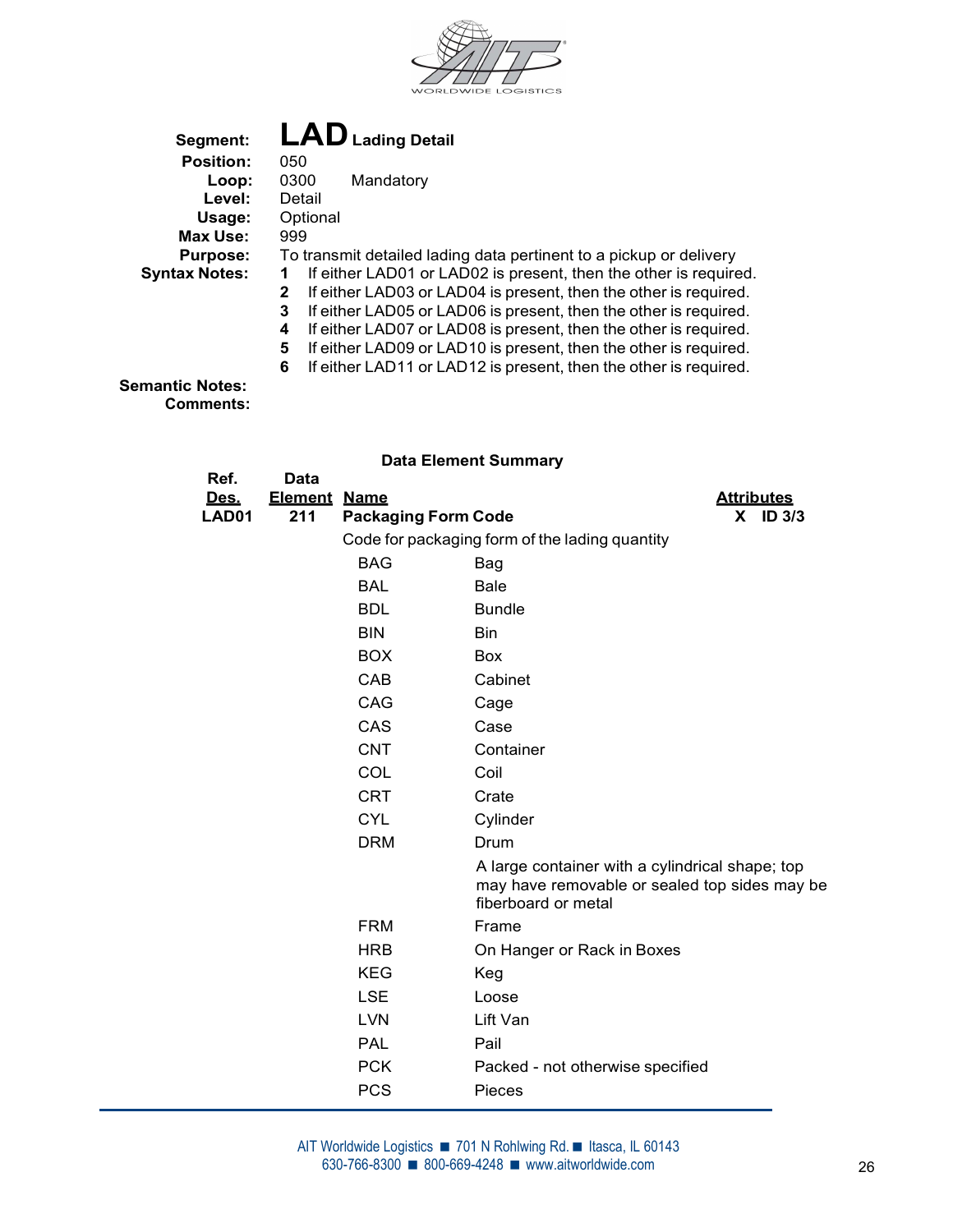| <b>WORLDWIDE LOGISTICS</b> |
|----------------------------|

|                   |     | <b>PKG</b>                | Package                                                                    |  |          |                  |
|-------------------|-----|---------------------------|----------------------------------------------------------------------------|--|----------|------------------|
|                   |     | <b>PLN</b>                | Pipeline                                                                   |  |          |                  |
|                   |     | <b>PLT</b>                | Pallet                                                                     |  |          |                  |
|                   |     | <b>RCK</b>                | Rack                                                                       |  |          |                  |
|                   |     | <b>REL</b>                | Reel                                                                       |  |          |                  |
|                   |     | <b>ROL</b>                | Roll                                                                       |  |          |                  |
|                   |     | <b>SKD</b>                | Skid                                                                       |  |          |                  |
|                   |     | <b>TBE</b>                | Tube                                                                       |  |          |                  |
|                   |     | <b>TBN</b>                | <b>Tote Bin</b>                                                            |  |          |                  |
|                   |     | <b>TNK</b>                | Tank                                                                       |  |          |                  |
|                   |     | <b>TUB</b>                | Tub                                                                        |  |          |                  |
| LAD <sub>02</sub> | 80  | <b>Lading Quantity</b>    |                                                                            |  | <b>X</b> | NO 1/7           |
|                   |     |                           | Number of units (pieces) of the lading commodity                           |  |          |                  |
| LAD03             | 188 | <b>Weight Unit Code</b>   |                                                                            |  |          | $X$ ID 1/1       |
|                   |     |                           | Code specifying the weight unit                                            |  |          |                  |
|                   |     | values.                   | Refer to 004010 Data Element Dictionary for acceptable code                |  |          |                  |
| LAD04             | 395 | <b>Unit Weight</b>        |                                                                            |  |          | X R 1/8          |
|                   |     |                           | Numeric value of weight per unit                                           |  |          |                  |
| LAD05             | 188 | <b>Weight Unit Code</b>   |                                                                            |  |          | $X$ ID 1/1       |
|                   |     |                           | Code specifying the weight unit                                            |  |          |                  |
|                   |     | values.                   | Refer to 004010 Data Element Dictionary for acceptable code                |  |          |                  |
| LAD06             | 81  | Weight                    |                                                                            |  |          | X R 1/10         |
|                   |     | Numeric value of weight   |                                                                            |  |          |                  |
| <b>LAD13</b>      | 79  | <b>Lading Description</b> |                                                                            |  |          | <b>O AN 1/50</b> |
|                   |     |                           | Description of an item as required for rating and billing purposes         |  |          |                  |
|                   |     | Examples:                 | Package measurement: Length x Width x Height<br>Unit of Mesurement: Inches |  |          |                  |
|                   |     |                           | LAD*PLT*2***L*500*******48x40x10~                                          |  |          |                  |
|                   |     |                           | LAD*PLT*1***L*300*******30x20x10~                                          |  |          |                  |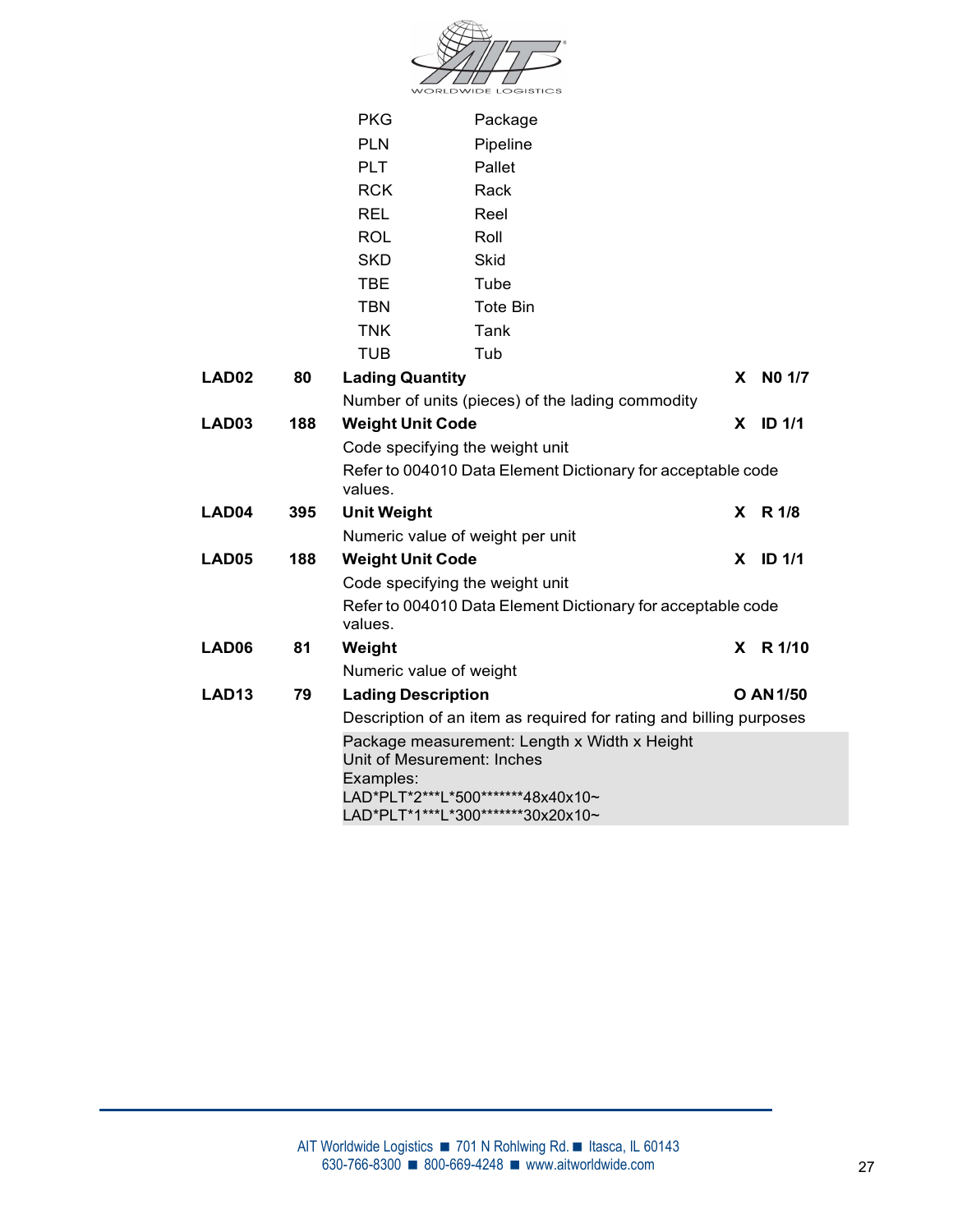

| Segment:                                       | NTE Note/Special Instruction                                                                                                                                                                                                                          |
|------------------------------------------------|-------------------------------------------------------------------------------------------------------------------------------------------------------------------------------------------------------------------------------------------------------|
| <b>Position:</b>                               | 065                                                                                                                                                                                                                                                   |
| Loop:                                          | 0300<br>Mandatory                                                                                                                                                                                                                                     |
| Level:                                         | Detail                                                                                                                                                                                                                                                |
| Usage:                                         | Optional                                                                                                                                                                                                                                              |
| Max Use:                                       | 20                                                                                                                                                                                                                                                    |
| <b>Purpose:</b>                                | To transmit information in a free-form format, if necessary, for comment or<br>special instruction                                                                                                                                                    |
| <b>Syntax Notes:</b><br><b>Semantic Notes:</b> |                                                                                                                                                                                                                                                       |
| Comments:                                      | The NTE segment permits free-form information/data which, under ANSI<br>1<br>X12 standard implementations, is not machine processable. The use of<br>the NTE segment should therefore be avoided, if at all possible, in an<br>automated environment. |
|                                                | <b>Data Element Summary</b>                                                                                                                                                                                                                           |

|   | Ref.<br><u>Des.</u><br>NTE <sub>01</sub> | Data<br><b>Element Name</b><br>363 | <b>Note Reference Code</b> |                                                                    | <b>Attributes</b><br>O ID 3/3 |
|---|------------------------------------------|------------------------------------|----------------------------|--------------------------------------------------------------------|-------------------------------|
|   |                                          |                                    | applies                    | Code identifying the functional area or purpose for which the note |                               |
|   |                                          |                                    | <b>OTH</b>                 | <b>Other Instructions</b>                                          |                               |
| М | NTE <sub>02</sub>                        | 352                                | <b>Description</b>         |                                                                    | <b>M</b> AN 1/80              |
|   |                                          |                                    | their content              | A free-form description to clarify the related data elements and   |                               |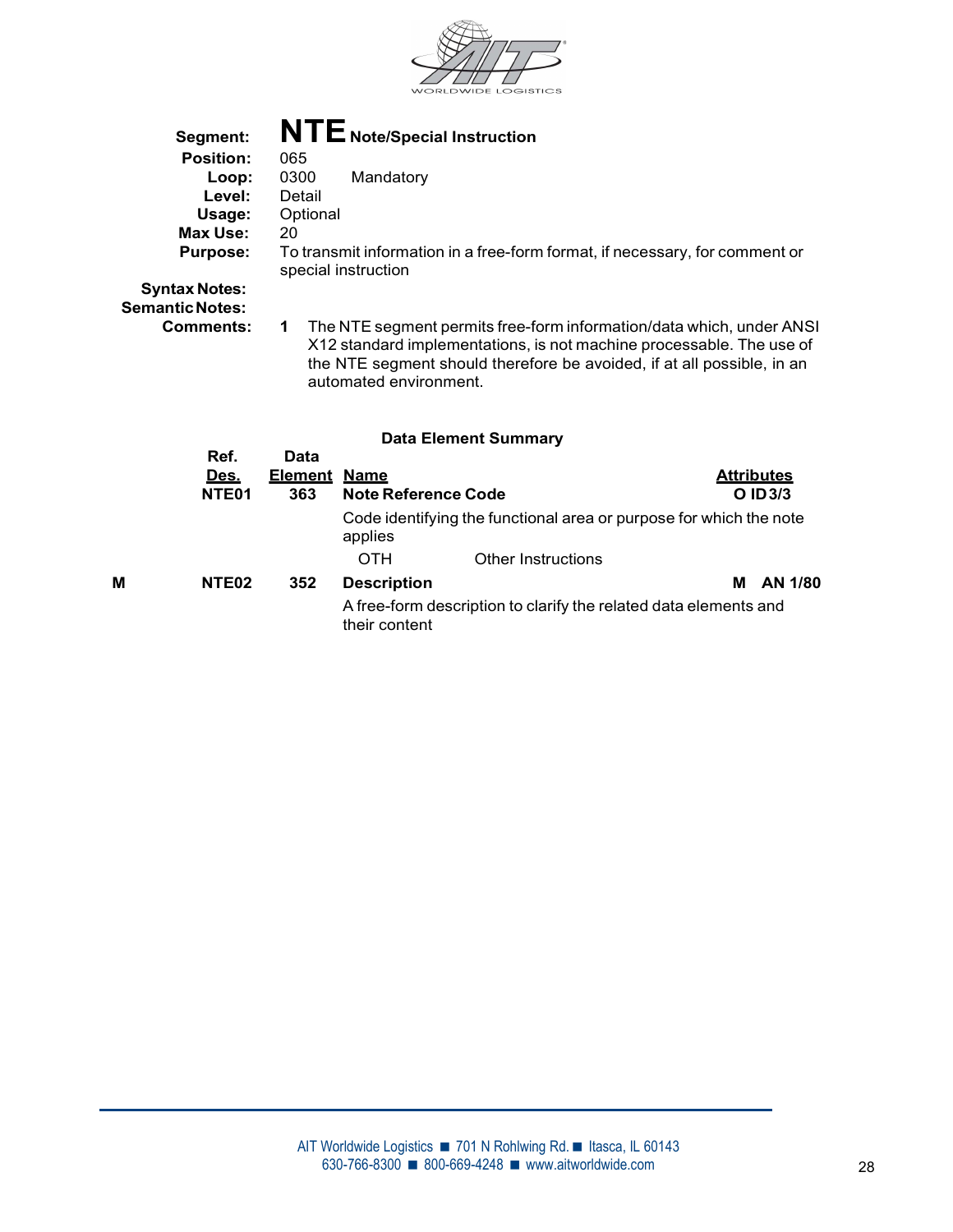

| Segment:               | N1<br><b>Name</b>                                                              |
|------------------------|--------------------------------------------------------------------------------|
| <b>Position:</b>       | 070                                                                            |
| Loop:                  | 0310<br>Optional                                                               |
| Level:                 | Detail                                                                         |
| Usage:                 | Optional                                                                       |
| Max Use:               |                                                                                |
| <b>Purpose:</b>        | To identify a party by type of organization, name, and code                    |
| <b>Syntax Notes:</b>   | At least one of N102 or N103 is required.                                      |
|                        | If either N103 or N104 is present, then the other is required.<br>$\mathbf{2}$ |
| <b>Semantic Notes:</b> |                                                                                |
| <b>Comments:</b>       | This segment, used alone, provides the most efficient method of                |

- providing organizational identification. To obtain this efficiency the "ID Code" (N104) must provide a key to the table maintained by the transaction processing party.
	- 2 N105 and N106 further define the type of entity in N101.

|   | Ref.<br><u>Des.</u> | <b>Data</b><br><b>Element Name</b> |                                      |                                                                 |   | <b>Attributes</b> |
|---|---------------------|------------------------------------|--------------------------------------|-----------------------------------------------------------------|---|-------------------|
| Μ | N <sub>101</sub>    | 98                                 | <b>Entity Identifier Code</b>        |                                                                 | М | <b>ID 2/3</b>     |
|   |                     |                                    | property or an individual            | Code identifying an organizational entity, a physical location, |   |                   |
|   |                     |                                    | BI                                   | <b>Trustee's Attorney</b>                                       |   |                   |
|   |                     |                                    | <b>BS</b>                            | Bill and Ship To                                                |   |                   |
|   |                     |                                    | <b>BT</b>                            | <b>Bill-to-Party</b>                                            |   |                   |
|   |                     |                                    | BY                                   | <b>Buying Party (Purchaser)</b>                                 |   |                   |
|   |                     |                                    | <b>CN</b>                            | Consignee                                                       |   |                   |
|   |                     |                                    | CO                                   | Ocean Tariff Conference                                         |   |                   |
|   |                     |                                    | <b>DC</b>                            | <b>Destination Carrier</b>                                      |   |                   |
|   |                     |                                    | MF                                   | <b>Manufacturer of Goods</b>                                    |   |                   |
|   |                     |                                    | N <sub>1</sub>                       | Notify Party no. 1                                              |   |                   |
|   |                     |                                    | <b>RE</b>                            | Party to receive commercial invoice remittance                  |   |                   |
|   |                     |                                    | <b>SF</b>                            | Ship From                                                       |   |                   |
|   |                     |                                    | <b>SH</b>                            | Shipper                                                         |   |                   |
|   |                     |                                    | <b>ST</b>                            | Ship To                                                         |   |                   |
|   | N102                | 93                                 | <b>Name</b>                          |                                                                 |   | X AN 1/60         |
|   |                     |                                    | Free-form name                       |                                                                 |   |                   |
|   | N103                | 66                                 | <b>Identification Code Qualifier</b> |                                                                 |   | $X$ ID $1/2$      |
|   |                     |                                    | Identification Code (67)             | Code designating the system/method of code structure used for   |   |                   |
|   |                     |                                    | 1                                    | D-U-N-S Number, Dun & Bradstreet                                |   |                   |
|   |                     |                                    | 2                                    | Standard Carrier Alpha Code (SCAC)                              |   |                   |
|   |                     |                                    | 3                                    | Federal Maritime Commission (Ocean) (FMC)                       |   |                   |
|   |                     |                                    | 4                                    | International Air Transport Association (IATA)                  |   |                   |
|   |                     |                                    | 5                                    | <b>SIRET</b>                                                    |   |                   |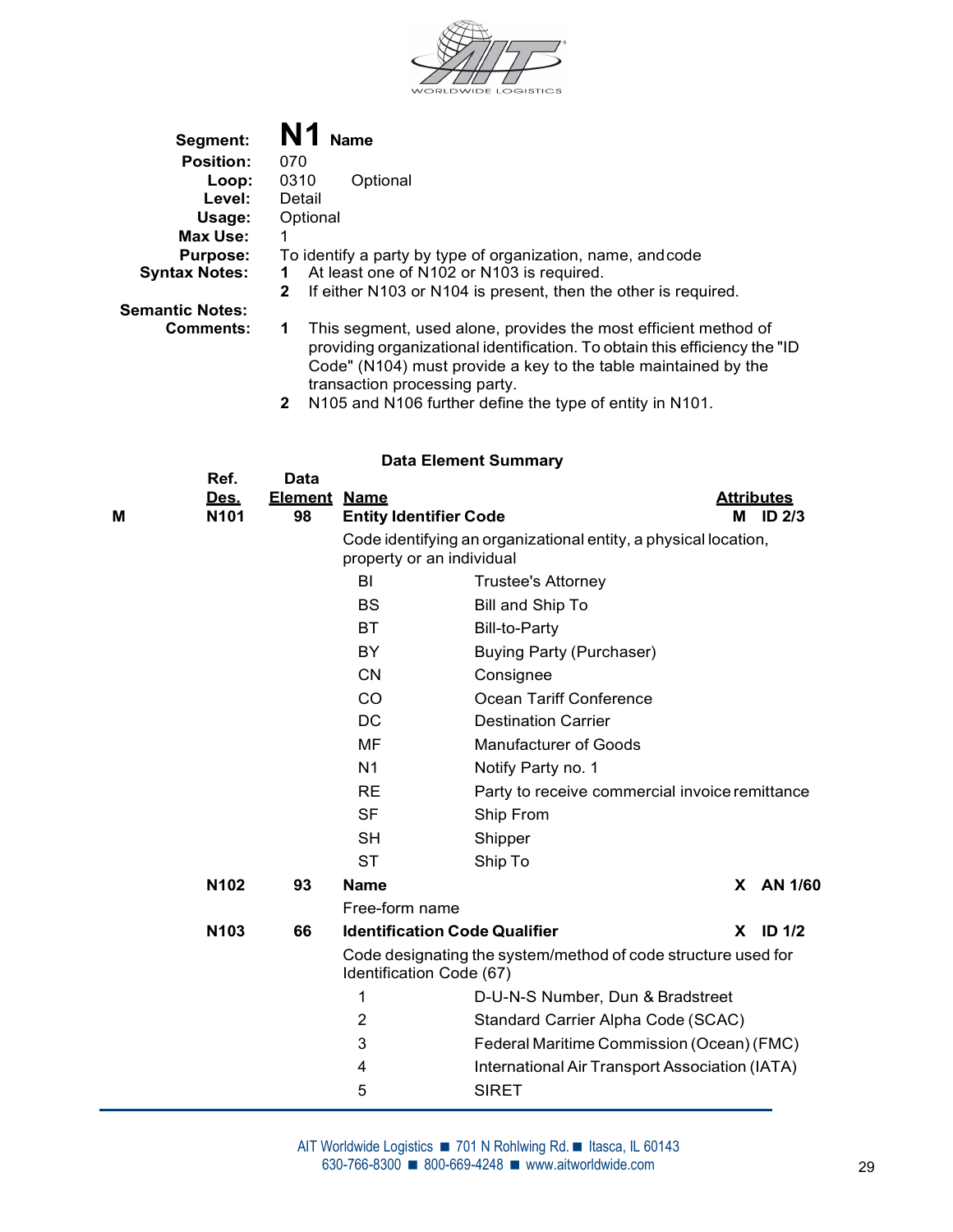|      |    |                            | Code identifying a party or other code                                                                                                                                                                                                                                                                                                                    |
|------|----|----------------------------|-----------------------------------------------------------------------------------------------------------------------------------------------------------------------------------------------------------------------------------------------------------------------------------------------------------------------------------------------------------|
| N104 | 67 | <b>Identification Code</b> | AN 2/80<br>X.                                                                                                                                                                                                                                                                                                                                             |
|      |    | 92                         | Assigned by Buyer or Buyer's Agent                                                                                                                                                                                                                                                                                                                        |
|      |    | 91                         | Assigned by Seller or Seller's Agent                                                                                                                                                                                                                                                                                                                      |
|      |    | 16                         | <b>ZIP Code</b>                                                                                                                                                                                                                                                                                                                                           |
|      |    | 15                         | <b>Standard Address Number (SAN)</b>                                                                                                                                                                                                                                                                                                                      |
|      |    |                            | The first part of a 13 digit UCC/EAN Location<br>Code within the Uniform Code Council (UCC) and<br>International Article Number Association (EAN)<br>numbering system. A globally unique 3 to 10<br>digit code for the identification of a company                                                                                                        |
|      |    | 14                         | <b>UCC/EAN Location Code Prefix</b>                                                                                                                                                                                                                                                                                                                       |
|      |    | 13                         | Federal Reserve Routing Code (FRRC)                                                                                                                                                                                                                                                                                                                       |
|      |    | 12                         | Telephone Number (Phone)                                                                                                                                                                                                                                                                                                                                  |
|      |    | 11                         | Drug Enforcement Administration (DEA)                                                                                                                                                                                                                                                                                                                     |
|      |    | 10                         | Department of Defense Activity Address Code<br>(DODAAC)                                                                                                                                                                                                                                                                                                   |
|      |    | 9                          | D-U-N-S+4, D-U-N-S Number with Four<br><b>Character Suffix</b>                                                                                                                                                                                                                                                                                            |
|      |    |                            | The first part of a UCC/EAN Product Identification<br>Code within the Uniform Code Council (UCC) and<br>International Article Number Association (EAN)<br>numbering system; A globally unique 3 to 10 digit<br>code for the identification of the company<br>assigning the remainder of the ID code, such as<br>U.P.C., EAN-13, SCC-14, EAN-14 or SSCC-18 |
|      |    | 8                          | <b>UCC/EAN Global Product Identification Prefix</b>                                                                                                                                                                                                                                                                                                       |
|      |    | 6<br>7                     | <b>Plant Code</b><br><b>Loading Dock</b>                                                                                                                                                                                                                                                                                                                  |
|      |    |                            | <b>WORLDWIDE LOGISTICS</b>                                                                                                                                                                                                                                                                                                                                |
|      |    |                            |                                                                                                                                                                                                                                                                                                                                                           |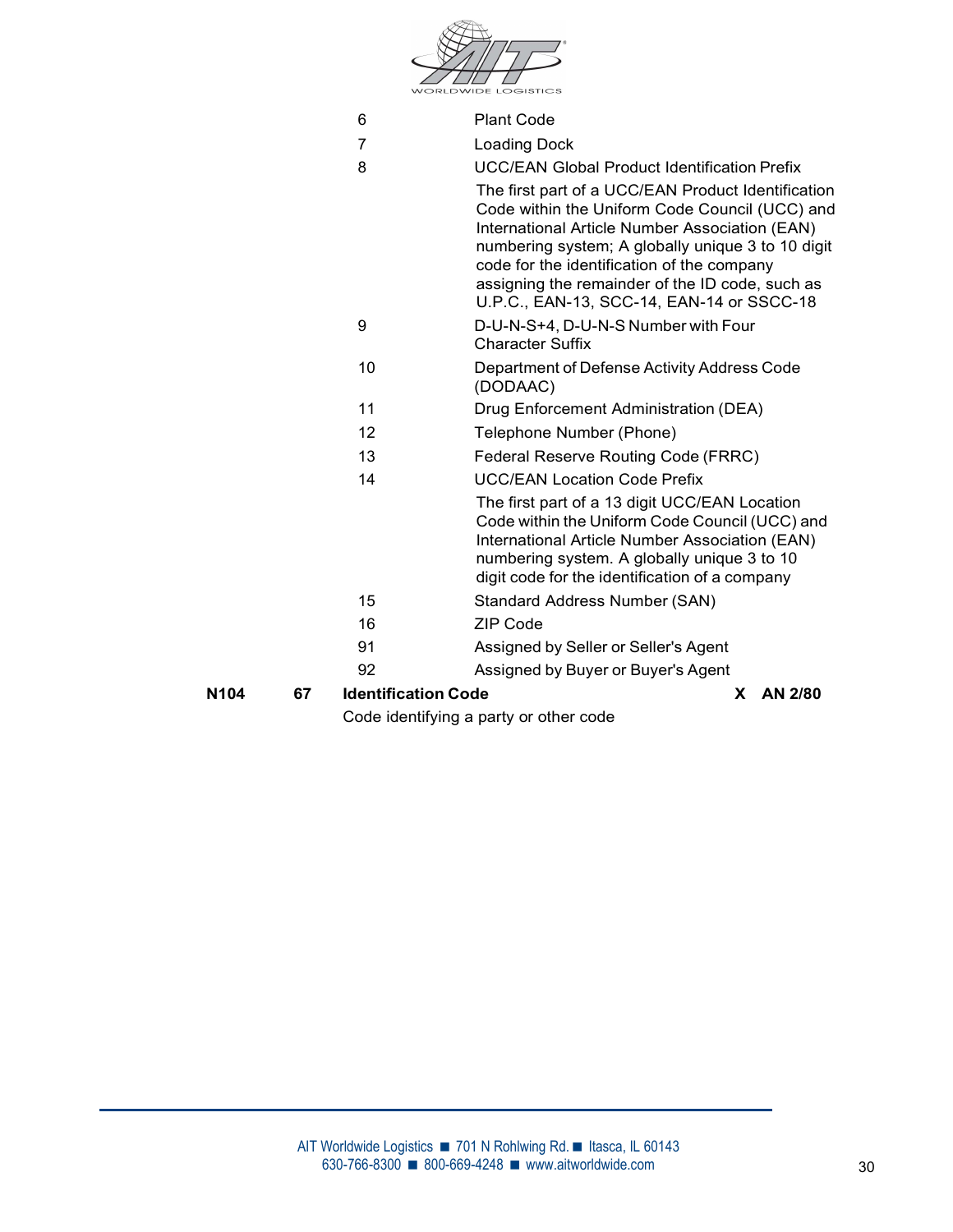

| Segment:               | N3 Address Information                     |
|------------------------|--------------------------------------------|
| <b>Position:</b>       | 090                                        |
| Loop:                  | 0310<br>Optional                           |
| Level:                 | Detail                                     |
| Usage:                 | Optional                                   |
| Max Use:               | 2                                          |
| <b>Purpose:</b>        | To specify the location of the named party |
| <b>Syntax Notes:</b>   |                                            |
| <b>Semantic Notes:</b> |                                            |
| Comments:              |                                            |

|   | Ref. | Data                |                            |                   |
|---|------|---------------------|----------------------------|-------------------|
|   | Des. | <b>Element Name</b> |                            | <b>Attributes</b> |
| М | N301 | 166                 | <b>Address Information</b> | M AN 1/55         |
|   |      |                     | Address information        |                   |
|   | N302 | 166                 | <b>Address Information</b> | O AN 1/55         |
|   |      |                     | Address information        |                   |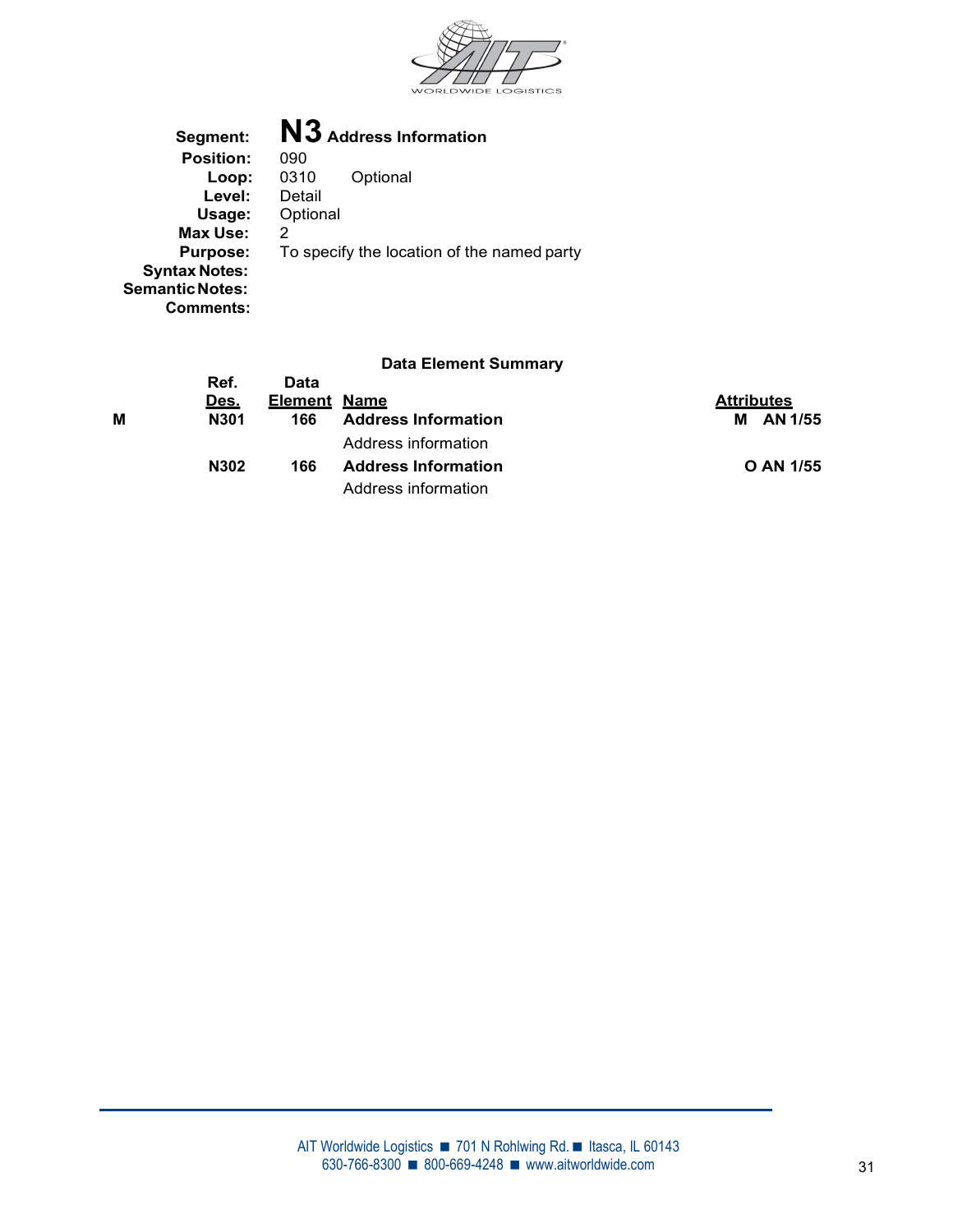

| Segment:               | N4 Geographic Location                                                                                |
|------------------------|-------------------------------------------------------------------------------------------------------|
| <b>Position:</b>       | 100                                                                                                   |
| Loop:                  | 0310<br>Optional                                                                                      |
| Level:                 | Detail                                                                                                |
| Usage:                 | Optional                                                                                              |
| Max Use:               |                                                                                                       |
| <b>Purpose:</b>        | To specify the geographic place of the named party                                                    |
| <b>Syntax Notes:</b>   | If N406 is present, then N405 is required.                                                            |
| <b>Semantic Notes:</b> |                                                                                                       |
| Comments:              | A combination of either N401 through N404, or N405 and N406 may be<br>adequate to specify a location. |

2 N402 is required only if city name (N401) is in the U.S. or Canada.

| Ref. | Data                |                                                                                                               |                   |  |
|------|---------------------|---------------------------------------------------------------------------------------------------------------|-------------------|--|
| Des. | <b>Element Name</b> |                                                                                                               | <b>Attributes</b> |  |
| N401 | 19                  | <b>City Name</b>                                                                                              | O AN 2/30         |  |
|      |                     | Free-form text for city name                                                                                  |                   |  |
| N402 | 156                 | <b>State or Province Code</b>                                                                                 | O ID 2/2          |  |
|      |                     | Code (Standard State/Province) as defined by appropriate<br>government agency                                 |                   |  |
| N403 | 116                 | <b>Postal Code</b>                                                                                            | O ID 3/15         |  |
|      |                     | Code defining international postal zone code excluding punctuation<br>and blanks (zip code for United States) |                   |  |
| N404 | 26                  | <b>Country Code</b>                                                                                           | O ID 2/3          |  |
|      |                     | Code identifying the country                                                                                  |                   |  |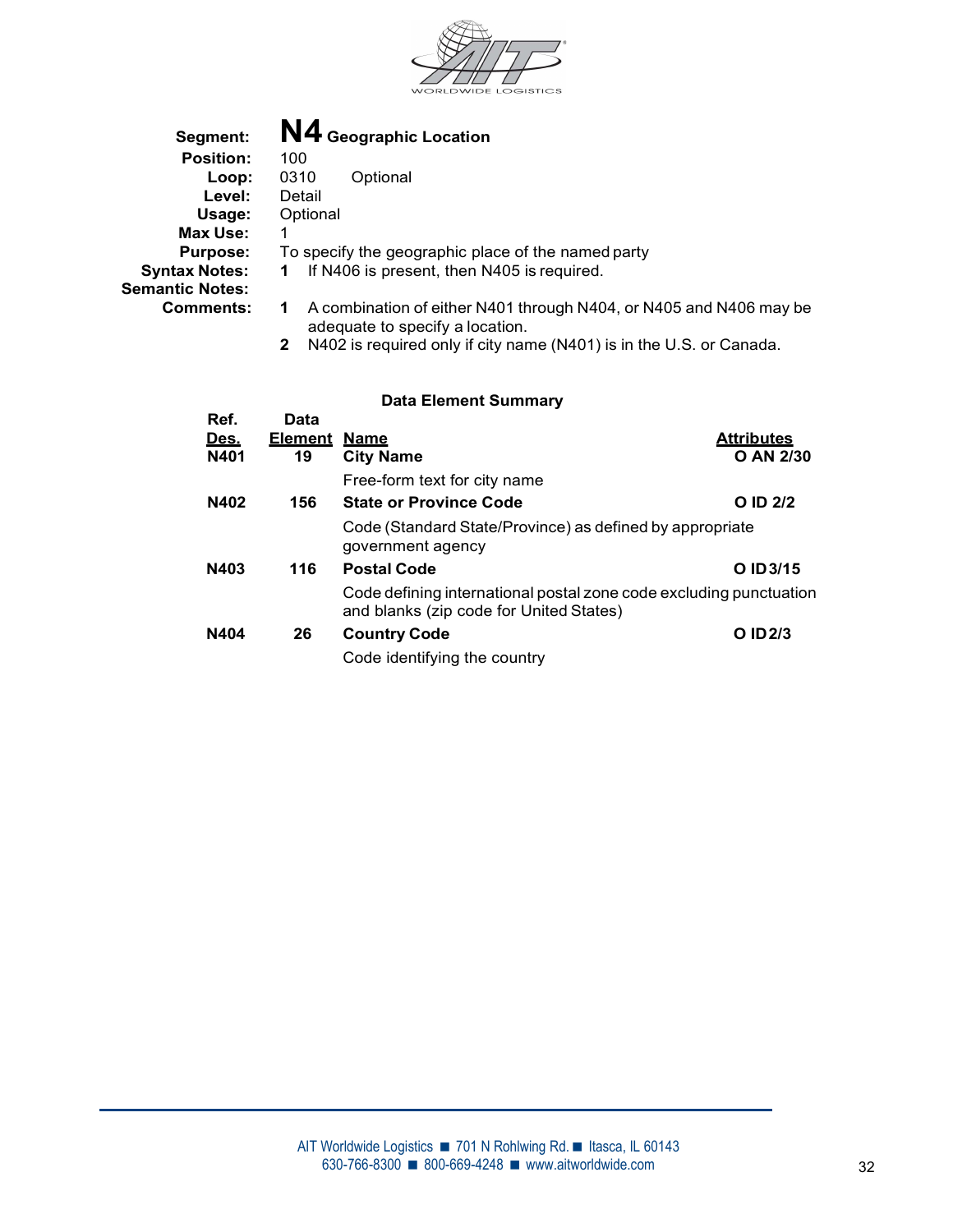

| Segment:               | G61 Contact                                                              |
|------------------------|--------------------------------------------------------------------------|
| <b>Position:</b>       | 120                                                                      |
| Loop:                  | 0310<br>Optional                                                         |
| Level:                 | Detail                                                                   |
| Usage:                 | Optional                                                                 |
| Max Use:               | 3                                                                        |
| <b>Purpose:</b>        | To identify a person or office to whom communications should be directed |
| <b>Syntax Notes:</b>   | If either G6103 or G6104 is present, then the other is required.<br>1.   |
| <b>Semantic Notes:</b> |                                                                          |
| <b>Comments:</b>       | G6103 qualifies G6104.                                                   |

| М | Ref.<br>Des.<br>G6101 | Data<br><b>Element</b><br>366 | <u>Name</u><br><b>Contact Function Code</b> |                                                                                  |          | <b>Attributes</b><br>M ID 2/2 |  |
|---|-----------------------|-------------------------------|---------------------------------------------|----------------------------------------------------------------------------------|----------|-------------------------------|--|
|   |                       |                               | group named                                 | Code identifying the major duty or responsibility of the person or               |          |                               |  |
|   |                       |                               | BI                                          | <b>Bill Inquiry Contact</b>                                                      |          |                               |  |
|   |                       |                               |                                             | Service Provider contact for making inquires<br>about information on the invoice |          |                               |  |
|   |                       |                               | DC                                          | Delivery Contact                                                                 |          |                               |  |
|   |                       |                               | <b>SH</b>                                   | Shipper Contact                                                                  |          |                               |  |
| M | G6102                 | 93                            | <b>Name</b>                                 |                                                                                  | М        | AN 1/60                       |  |
|   |                       |                               | Free-form name                              |                                                                                  |          |                               |  |
|   | G6103                 | 365                           |                                             | <b>Communication Number Qualifier</b>                                            | <b>X</b> | ID $2/2$                      |  |
|   |                       |                               |                                             | Code identifying the type of communication number                                |          |                               |  |
|   |                       |                               | EM                                          | <b>Electronic Mail</b>                                                           |          |                               |  |
|   |                       |                               | TE.                                         | Telephone                                                                        |          |                               |  |
|   | G6104                 | 364                           | <b>Communication Number</b>                 |                                                                                  | X.       | AN 1/80                       |  |
|   |                       |                               | when applicable                             | Complete communications number including country or area code                    |          |                               |  |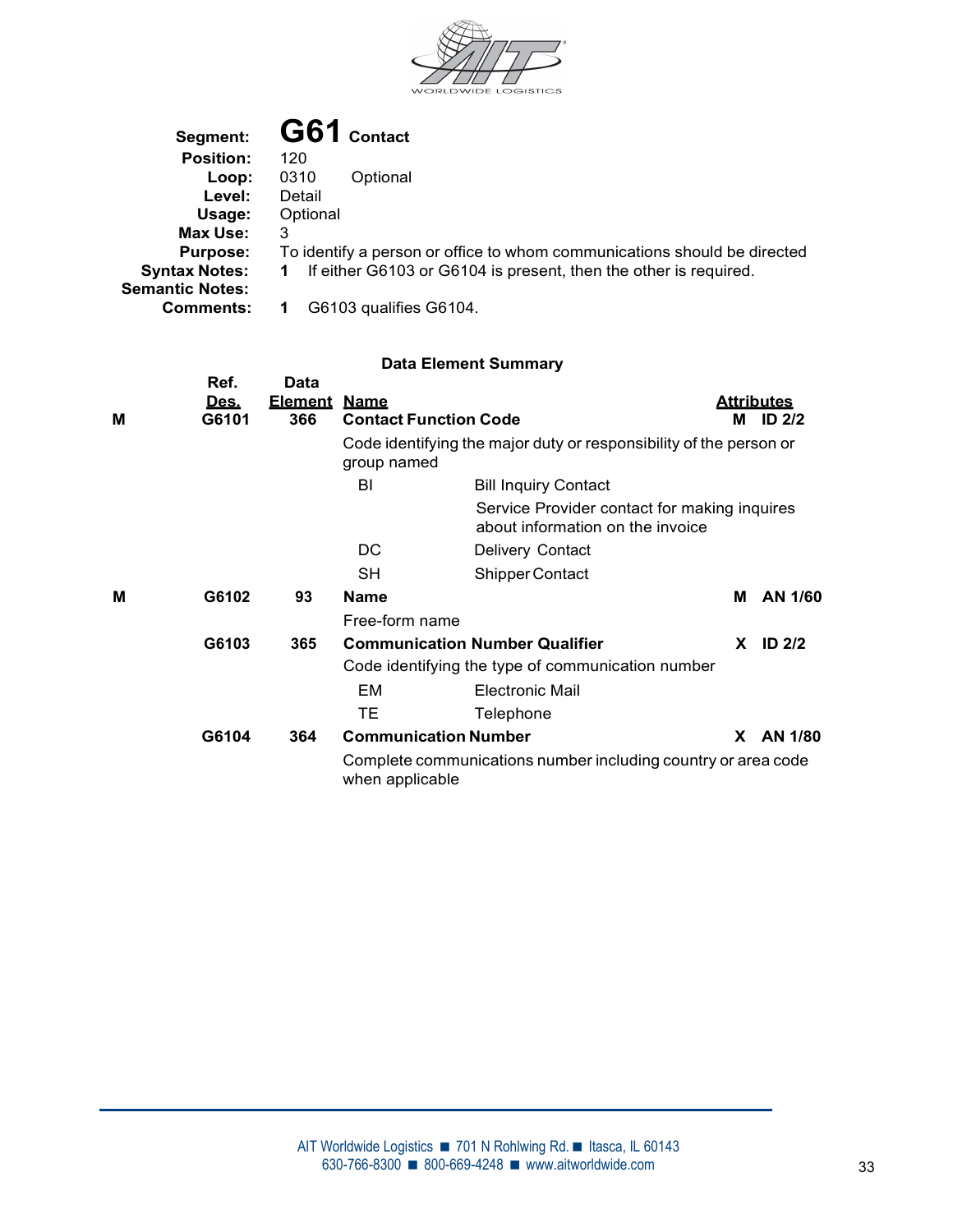

| Segment:               | L5 Description, Marks and Numbers                                                                                                                                                                         |
|------------------------|-----------------------------------------------------------------------------------------------------------------------------------------------------------------------------------------------------------|
| <b>Position:</b>       | 130                                                                                                                                                                                                       |
| Loop:                  | 0320<br>Optional                                                                                                                                                                                          |
| Level:                 | Detail                                                                                                                                                                                                    |
| Usage:                 | Optional                                                                                                                                                                                                  |
| Max Use:               |                                                                                                                                                                                                           |
| <b>Purpose:</b>        | To specify the line item in terms of description, quantity, packaging, and<br>marks and numbers                                                                                                           |
| <b>Syntax Notes:</b>   | If either L503 or L504 is present, then the other is required.<br>1.<br>If L507 is present, then L506 is required.<br>$\mathbf{2}$<br>If either L508 or L509 is present, then the other is required.<br>3 |
| <b>Semantic Notes:</b> |                                                                                                                                                                                                           |
| <b>Comments:</b>       | L502 may be used to send quantity information as part of the product                                                                                                                                      |

description.

| Ref.<br>Des.     | Data<br><u>Element</u> | <u>Name</u>                                                                                                                                                   | <b>Attributes</b>   |  |
|------------------|------------------------|---------------------------------------------------------------------------------------------------------------------------------------------------------------|---------------------|--|
| L502             | 79                     | <b>Lading Description</b>                                                                                                                                     | O AN 1/50           |  |
|                  |                        | Description of an item as required for rating and billing purposes                                                                                            |                     |  |
| L <sub>503</sub> | 22                     | <b>Commodity Code</b>                                                                                                                                         | AN 1/30<br><b>X</b> |  |
|                  |                        | Code describing a commodity or group of commodities                                                                                                           |                     |  |
| L505             | 103                    | <b>Packaging Code</b>                                                                                                                                         | <b>O AN 3/5</b>     |  |
|                  |                        | Code identifying the type of packaging; Part 1: Packaging Form,<br>Part 2: Packaging Material; if the Data Element is used, then Part 1<br>is always required |                     |  |
|                  |                        | Refer to 004010 Data Element Dictionary for acceptable code<br>values.                                                                                        |                     |  |
| <b>L506</b>      | 87                     | <b>Marks and Numbers</b>                                                                                                                                      | AN 1/48<br>X.       |  |
|                  |                        | Marks and numbers used to identify a shipment or parts of a<br>shipment                                                                                       |                     |  |
| L507             | 88                     | <b>Marks and Numbers Qualifier</b>                                                                                                                            | O ID 1/2            |  |
|                  |                        | Code specifying the application or source of Marks and Numbers<br>(87)                                                                                        |                     |  |
|                  |                        | W<br><b>Pallet Number</b>                                                                                                                                     |                     |  |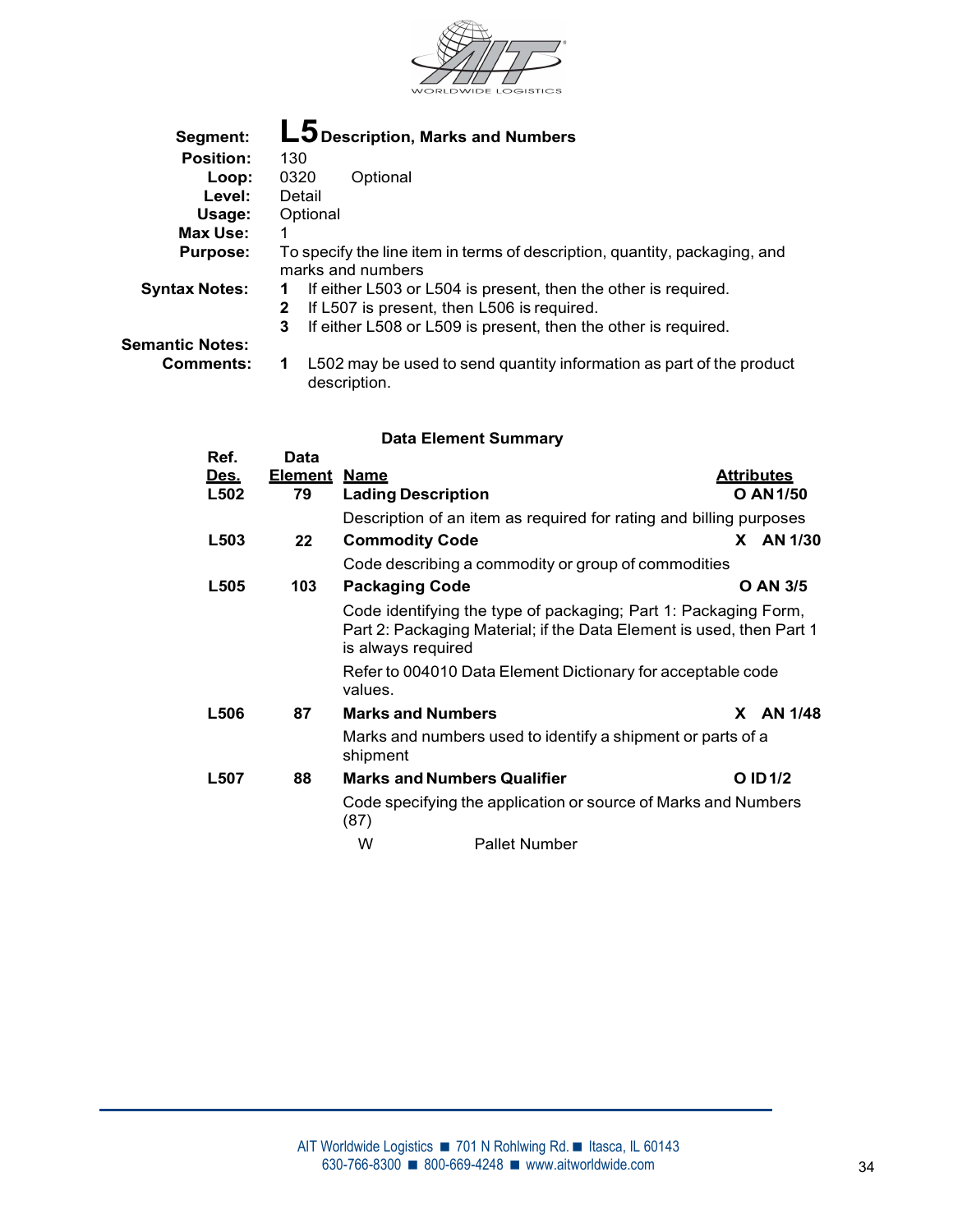

| Segment:               | $\mathbf{AT8}$ Shipment Weight, Packaging and Quantity Data                    |
|------------------------|--------------------------------------------------------------------------------|
| <b>Position:</b>       | 135                                                                            |
| Loop:                  | 0320<br>Optional                                                               |
| Level:                 | Detail                                                                         |
| Usage:                 | Optional                                                                       |
| Max Use:               |                                                                                |
| <b>Purpose:</b>        | To specify shipment details in terms of weight, and quantity of handling units |
| <b>Syntax Notes:</b>   | If any of AT801 AT802 or AT803 is present, then all are required.              |
|                        | If either AT806 or AT807 is present, then the other is required.<br>2          |
| <b>Semantic Notes:</b> | AT804 is the quantity of handling units that are not unitized (for example     |
|                        | a carton). When added to the quantity in AT805, it is the total quantity       |
|                        | of handling units in the shipment.                                             |
|                        | AT805 is the quantity of handling units that are unitized (for example on<br>2 |

 $\,$   $\,$  AT805 is the quantity of handling units that are unitized (for example on  $\,$  a pallet or slip sheet). When added to the quantity in AT804 it is the total quantity of handling units for the shipment.

Comments:

| Ref.  | Data           |                                  |                                                             |              |                   |  |
|-------|----------------|----------------------------------|-------------------------------------------------------------|--------------|-------------------|--|
| Des.  | <u>Element</u> | <u>Name</u>                      |                                                             |              | <b>Attributes</b> |  |
| AT801 | 187            | <b>Weight Qualifier</b>          |                                                             |              | $X$ ID $1/2$      |  |
|       |                | Code defining the type of weight |                                                             |              |                   |  |
|       |                | G                                | Gross Weight                                                |              |                   |  |
| AT802 | 188            | <b>Weight Unit Code</b>          |                                                             | X.           | <b>ID 1/1</b>     |  |
|       |                | Code specifying the weight unit  |                                                             |              |                   |  |
|       |                |                                  | Refer to 004010 Data Element Dictionary for acceptable code |              |                   |  |
|       |                | values.                          |                                                             |              |                   |  |
| AT803 | 81             | Weight                           |                                                             | <b>X</b>     | R 1/10            |  |
|       |                | Numeric value of weight          |                                                             |              |                   |  |
| AT804 | 80             | <b>Lading Quantity</b>           |                                                             | $\mathbf{o}$ | NO 1/7            |  |
|       |                |                                  | Number of units (pieces) of the lading commodity            |              |                   |  |
| AT805 | 80             | <b>Lading Quantity</b>           |                                                             | O            | NO 1/7            |  |
|       |                |                                  | Number of units (pieces) of the lading commodity            |              |                   |  |
| AT806 | 184            | <b>Volume Unit Qualifier</b>     |                                                             | X.           | <b>ID 1/1</b>     |  |
|       |                | Code identifying the volume unit |                                                             |              |                   |  |
|       |                |                                  | Refer to 004010 Data Element Dictionary for acceptable code |              |                   |  |
|       |                | values.                          |                                                             |              |                   |  |
| AT807 | 183            | <b>Volume</b>                    |                                                             | X            | R 1/8             |  |
|       |                | Value of volumetric measure      |                                                             |              |                   |  |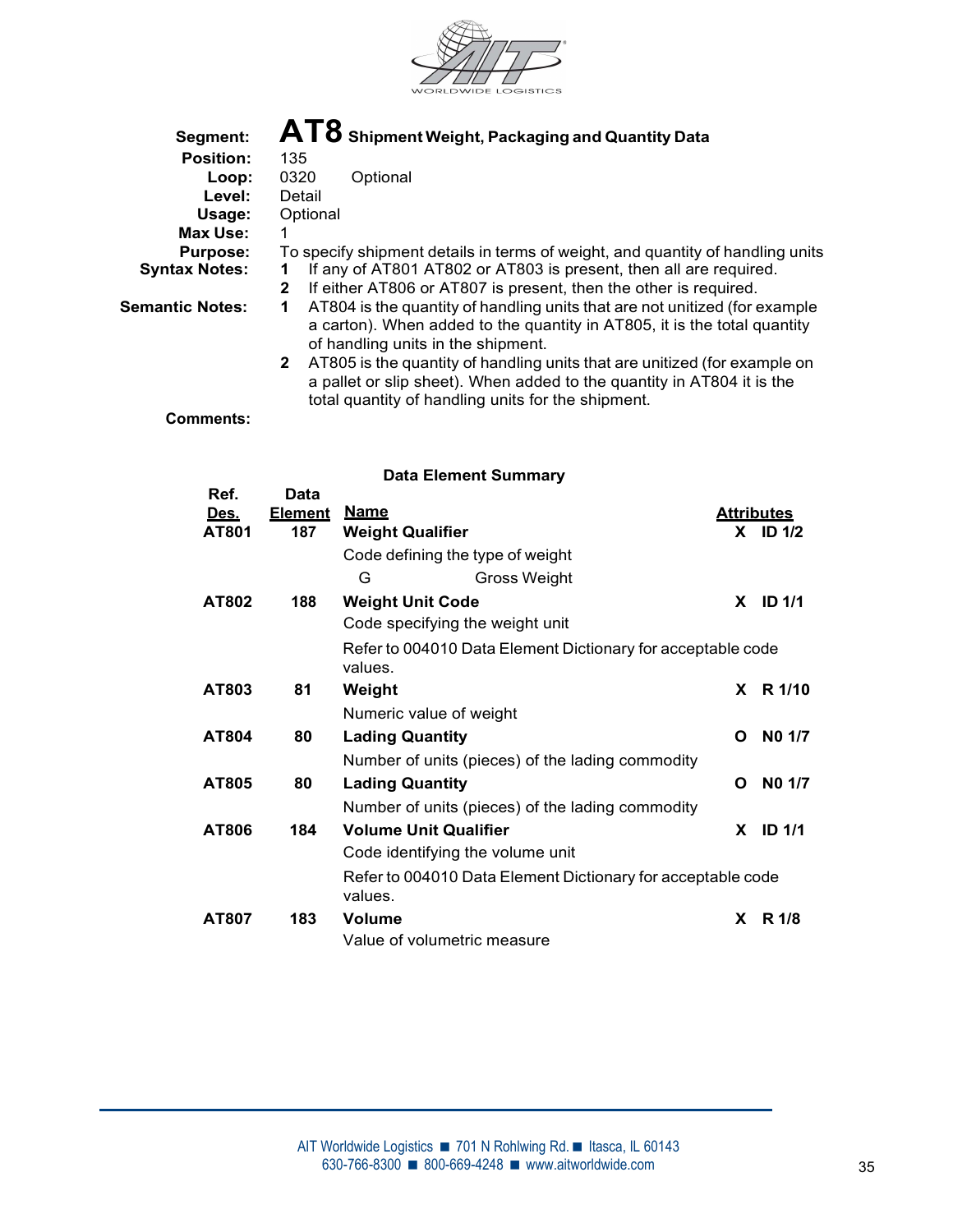

| Segment:               | <b>OID</b> Order Identification Detail                                                             |
|------------------------|----------------------------------------------------------------------------------------------------|
| <b>Position:</b>       | 150                                                                                                |
| Loop:                  | 0350<br>Optional                                                                                   |
| Level:                 | Detail                                                                                             |
| Usage:                 | Optional                                                                                           |
| Max Use:               |                                                                                                    |
| <b>Purpose:</b>        | To specify order identification detail                                                             |
| <b>Syntax Notes:</b>   | At least one of OID01 or OID02 is required.                                                        |
|                        | If OID03 is present, then OID02 is required.<br>2                                                  |
|                        | If either OID04 or OID05 is present, then the other is required.<br>3                              |
|                        | If either OID06 or OID07 is present, then the other is required.<br>4                              |
|                        | If either OID08 or OID09 is present, then the other is required.<br>5                              |
| <b>Semantic Notes:</b> | OID01 is the seller's order identification number.                                                 |
|                        | OID03 is the number assigned by the consignee to further define the<br>2<br>purchase order number. |
|                        |                                                                                                    |

Comments:

| Ref.                 | <b>Data</b>    |                                                                                                                                |    |                                |  |  |
|----------------------|----------------|--------------------------------------------------------------------------------------------------------------------------------|----|--------------------------------|--|--|
| Des.<br><b>OID01</b> | Element<br>127 | <u>Name</u><br><b>Reference Identification</b>                                                                                 |    | <b>Attributes</b><br>X AN 1/30 |  |  |
|                      |                | Reference information as defined for a particular Transaction Set<br>or as specified by the Reference Identification Qualifier |    |                                |  |  |
| <b>OID02</b>         | 324            | <b>Purchase Order Number</b>                                                                                                   |    | $X$ AN 1/22                    |  |  |
|                      |                | Identifying number for Purchase Order assigned by the<br>orderer/purchaser                                                     |    |                                |  |  |
| OID <sub>04</sub>    | 355            | Unit or Basis for Measurement Code                                                                                             | X. | <b>ID 2/2</b>                  |  |  |
|                      |                | Code specifying the units in which a value is being expressed, or<br>manner in which a measurement has been taken              |    |                                |  |  |
|                      |                | EA<br>Each                                                                                                                     |    |                                |  |  |
| <b>OID05</b>         | 380            | Quantity                                                                                                                       |    | X R 1/15                       |  |  |
|                      |                | Numeric value of quantity                                                                                                      |    |                                |  |  |
| OID <sub>06</sub>    | 188            | <b>Weight Unit Code</b>                                                                                                        | X. | ID <sub>1/1</sub>              |  |  |
|                      |                | Code specifying the weight unit                                                                                                |    |                                |  |  |
|                      |                | Refer to 004010 Data Element Dictionary for acceptable code<br>values.                                                         |    |                                |  |  |
| OID <sub>07</sub>    | 81             | Weight                                                                                                                         |    | X R 1/10                       |  |  |
|                      |                | Numeric value of weight                                                                                                        |    |                                |  |  |
| OID <sub>08</sub>    | 184            | <b>Volume Unit Qualifier</b>                                                                                                   | X. | <b>ID 1/1</b>                  |  |  |
|                      |                | Code identifying the volume unit                                                                                               |    |                                |  |  |
|                      |                | Refer to 004010 Data Element Dictionary for acceptable code<br>values.                                                         |    |                                |  |  |
| <b>OID09</b>         | 183            | <b>Volume</b>                                                                                                                  |    | X R 1/8                        |  |  |
|                      |                | Value of volumetric measure                                                                                                    |    |                                |  |  |
|                      |                |                                                                                                                                |    |                                |  |  |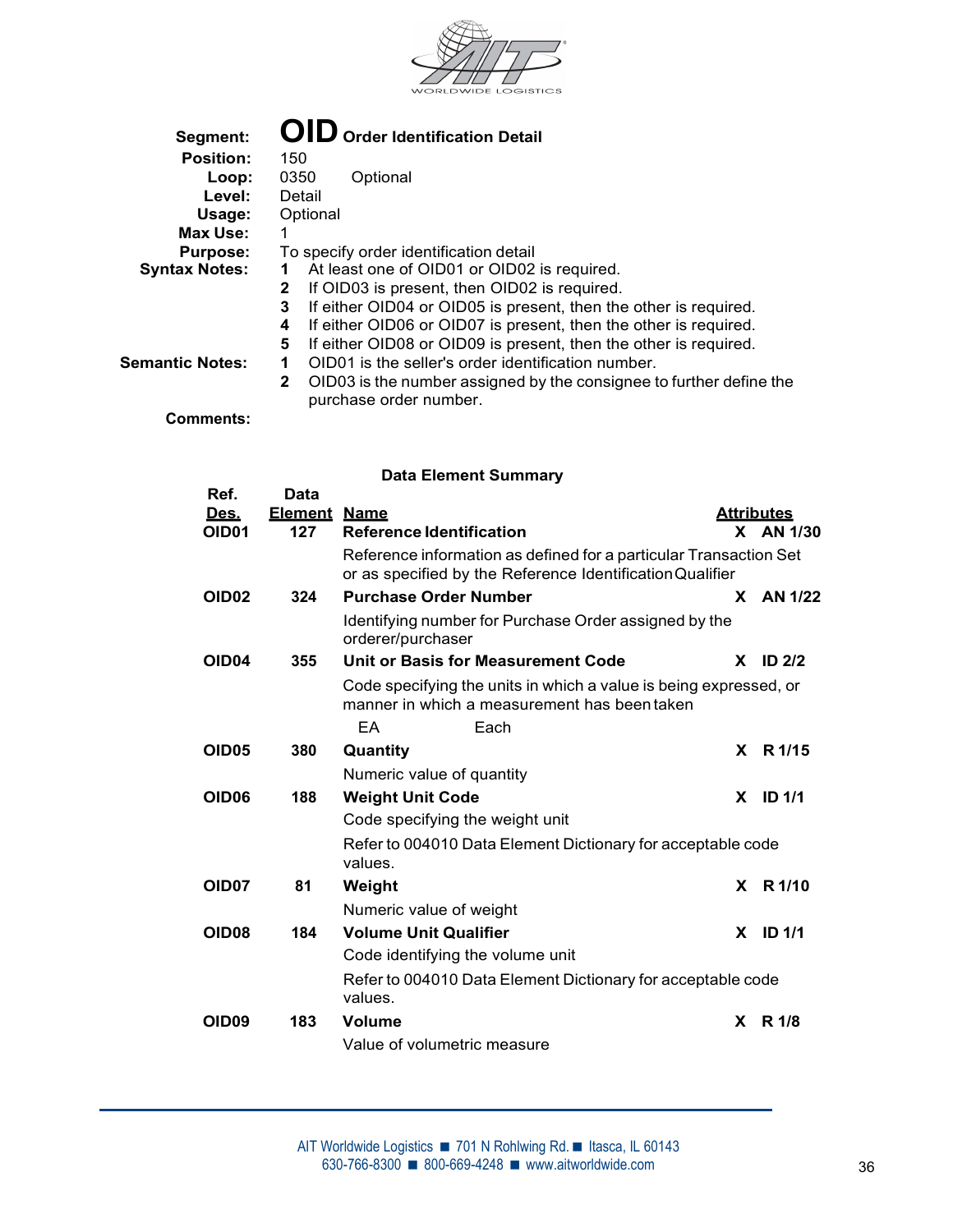

| Segment:             | LAD Lading Detail                                                     |  |  |  |  |  |  |
|----------------------|-----------------------------------------------------------------------|--|--|--|--|--|--|
| <b>Position:</b>     | 180                                                                   |  |  |  |  |  |  |
| Loop:                | 0350<br>Optional                                                      |  |  |  |  |  |  |
| Level:               | Detail                                                                |  |  |  |  |  |  |
| Usage:               | Optional                                                              |  |  |  |  |  |  |
| Max Use:             | 999                                                                   |  |  |  |  |  |  |
| <b>Purpose:</b>      | To transmit detailed lading data pertinent to a pickup or delivery    |  |  |  |  |  |  |
| <b>Syntax Notes:</b> | If either LAD01 or LAD02 is present, then the other is required.      |  |  |  |  |  |  |
|                      | If either LAD03 or LAD04 is present, then the other is required.<br>2 |  |  |  |  |  |  |
|                      | If either LAD05 or LAD06 is present, then the other is required.<br>3 |  |  |  |  |  |  |
|                      | If either LAD07 or LAD08 is present, then the other is required.<br>4 |  |  |  |  |  |  |
|                      | If either LAD09 or LAD10 is present, then the other is required.<br>5 |  |  |  |  |  |  |
|                      | If either LAD11 or LAD12 is present, then the other is required.<br>6 |  |  |  |  |  |  |

Semantic Notes: Comments:

|                              |                                      | <b>Data Element Summary</b>                                            |    |                                 |  |
|------------------------------|--------------------------------------|------------------------------------------------------------------------|----|---------------------------------|--|
| Ref.<br><u>Des.</u><br>LAD01 | <b>Data</b><br><u>Element</u><br>211 | <b>Name</b><br><b>Packaging Form Code</b>                              |    | <b>Attributes</b><br>$X$ ID 3/3 |  |
|                              |                                      | Code for packaging form of the lading quantity<br><b>PCS</b><br>Pieces |    |                                 |  |
| LAD <sub>02</sub>            | 80                                   | <b>Lading Quantity</b>                                                 | X. | NO 1/7                          |  |
|                              |                                      | Number of units (pieces) of the lading commodity                       |    |                                 |  |
| LAD <sub>03</sub>            | 188                                  | <b>Weight Unit Code</b>                                                |    | $X$ ID 1/1                      |  |
|                              |                                      | Code specifying the weight unit                                        |    |                                 |  |
|                              |                                      | Refer to 004010 Data Element Dictionary for acceptable code<br>values. |    |                                 |  |
| LAD04                        | 395                                  | <b>Unit Weight</b>                                                     |    | X R 1/8                         |  |
|                              |                                      | Numeric value of weight per unit                                       |    |                                 |  |
| LAD05                        | 188                                  | <b>Weight Unit Code</b>                                                | X. | <b>ID 1/1</b>                   |  |
|                              |                                      | Code specifying the weight unit                                        |    |                                 |  |
|                              |                                      | Refer to 004010 Data Element Dictionary for acceptable code<br>values. |    |                                 |  |
| LAD06                        | 81                                   | Weight                                                                 |    | X R 1/10                        |  |
|                              |                                      | Numeric value of weight                                                |    |                                 |  |
| LAD <sub>13</sub>            | 79                                   | <b>Lading Description</b>                                              |    | O AN 1/50                       |  |
|                              |                                      | Description of an item as required for rating and billing purposes     |    |                                 |  |
|                              |                                      |                                                                        |    |                                 |  |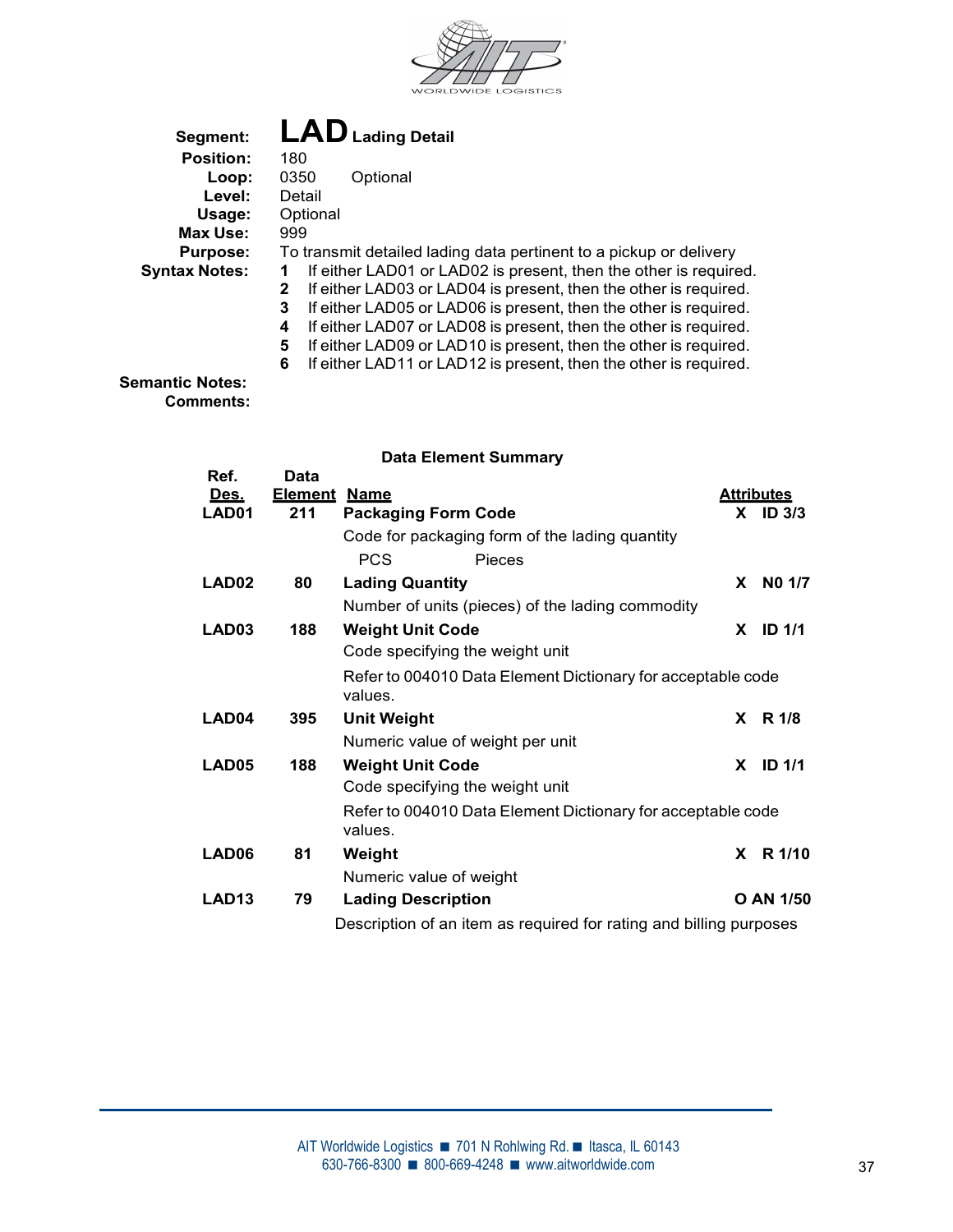

| Segment:               | L3 Total Weight and Charges                                                    |
|------------------------|--------------------------------------------------------------------------------|
| <b>Position:</b>       | 010                                                                            |
| Loop:                  |                                                                                |
| Level:                 | Summary                                                                        |
| Usage:                 | Optional                                                                       |
| Max Use:               |                                                                                |
| <b>Purpose:</b>        | To specify the total shipment in terms of weight, volume, rates, charges,      |
|                        | advances, and prepaid amounts applicable to one or more line items             |
| <b>Syntax Notes:</b>   | If either L301 or L302 is present, then the other is required.<br>1            |
|                        | If either L303 or L304 is present, then the other is required.<br>$\mathbf{2}$ |
|                        | If either L309 or L310 is present, then the other is required.<br>3            |
|                        | If L312 is present, then L301 is required.<br>4                                |
|                        | If either L314 or L315 is present, then the other is required.<br>5            |
| <b>Semantic Notes:</b> | L305 is the total charges.                                                     |
| <b>Comments:</b>       |                                                                                |

|             |                |                                                                        | <b>Data Element Summary</b>                                 |  |                   |  |
|-------------|----------------|------------------------------------------------------------------------|-------------------------------------------------------------|--|-------------------|--|
| Ref.        | Data           |                                                                        |                                                             |  |                   |  |
| <u>Des.</u> | <b>Element</b> | <u>Name</u>                                                            |                                                             |  | <b>Attributes</b> |  |
| L301        | 81             | Weight                                                                 |                                                             |  | X R 1/10          |  |
|             |                | Numeric value of weight                                                |                                                             |  |                   |  |
| L302        | 187            | <b>Weight Qualifier</b>                                                |                                                             |  | $X$ ID 1/2        |  |
|             |                | Code defining the type of weight                                       |                                                             |  |                   |  |
|             |                | G                                                                      | <b>Gross Weight</b>                                         |  |                   |  |
| L309        | 183            | <b>Volume</b>                                                          |                                                             |  | X R 1/8           |  |
|             |                | Value of volumetric measure                                            |                                                             |  |                   |  |
| L310        | 184            | <b>Volume Unit Qualifier</b>                                           |                                                             |  | $X$ ID 1/1        |  |
|             |                | Code identifying the volume unit                                       |                                                             |  |                   |  |
|             |                | Refer to 004010 Data Element Dictionary for acceptable code<br>values. |                                                             |  |                   |  |
| L311        | 80             | <b>Lading Quantity</b>                                                 |                                                             |  | O N0 1/7          |  |
|             |                | Number of units (pieces) of the lading commodity                       |                                                             |  |                   |  |
| L312        | 188            | <b>Weight Unit Code</b>                                                |                                                             |  | O ID 1/1          |  |
|             |                | Code specifying the weight unit                                        |                                                             |  |                   |  |
|             |                | values.                                                                | Refer to 004010 Data Element Dictionary for acceptable code |  |                   |  |